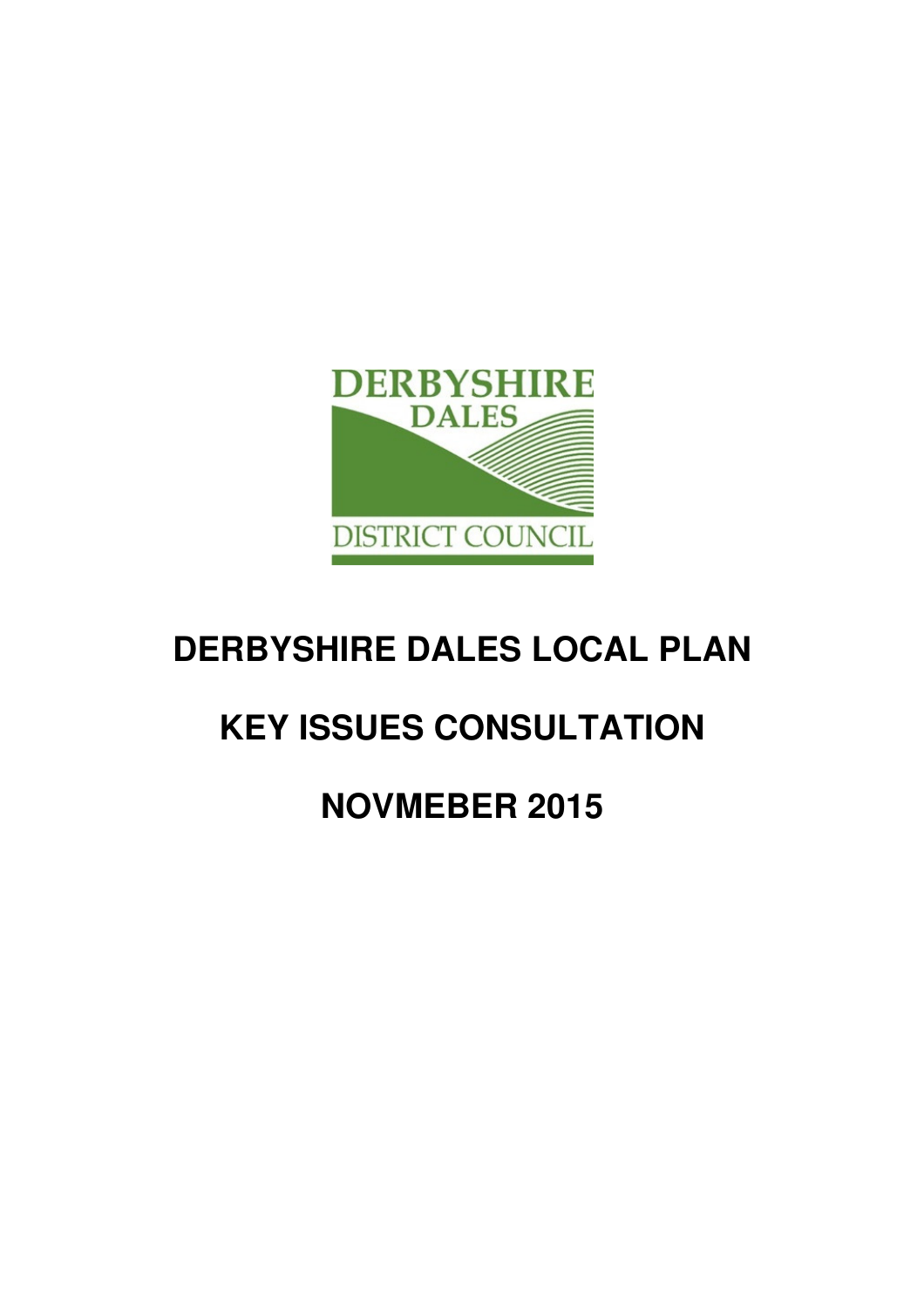# **CONTENTS**

| <b>Section</b>                                                                                                            | <b>Title</b>                                                                    | Page |
|---------------------------------------------------------------------------------------------------------------------------|---------------------------------------------------------------------------------|------|
|                                                                                                                           | <b>Introduction</b>                                                             |      |
| $\overline{2}$                                                                                                            | <b>Key Issues, Themes And</b><br><b>Strategic Objectives</b>                    | 4    |
| 3                                                                                                                         | <b>Assessment Of Housing</b><br><b>And Economic Development</b><br><b>Needs</b> | 13   |
| <b>Strategic Housing Land</b><br>4<br><b>Availability Assessment</b>                                                      |                                                                                 | 26   |
| 5                                                                                                                         | <b>Strategic Landscape</b><br><b>Sensitivity Assessment</b>                     | 28   |
| 6                                                                                                                         | <b>Settlement Hierarchy</b>                                                     | 32   |
| <b>Review Of Infrastructure</b><br><b>Needs And Plan Viability</b><br>(Including Community<br><b>Infrastructure Levy)</b> |                                                                                 | 37   |
| 8                                                                                                                         | <b>Gypsy And Traveller</b><br><b>Accommodation</b><br><b>Assessment</b>         | 43   |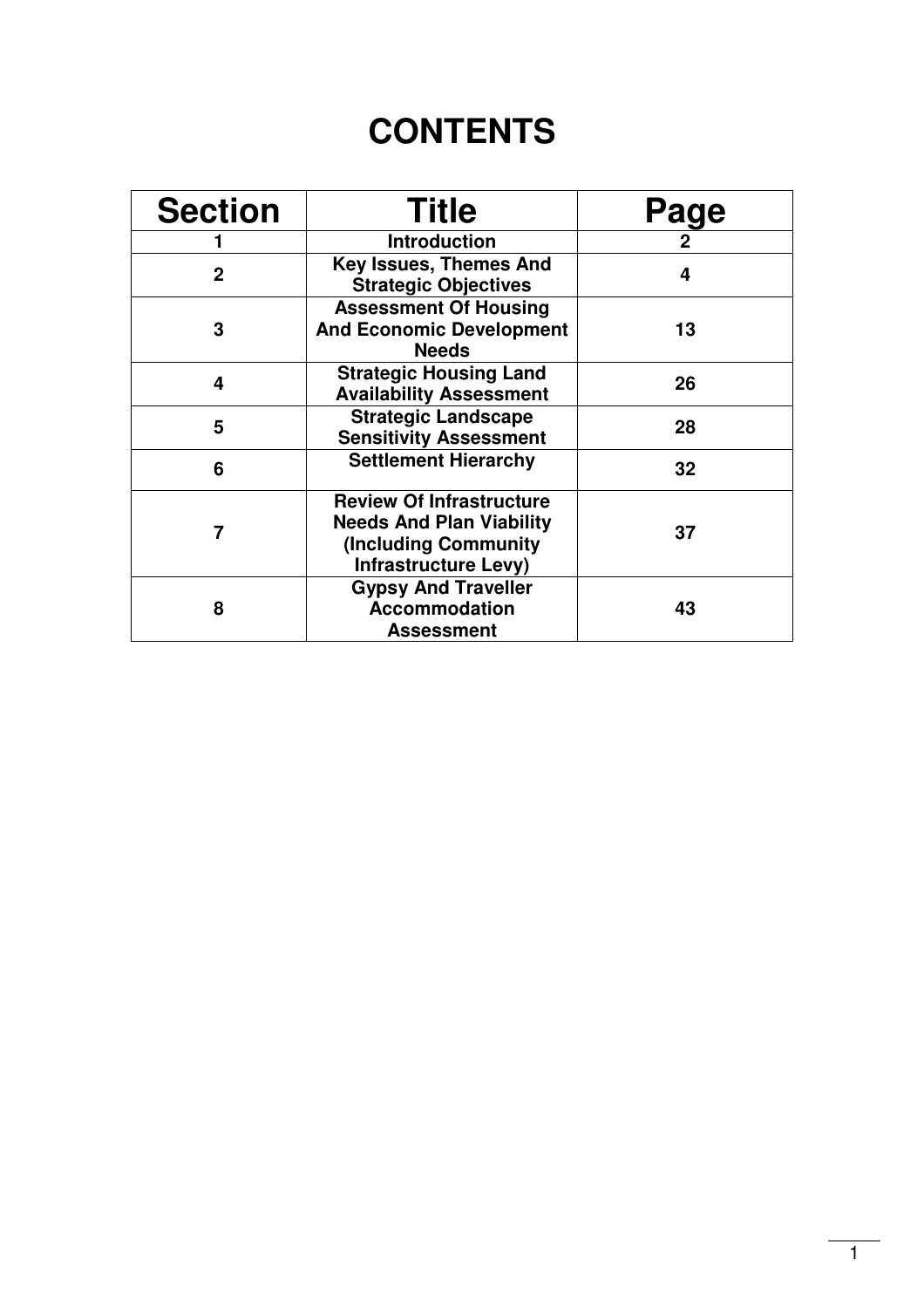#### **1. INTRODUCTION**

#### **What is the Derbyshire Dales Local Plan ?**

1.1 The Derbyshire Dales Local Plan is a very important document, as it sets out the overall vision, objectives, and polices for the future development of those parts of the Derbyshire Dales that lie outside the Peak District National Park.

1.2 The plan seeks to address local needs, especially for housing and economic development, while ensuring that the very special qualities of the district's environment – both natural and built – are conserved and where possible enhanced.

1.3 It will set out the District Council's policies and proposals for the use and development of land for the period up to 2033.

#### **Why do we need a Plan?**

1.4 The District Council has a legal requirement to prepare a Local Plan and to use it when determining planning applications.

1.5 An adopted Local Plan provides certainty both for local residents and developers about what type and scale of development is needed.

#### **What has happened recently?**

1.6 On 13th May 2014, the District Council submitted the Derbyshire Dales Local Plan Pre Submission Draft to the Secretary of State for Independent Examination. The Secretary of State, in accordance with Section 20 of the Planning and Compulsory Purchase Act 2004 (as amended), appointed Inspector Keith Holland BA(HONS) DIPTP MRTPI ARICS to conduct the examination to determine whether the Local Plan was sound.

1.7 The Examination in Public (EIP) of the Derbyshire Dales Local Plan opened on 22nd July 2014 for a period of two days. During the two days of the EIP, the Inspector considered the District Council's position in respect of the Duty to Co-operate and the Objectively Assessed Need for housing.

1.8 The EIP was adjourned at the close of business on 23rd July 2014 pending the preparation of a report by the Inspector in which he would set out his initial findings on the matters discussed. The Inspectors report was received on 29<sup>th</sup> July 2014.

1.9 A Special Council meeting was held on  $2^{nd}$  October 2014 to consider the Inspectors Report together with a series of options available to the District Council in light of his recommendations.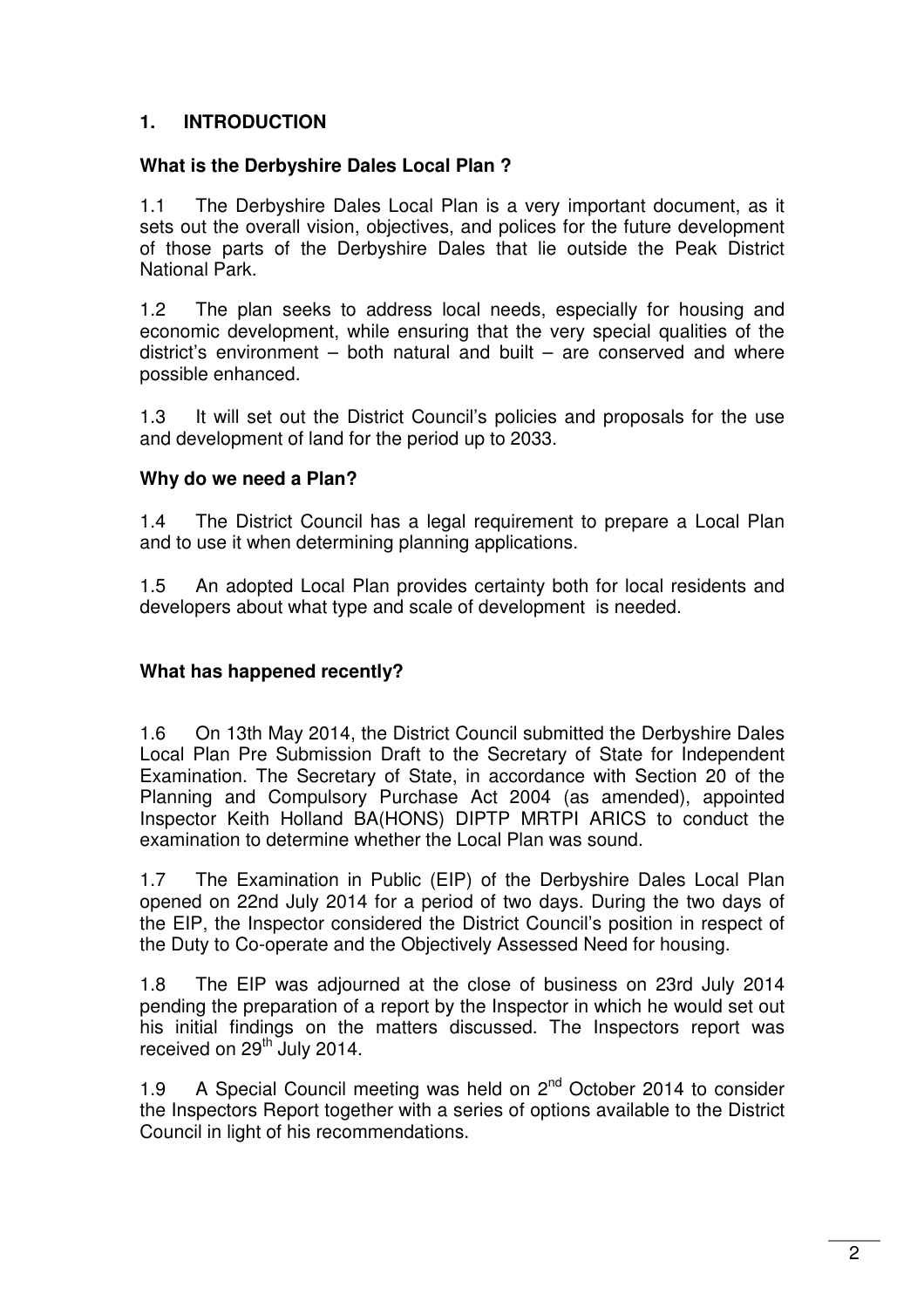1.10 Following consideration of the advantages and disadvantages of each option Council resolved to withdraw the Derbyshire Dales Local Plan from the Examination in Public with immediate effect.

#### **Evidence Base**

1.11 Although the Derbyshire Dales Local Plan was withdrawn in October 2014, this was on the basis that work would continue on the preparation of a revised Local Plan. Since the withdrawal of the Local Plan, work has been ongoing to refresh the evidence base in order to ensure that the policies and proposals that are brought forward are up to date and that the Local Plan will be found sound at a future Examination in Public.

1.12 The refresh of the evidence base has involved the following work:

- Assessment of Housing and Economic Development Needs
- Strategic Housing Land Availability Assessment Update
- Strategic Landscape Sensitivity Assessment
- Settlement Hierarchy
- Review of Infrastructure Needs and Plan Viability (including Community Infrastructure Levy)
- Gypsy and Traveller Accommodation Assessment

#### **Purpose of the Document**

1.13 This document has been prepared to set out the Key Issues that have emerged from the refresh of the evidence base that has been undertaken since October 2014 for the purposes of consultation with a wide range of stakeholders including members of the public, parish councils and the development industry.

1.14 The consultation period on the Key Issues runs until  $14<sup>th</sup>$  December 2015.

1.15 To submit your views on the Key Issues please log on to www.derbyshiredales.gov.uk/LocalPlan and complete the online questionnaire.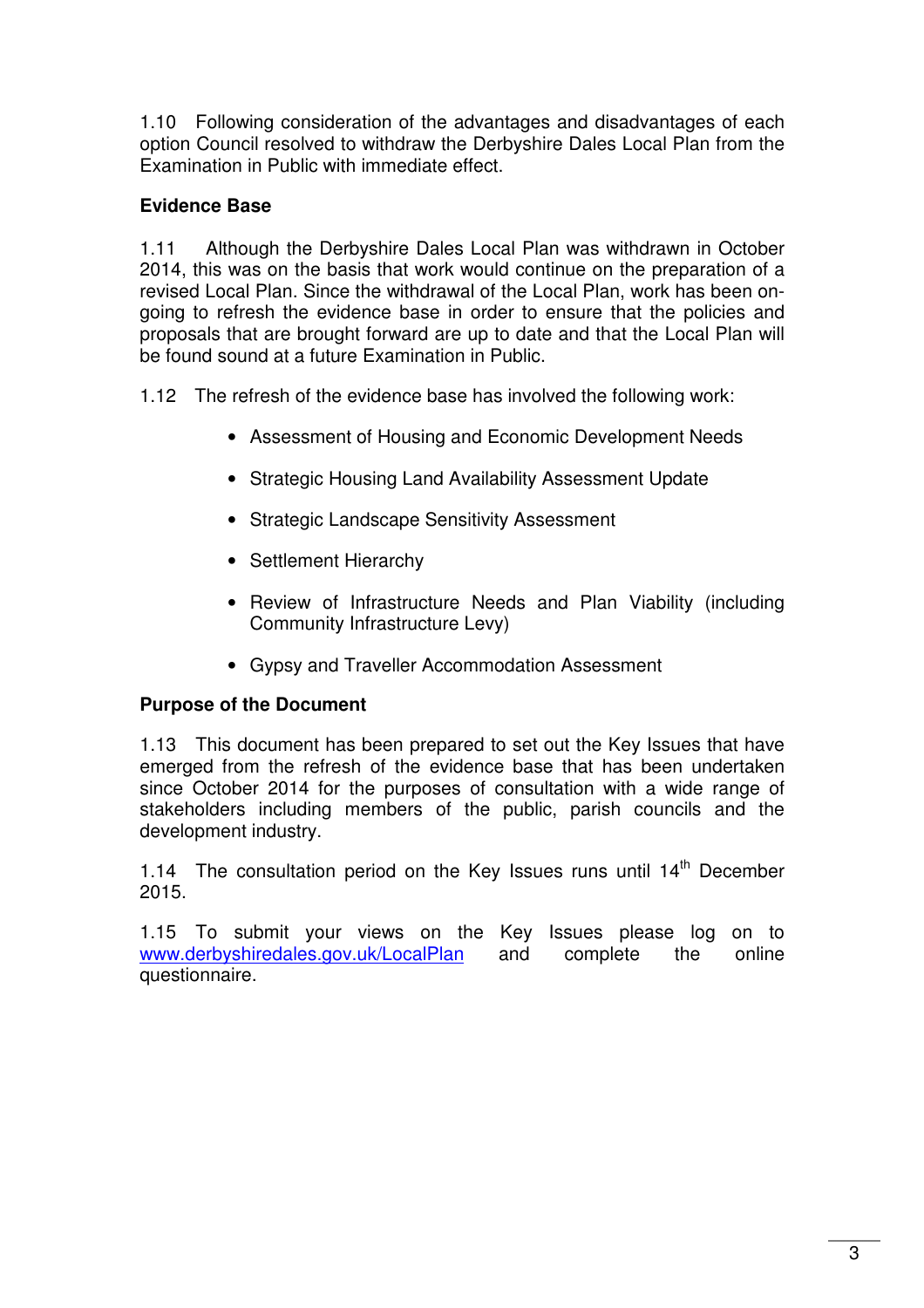#### **2 KEY ISSUES, THEMES AND STRATEGIC OBJECTIVES**

#### **Derbyshire Dales Local Plan Pre Submission Draft**

2.1 Following the withdrawal of the Derbyshire Dales Local Plan Pre Submission Draft in October 2014 the District Council has taken the opportunity to undertake a review of the key issues, themes and strategic objectives and determine which are the most appropriate to incorporate into the emerging local plan.

2.2 The Derbyshire Dales Local Plan Pre Submission Draft identified the following 10 key issues and grouped them into 3 themes as follows:

#### **Theme: Protecting Peak District Character**

- 1. Protecting and Enhancing the Character and Distinctiveness of the towns and villages in the Plan Area
- 2. Managing the impact of development on the Peak District National Park
- 3. Addressing the challenges of climate change

#### **Theme: Supporting the Rural Economy and Enhancing Prosperity**

- 4. Diversifying and Strengthening the Rural Economy
- 5. Maintaining and Strengthening the Vitality and Viability of Town **Centres**
- 6. Enhancing Tourism and Visitor Management

#### **Theme: Promoting Healthy and Sustainable Communities**

- 7. Meeting Local Housing Needs
- 8. Managing Travel Demand and Improving Accessibility
- 9. Protecting and Enhancing Community Infrastructure and Local **Services**
- 10. Improving Leisure and Recreation Opportunities for Residents and Visitors

2.3 The review of the key issues, themes and strategic objectives has sought to identify which are the most appropriate to incorporate into the emerging local plan by undertaking a comparative analysis of these factors for the local authority areas that generally surround Derbyshire Dales.

#### **Derbyshire Dales Local Plan Pre Submission Draft June 2013 vs The High Peak Local Plan Submission Version 2014**

2.4 Initial work on a Joint Core Strategy for Derbyshire Dales and High Peak was carried out over the period 2009-2012 before it was decided to prepare separate local plans.

2.5 As the basis of joint working was that there were many similarities across the two local planning authority area a comparison between the key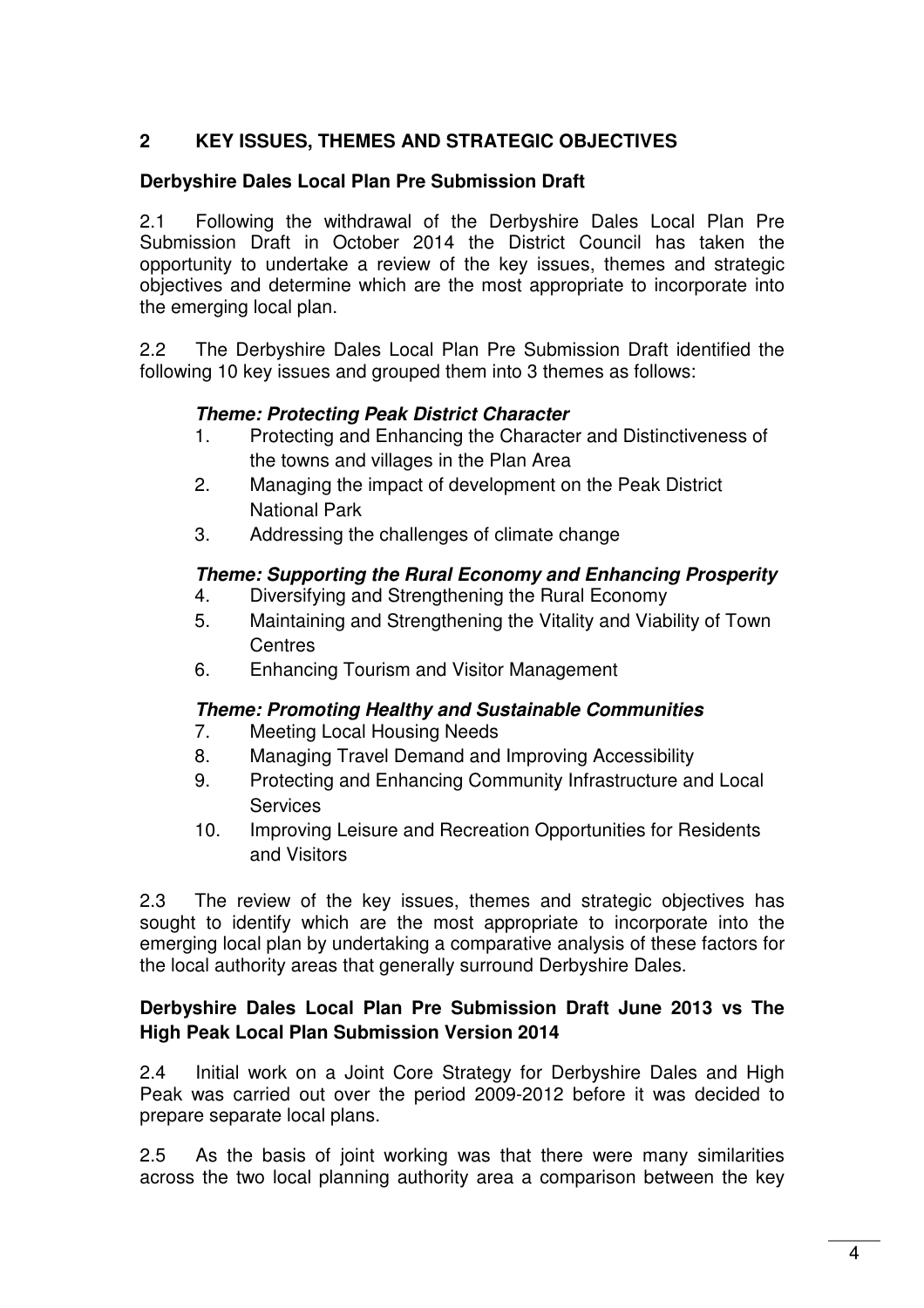issues in the Derbyshire Dales Local Plan Pre Submission Draft and the High Peak Local Plan has been undertaken. This reveals the following analysis:

#### **Key Issues**

2.6 Key issues 1 to 3 in the High Peak Local Plan April 2014 are identical with Key issues 1 to 3 in the Derbyshire Dales Local Plan June 2013.

2.7 Key Issue 4 in both the High Peak and the Derbyshire Dales Plans relates to Diversifying and Strengthening the Economy, but the High Peak document also includes the phrase "and Responding to the Legacy of the Industrial Past". There is no difference in the explanatory text to Key Issue 4.

2.8 The description of Key Issues 5 to 10 is identical in the two plans with the exception of Key issue 8 Managing Travel Demand and Improving Accessibility. In the Derbyshire Dales Local Plan the explanatory text includes the following additional sentence at the start of the explanatory text: "The lack of services and facilities, the disperse nature of settlements across the plan area and the relatively poor public transport network results in a higher than normal dependence upon the use of a private car."

#### **Themes**

2.9 Both Plans group the key issues into the following three themes:

- Protecting Peak District Character
- Enhancing Prosperity
- Promoting Healthy and Sustainable Communities

#### **Strategic Objectives**

2.10 The Derbyshire Dales Local Plan Pre Submission Draft had 15 strategic objectives, whereas the High Peak Plan has 12. Some of the objectives are identical. The table below identifies objectives where there are differences.

| <b>Derbyshire Dales</b>                                                                                                                                             | <b>High Peak</b>                                                                                                                         |  |  |
|---------------------------------------------------------------------------------------------------------------------------------------------------------------------|------------------------------------------------------------------------------------------------------------------------------------------|--|--|
| SO1. To protect and enhance<br>the Green Infrastructure Network                                                                                                     | SO1. To protect create<br>and<br>enhance the Green Infrastructure<br><b>Network</b>                                                      |  |  |
| SO3. To ensure that design of<br>new development is of high<br>quality and that it integrates<br>effectively with its setting and<br>promotes local distinctiveness | SO3. To ensure new development<br>is well designed, promotes local<br>distinctiveness and<br>integrates<br>effectively with its setting. |  |  |
| SO6. To facilitate development<br>that will support the continued<br>growth and diversification of the                                                              | SO6. To welcome development that<br>supports the sustainable growth and<br>diversification of the local economy,                         |  |  |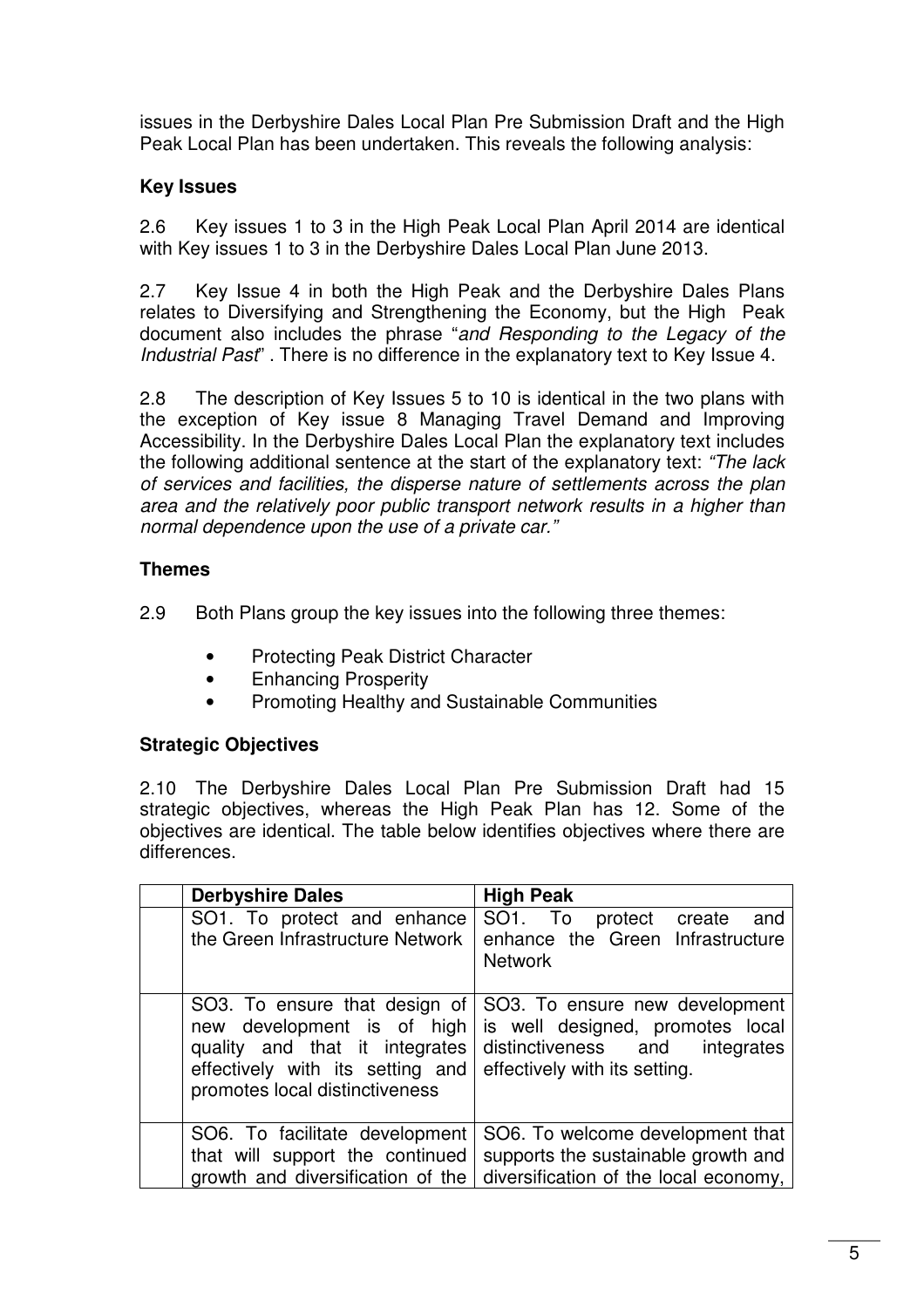| <b>Derbyshire Dales</b>                                                                                                                                                        | <b>High Peak</b>                                                                                                                                                                        |  |  |
|--------------------------------------------------------------------------------------------------------------------------------------------------------------------------------|-----------------------------------------------------------------------------------------------------------------------------------------------------------------------------------------|--|--|
| local economy.                                                                                                                                                                 | including<br>the<br>mixed-use<br>development of industrial<br>legacy<br>sites.                                                                                                          |  |  |
| SO7. To support sustainable<br>employment<br>generating<br>development in locations and of<br>a scale appropriate to the plan<br>area.                                         | There is no equivalent objective in<br>the High Peak Plan.                                                                                                                              |  |  |
| SO8. To support and promote<br>the areas tourism and cultural<br>sectors, and in particular the<br>development of<br>sustainable<br>tourism initiatives.                       | SO7: To further develop<br>the<br>Borough's tourism and cultural offer<br>as part of a wider Peak District<br>destination.                                                              |  |  |
| SO9. To strengthen the vitality<br>and viability of the town centres<br>as places for shopping, leisure<br>and tourism                                                         | SO8: To strengthen the vitality and<br>viability of town centres by adapting<br>to changing consumer habits in<br>shopping and leisure.                                                 |  |  |
| SO <sub>10</sub> . To facilitate the required<br>housing growth for the plan area<br>in sustainable and accessible<br>locations                                                | There is no equivalent objective in<br>the High Peak Plan.                                                                                                                              |  |  |
| SO11. To ensure that there is an<br>adequate mix of housing types,<br>sizes and tenures to meet the<br>needs of all sectors of the<br>community.                               | SO9: To provide an appropriate mix<br>of housing types, sizes and tenures<br>sustainable and<br>accessible<br>in.<br>locations that meets the needs of all<br>residents in the Borough. |  |  |
| SO12: To protect existing, and<br>support the delivery of<br>new<br>services,<br>facilities<br>and<br>infrastructure                                                           | SO10: To protect existing,<br>and<br>the delivery<br>support<br>of<br>new<br>services, facilities and infrastructure<br>improve<br>accessibility<br>that<br>and<br>connectivity.        |  |  |
| SO13. To support developments<br>that minimise risks to health as a<br>result of crime (or fear of crime),<br>flooding, pollution and climate<br>change.                       | There is no equivalent objective in<br>the High Peak Plan.                                                                                                                              |  |  |
| SO14. To increase opportunities<br>for pursuing a healthy lifestyle,<br>by maintaining and enhancing<br>recreation<br>opportunities<br>and<br>encouraging walking and cycling. | SO11: To promote opportunities for<br>healthy lifestyles<br>and<br>support<br>developments that minimise risks to<br>health.                                                            |  |  |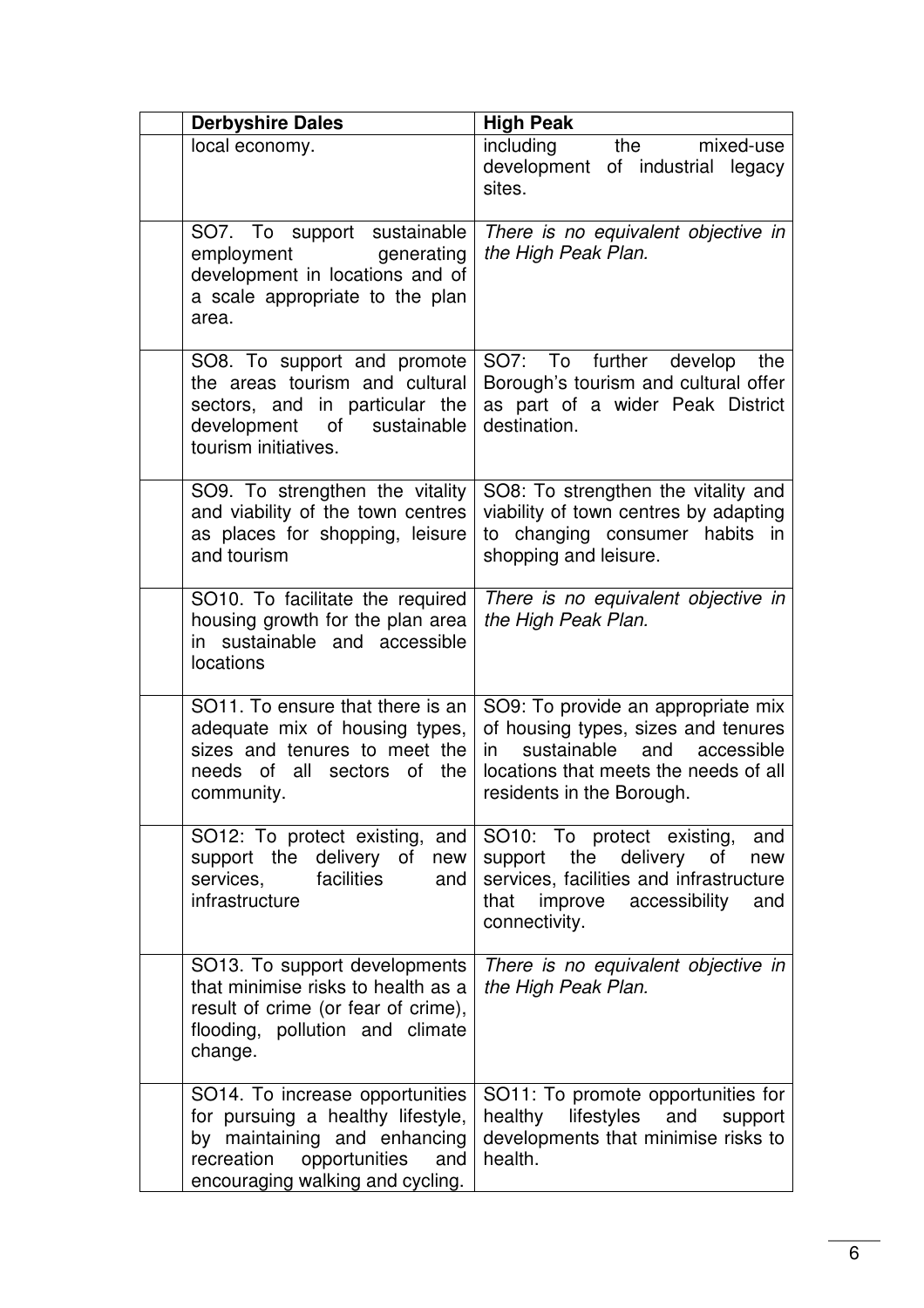| <b>Derbyshire Dales</b>     | <b>High Peak</b>                                                                                                                                                      |  |  |
|-----------------------------|-----------------------------------------------------------------------------------------------------------------------------------------------------------------------|--|--|
|                             | SO15: To prioritise the efficient SO12: To encourage the efficient                                                                                                    |  |  |
| the use of greenfield land. | use of previously developed land   use of previously developed land<br>and buildings whilst minimising and buildings whilst minimising the<br>use of greenfield land. |  |  |

**Table 1 - Comparison of Strategic Objectives in Derbyshire Dales Local Plan Pre Submission Draft and High Peak Local Plan**

2.11 It is considered that the differences between the key issues in Derbyshire Dales and High Peak are minor and reflect a local emphasis.

2.12 A major difference between the two sets of strategic objectives is the inclusion of two objectives relating to development needs for housing and employment in Derbyshire Dales which should be key strategic objectives of the local plan and are worthy of retention. A further difference is the inclusion of an objective in the Derbyshire Dales Local Plan Pre Submission Draft relating to minimising risks to health, again it is considered that this should be retained albeit modified to feature as a slightly broader objective.

#### **The Peak District Core Strategy Development Plan Document October 2011**

2.13 The Peak District Core Strategy identifies a large number of objectives but these tend to be much more specific than the strategic objectives set out in the emerging local plans for Derbyshire Dales and the High Peak. However, it is appropriate to consider the following cross-boundary issues identified in the Peak District Core Strategy:

- **Setting of the National Park** policies and programmes in and around the Peak Sub-area should help secure the conservation and enhancement of the Peak District National Park;
- **Spatial Strategy and relationship of settlements** the Strategy does not set out a settlement hierarchy as settlements in the National Park exist at a level beneath most conventional hierarchies, and only offer scope for exceptional development requiring a rural location, such as to meet local needs for affordable housing;
- **Recreation and tourism** role that areas outside the Park can play in accommodating recreational and tourism development to ease pressure within the Park;
- **Renewable energy** the impact that forms of low carbon and renewable energy can have on the Park's setting;
- **Housing** collaboration is needed with authorities within the Housing Market Area;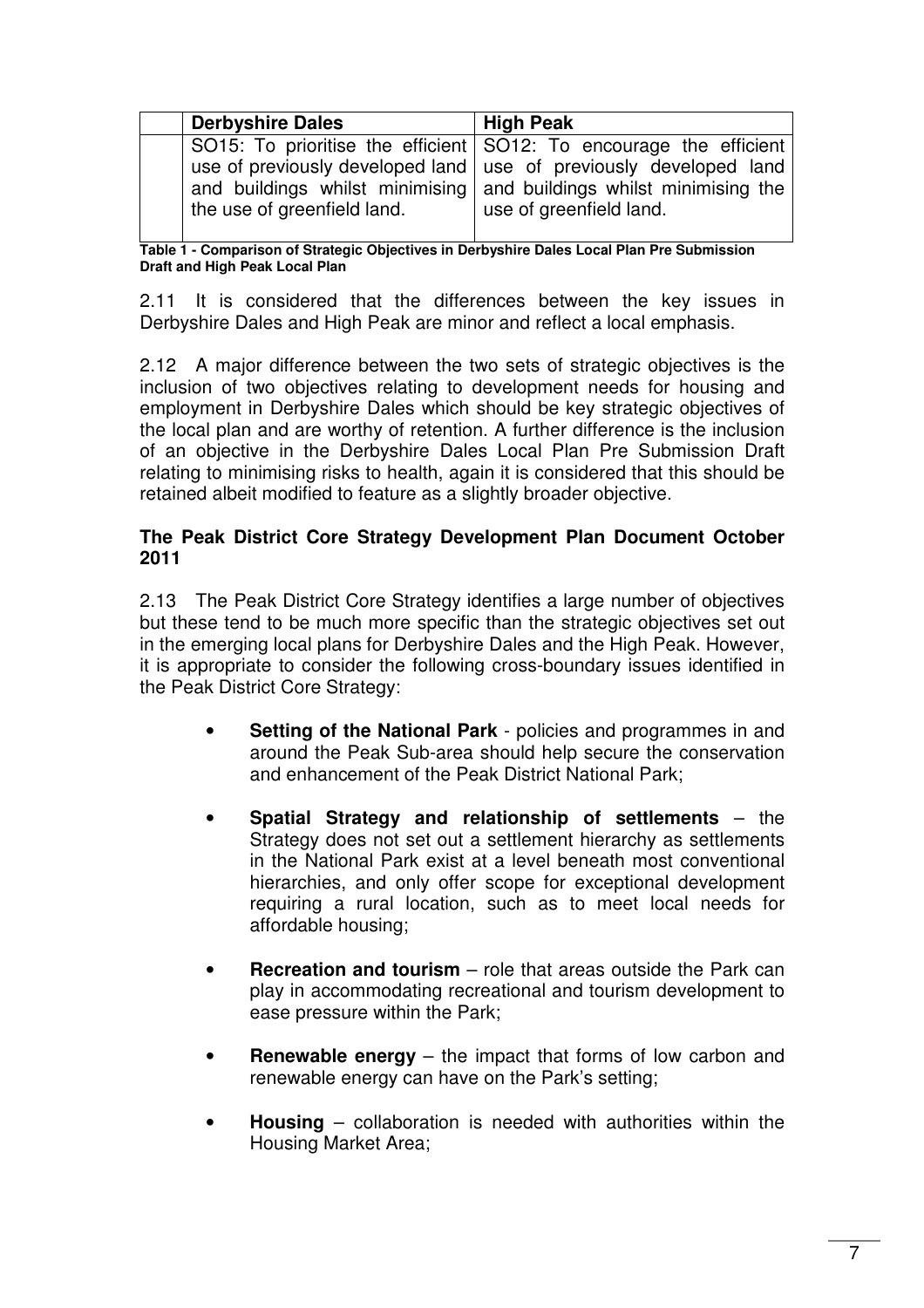• **Transport and Communications –** high levels of motorised traffic, high levels of cross-park traffic, high demands for freight transport, demand for improved rail connections, provision of routes for more sustainable modes of transport including walking, cycling, horse riding and by inland waterway.

2.14 Taking these into account, the issues or objectives to be to be included within the Derbyshire Dales Local Plan could focus more on:

- Highlighting the need to protect the setting of the National Park;
- Recognising the role of the plan area in relieving tourism and recreational pressure on the National Park and;
- Increase opportunities for sustainable travel.

#### **Derbyshire Dales Economic Plan – October 2014**

2.15 Growth within the local economy is important to maintaining the economic prosperity of an area. The District Council's Economic Plan identifies four priorities:

- Growing micro businesses;
- Vibrant market towns as employment and service centres;
- Broadband speed and access in rural areas;
- Increasing employment opportunities for young people in rural areas.

2.16 Taking these priorities into account it is recommended below that strategic objective SO6 is amended to reflect the focus on achieving growth of small businesses. Furthermore it is recommended that an additional objective (SO18) be included within the Derbyshire Dales Local Plan to make it clear that priority should be given to the continued delivery of sustainable market towns.

#### **National Planning Policy Framework**

2.17 It is considered that the strategic objectives as set out in the Derbyshire Dales Local Plan Pre Submission Draft cover most of the key issues identified in the National Planning Policy Framework. It is considered that an additional objective should be included that provides a positive statement in regard to renewable and low carbon energy development.

#### **Strategic Objectives In Other Local Plans**

2.18 A comparison of strategic objectives in several other recently adopted local plans (e.g. Craven, Chester and Cheshire West, East Cambridgeshire, Lichfield, South Lakeland) has been undertaken to ascertain if any of these local plans include objectives which might also be relevant to Derbyshire Dales. This suggests that the addition of an objective to enhance the sustainability of the District's principal settlements might be appropriate.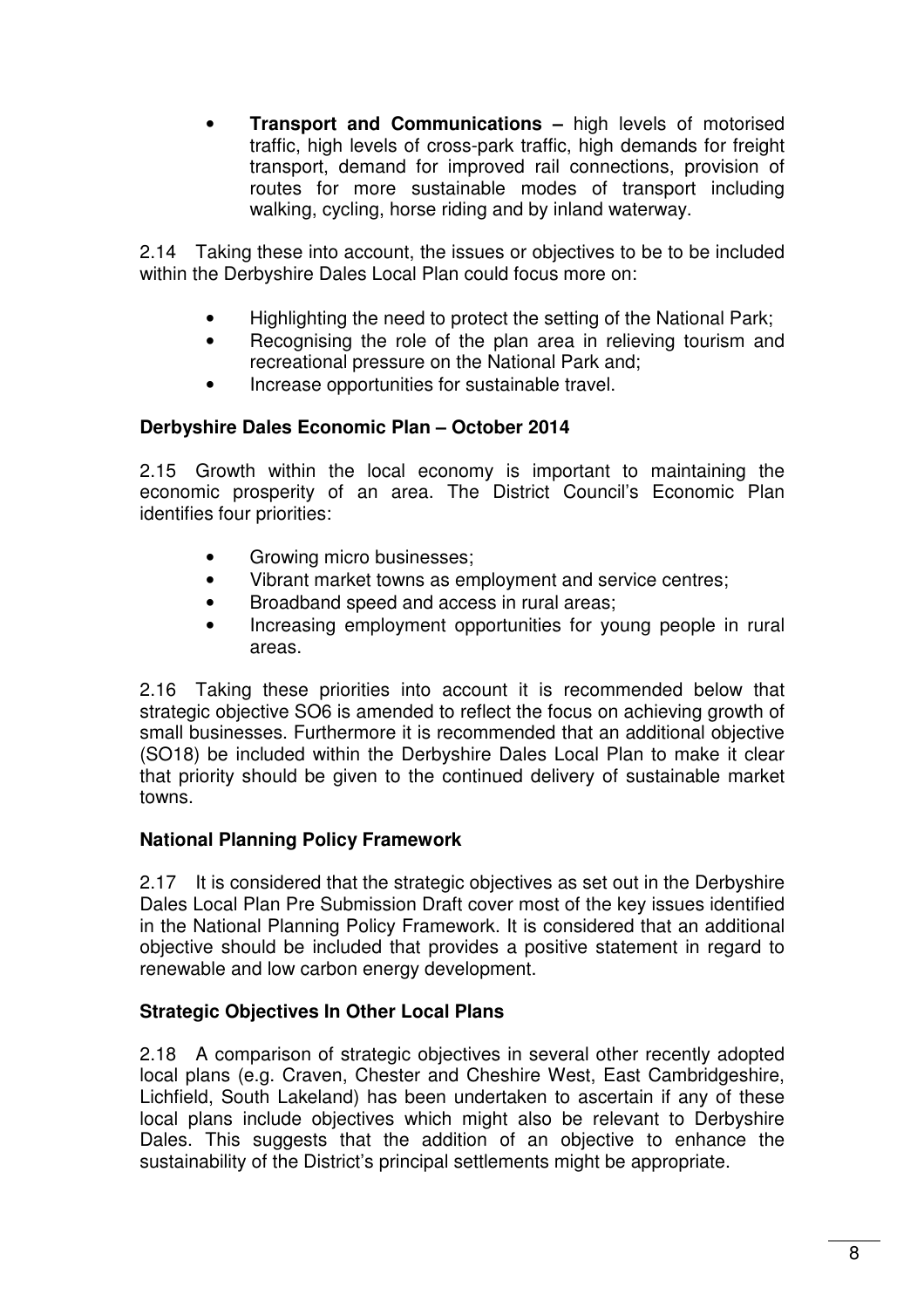#### **Suggested Amendments**

2.19 Table 2 below shows suggested amendments to the previously agreed key issues and strategic objectives. Most of these amendments seek to address points made in the preceding sections of this report, a few merely incorporate minor changes to improve clarity or readability.

| EXISTING KEY ISSUES (JUNE<br>2013)                                                                                | SUGGESTED KEY<br><b>ISSUES</b><br>(NOVEMBER 2015)                                                                                                                      |  |  |  |
|-------------------------------------------------------------------------------------------------------------------|------------------------------------------------------------------------------------------------------------------------------------------------------------------------|--|--|--|
| <b>PROTECTING PEAK DISTRICT CHARACTER</b>                                                                         |                                                                                                                                                                        |  |  |  |
| 1. Protecting and Enhancing<br>the<br>Character and Distinctiveness of the<br>towns and villages in the Plan Area | No change                                                                                                                                                              |  |  |  |
| Managing the<br>impact<br>of<br>2.<br>development on the Peak District<br><b>National Park</b>                    | Managing the impact of development<br>on the Peak District National Park<br>and its setting and helping to relieve<br>tourism and recreational pressure on<br>the Park |  |  |  |
| Addressing the challenges<br>3.<br>of I<br>climate change                                                         | No change                                                                                                                                                              |  |  |  |
| SUPPORTING THE RURAL ECONOMY AND ENHANCING PROSPERITY                                                             |                                                                                                                                                                        |  |  |  |
| 4. Diversifying and Strengthening the<br><b>Rural Economy</b>                                                     | Strengthening the Rural Economy                                                                                                                                        |  |  |  |
| 5. Maintaining and Strengthening the<br>Vitality and Viability of Town Centres                                    | No change                                                                                                                                                              |  |  |  |
| 6. Enhancing Tourism and Visitor<br>Management                                                                    | Enhancing the Value of the Visitor<br>Economy                                                                                                                          |  |  |  |
| PROMOTING HEALTHY AND SUSTAINABLE COMMUNITIES                                                                     |                                                                                                                                                                        |  |  |  |
| 7. Meeting Local Housing Needs                                                                                    | No change                                                                                                                                                              |  |  |  |
| 8. Managing Travel Demand and<br><b>Improving Accessibility</b>                                                   | No change                                                                                                                                                              |  |  |  |
| Protecting<br>and<br>Enhancing<br>9.<br>Community Infrastructure and Local<br><b>Services</b>                     | <b>Protecting and Enhancing Community</b><br>Infrastructure, Connectivity and Local<br><b>Services</b>                                                                 |  |  |  |
| Improving<br>Leisure<br>and<br>10.<br>Recreation Opportunities<br>for<br><b>Residents and Visitors</b>            | Protecting and Improving Leisure and<br>Opportunities<br>Recreation<br>for<br><b>Residents and Visitors</b>                                                            |  |  |  |

**Table 2 - Suggested Modifications to Derbyshire Dales Local Plan Key Issues**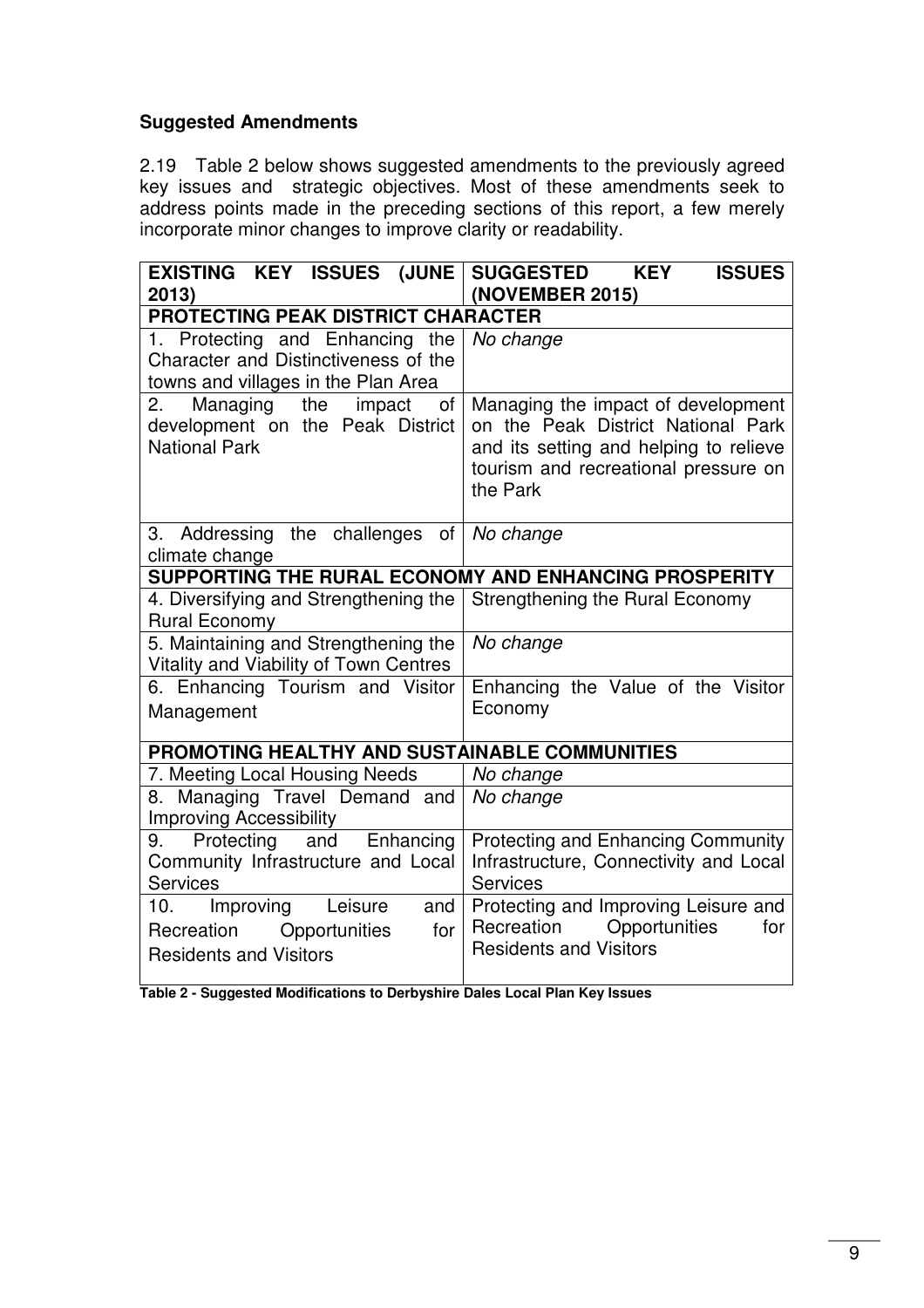2.20 Table 3 below sets out proposed revisions to the Strategic Objectives for inclusion in the emerging Derbyshire Dales Local Plan.

| EXISTING OBJECTIVES (JUNE)<br>2013)                                      | <b>SUGGESTED</b><br><b>OBJECTIVES</b><br>(NOVEMBER 2015)                  |  |
|--------------------------------------------------------------------------|---------------------------------------------------------------------------|--|
| PROTECTING PEAK DISTRICT CHARACTER                                       |                                                                           |  |
| SO1: To protect and enhance the   No change                              |                                                                           |  |
| Green Infrastructure Network                                             |                                                                           |  |
|                                                                          |                                                                           |  |
| SO2: To maintain, enhance and   No change                                |                                                                           |  |
| the<br>distinct<br>conserve<br>areas                                     |                                                                           |  |
| characteristics,<br>landscape                                            |                                                                           |  |
| biodiversity, and cultural and historic                                  |                                                                           |  |
| environment.                                                             |                                                                           |  |
| SO3: To ensure that design of new                                        | SO3. To ensure that design of new                                         |  |
| development is of high quality and                                       | development is of high<br>quality,                                        |  |
| that it integrates effectively with its                                  | promotes local distinctiveness and                                        |  |
| setting and promotes<br>local                                            | integrates effectively with its setting.                                  |  |
| distinctiveness.                                                         |                                                                           |  |
|                                                                          |                                                                           |  |
| SO4: To protect and enhance the                                          | SO4: To protect and enhance the                                           |  |
| character, appearance and setting of                                     | character, appearance and setting of                                      |  |
| the towns and villages                                                   | the District's towns and villages.                                        |  |
| SO5: To address, mitigate and adapt                                      | SO5: To address, mitigate and adapt                                       |  |
| to the effects of climate change on                                      | to the effects of climate change on                                       |  |
| wildlife<br>and<br>places;<br>people,                                    | people, wildlife and places                                               |  |
| the prudent<br>promoting<br>and<br>sustainable use of natural resources. |                                                                           |  |
|                                                                          |                                                                           |  |
| SUPPORTING THE RURAL ECONOMY AND ENHANCING PROSPERITY                    |                                                                           |  |
|                                                                          | SO6: To facilitate development that   S06: To facilitate development that |  |
| will support the continued growth                                        | will support the growth of the District's                                 |  |
| and diversification of the local                                         | economy, particularly<br>through<br>the quality<br>improving<br>of local  |  |
| economy                                                                  | employment                                                                |  |
|                                                                          |                                                                           |  |
| support sustainable<br>SO7:<br>To                                        | SO7:<br>support<br>To<br>employment                                       |  |
| generating<br>employment                                                 | development in locations and of a                                         |  |
| development in locations and of a                                        | scale appropriate to the plan area.                                       |  |
| scale appropriate to the plan area.                                      |                                                                           |  |
| SO8: To support and promote the                                          | SO8. To support and develop the                                           |  |
| areas tourism and cultural sectors,                                      | District's tourism and cultural offer                                     |  |
| and in particular the development of                                     |                                                                           |  |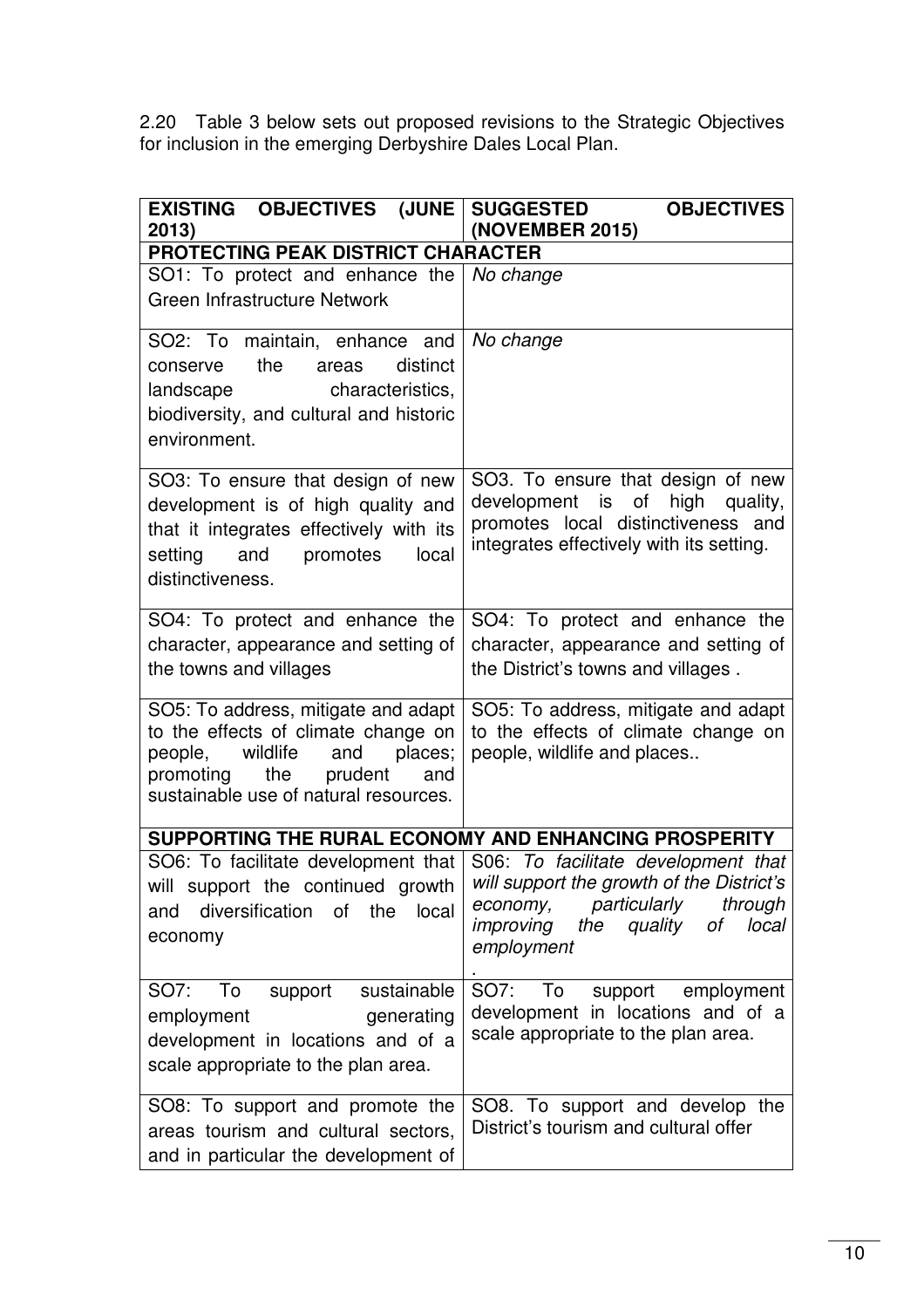| <b>EXISTING OBJECTIVES (JUNE</b><br>2013)                                                                                                                                                  | <b>SUGGESTED</b><br><b>OBJECTIVES</b><br>(NOVEMBER 2015)                                                                                                                                                           |  |  |
|--------------------------------------------------------------------------------------------------------------------------------------------------------------------------------------------|--------------------------------------------------------------------------------------------------------------------------------------------------------------------------------------------------------------------|--|--|
| sustainable tourism initiatives.                                                                                                                                                           |                                                                                                                                                                                                                    |  |  |
| SO9: To strengthen the vitality and<br>viability of the town centres as<br>places for shopping, leisure and<br>tourism.                                                                    | SO9: To strengthen the vitality and<br>viability of the District's market towns<br>as places for employment, shopping,<br>services, leisure and tourism.                                                           |  |  |
| PROMOTING HEALTHY AND SUSTAINABLE COMMUNITIES                                                                                                                                              |                                                                                                                                                                                                                    |  |  |
| SO10: To facilitate the required<br>housing growth for the plan area in<br>sustainable<br>accessible<br>and<br>locations.                                                                  | No change                                                                                                                                                                                                          |  |  |
| SO11: To ensure that there is an<br>adequate mix of housing types, sizes<br>and tenures to meet the needs of all<br>sectors of the community.                                              | No change                                                                                                                                                                                                          |  |  |
| SO12: To protect existing,<br>and<br>support the delivery of new services,<br>facilities and infrastructure.                                                                               | SO12. To protect and facilitate the<br>necessary infrastructure, connectivity,<br>services and facilities to support the<br>development of the<br><b>District</b><br>and<br>connectivity                           |  |  |
| SO13: To support developments that<br>minimise risks to health as a result of<br>crime (or fear of crime), flooding,<br>pollution and climate change.                                      | SO13. To support developments that<br>minimise risks to safety and health as<br>a result of crime (or fear of crime),<br>flooding, pollution and climate change<br>of local residents, employees<br>or<br>visitors |  |  |
| SO14: To increase opportunities for<br>healthy lifestyle,<br>pursuing a<br>by<br>maintaining<br>enhancing<br>and<br>recreation<br>opportunities<br>and<br>encouraging walking and cycling. | SO14. To encourage development<br>opportunities<br>for<br>that<br>increases<br>healthy lifestyles.                                                                                                                 |  |  |
| SO15: To prioritise the efficient use<br>of previously developed land and<br>buildings whilst minimising the use of<br>greenfield land.                                                    | SO15: To promote the efficient use of<br>suitably located previously developed<br>land and buildings whilst minimising<br>the use of greenfield land.                                                              |  |  |
|                                                                                                                                                                                            | SO <sub>16:</sub><br>facilitate<br>To<br>low<br>carbon<br>development and energy generation<br>from renewable sources, of a type,<br>and scale. appropriate to its location                                        |  |  |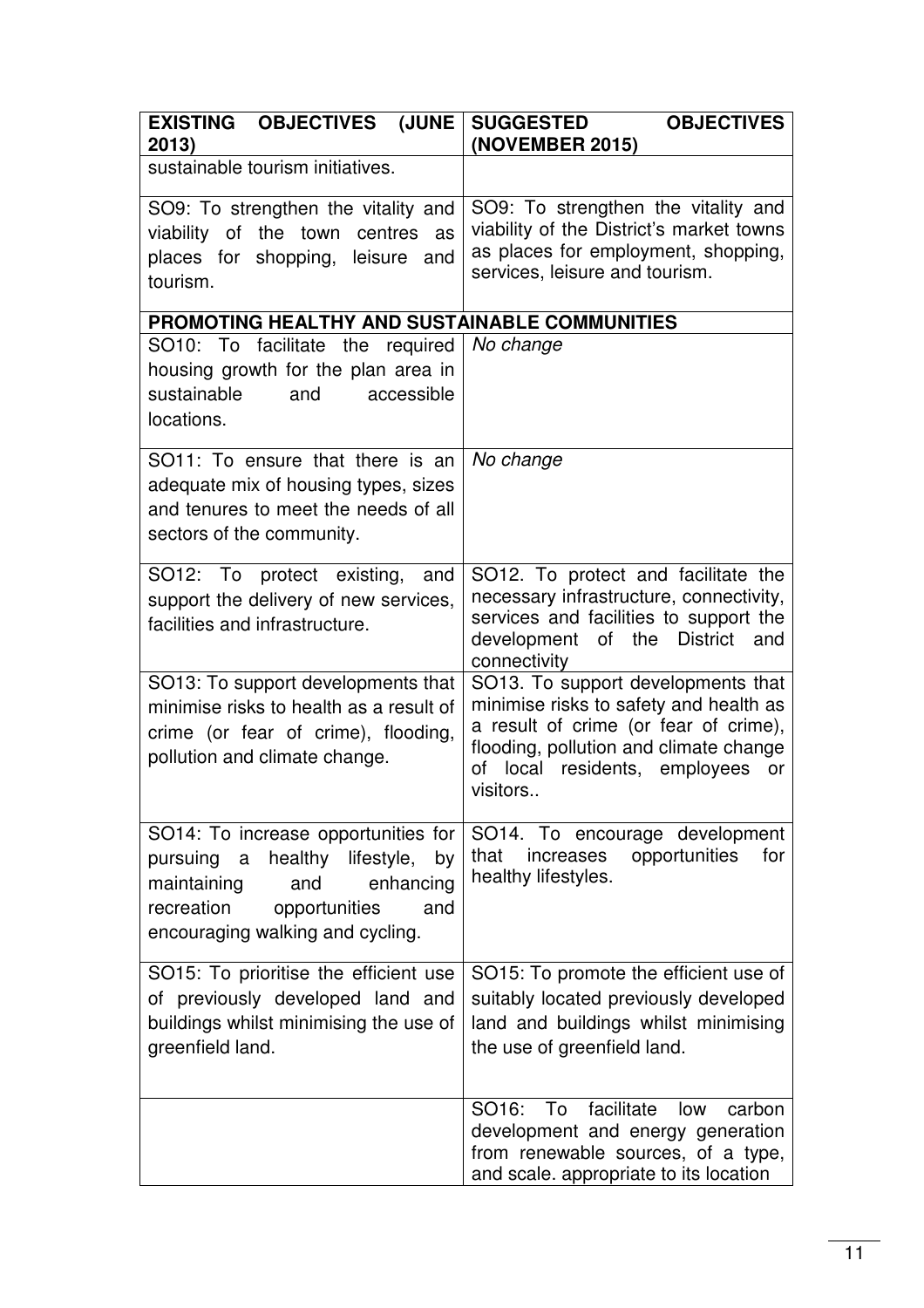| 2013) | EXISTING OBJECTIVES (JUNE SUGGESTED | (NOVEMBER 2015)                                                                                                                                                                      | <b>OBJECTIVES</b> |
|-------|-------------------------------------|--------------------------------------------------------------------------------------------------------------------------------------------------------------------------------------|-------------------|
|       |                                     | SO17. To increase the opportunities<br>for travel using sustainable forms of<br>transport by securing improvements<br>public transport, walking and<br>to<br>cycling infrastructure. |                   |

**Table 3 - Suggested Modifications to Derbyshire Dales Local Plan Strategic Objectives**

## **KEY ISSUE**

**ARE THE PROPOSED MODIFICATIONS TO THE KEY ISSUES AND STRATEGIC OBJECTIVES APPROPRIATE FOR INCLUSION IN THE DERBYSHIRE DALES LOCAL PLAN ?** 

**Any comments on the Key Issues and Strategic Objectives can be made online:** 

**www.derbyshiredales.gov.uk/LocalPlan**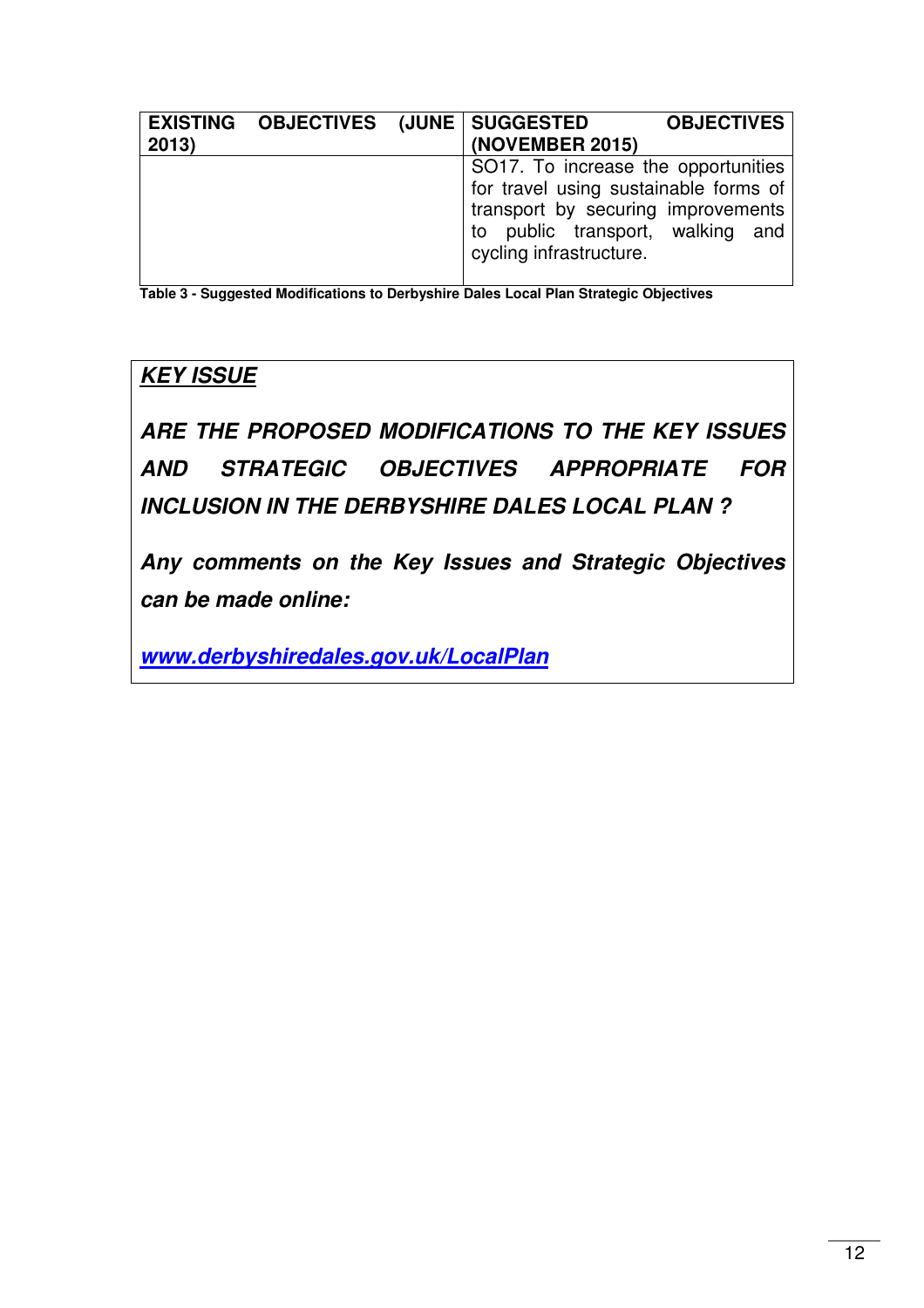#### **3 ASSESSMENT OF HOUSING AND ECONOMIC DEVELOPMENT NEEDS**

3.1 The NPPF indicates that robust evidence is required to support Local Plans and the policies within them. It sets out that Local Authorities should:

Prepare a Strategic Housing Market Assessment (SHMA) to assess their full housing needs, working with neighbouring authorities where housing market areas cross administrative boundaries. The Strategic Housing Market Assessment should identify the scale and mix of housing and the range of tenures that the local population is likely to need over the plan period which:

o meets household and population projections, taking account of migration and demographic change;

 $\circ$  addresses the need for all types of housing, including affordable housing and the needs of different groups in the community (such as, but not limited to, families with children, older people, people with disabilities, service families and people wishing to build their own homes); and

o caters for housing demand and the scale of housing supply necessary to meet this demand;

3.2 The National Planning Practice Guidance advocates a wider approach to objectively assessed needs. It sets out that the assessment of housing and economic development needs includes the Strategic Housing Market Assessment requirement as set out in the National Planning Policy Framework. It also advises that the primary objective of identifying need is to:

- identify the future quantity of housing needed, including a breakdown by type, tenure and size;
- identify the future quantity of land or floorspace required for economic development uses including both the quantitative and qualitative needs for new development; and
- provide a breakdown of that analysis in terms of quality and location, and to provide an indication of gaps in current land supply

3.3 The Inspector in his report concluded that the approach taken by the District Council to setting its Objectively Assessed Need for Housing did not adequately take account of providing for affordable housing needs, and the economic aspirations for growth set out within the Derbyshire Dales Local Plan. Given the significant emphasis within the plan to adequately addressing the housing and economic needs of the area, it was considered appropriate to undertake a further review of the Housing and Economic Development Needs.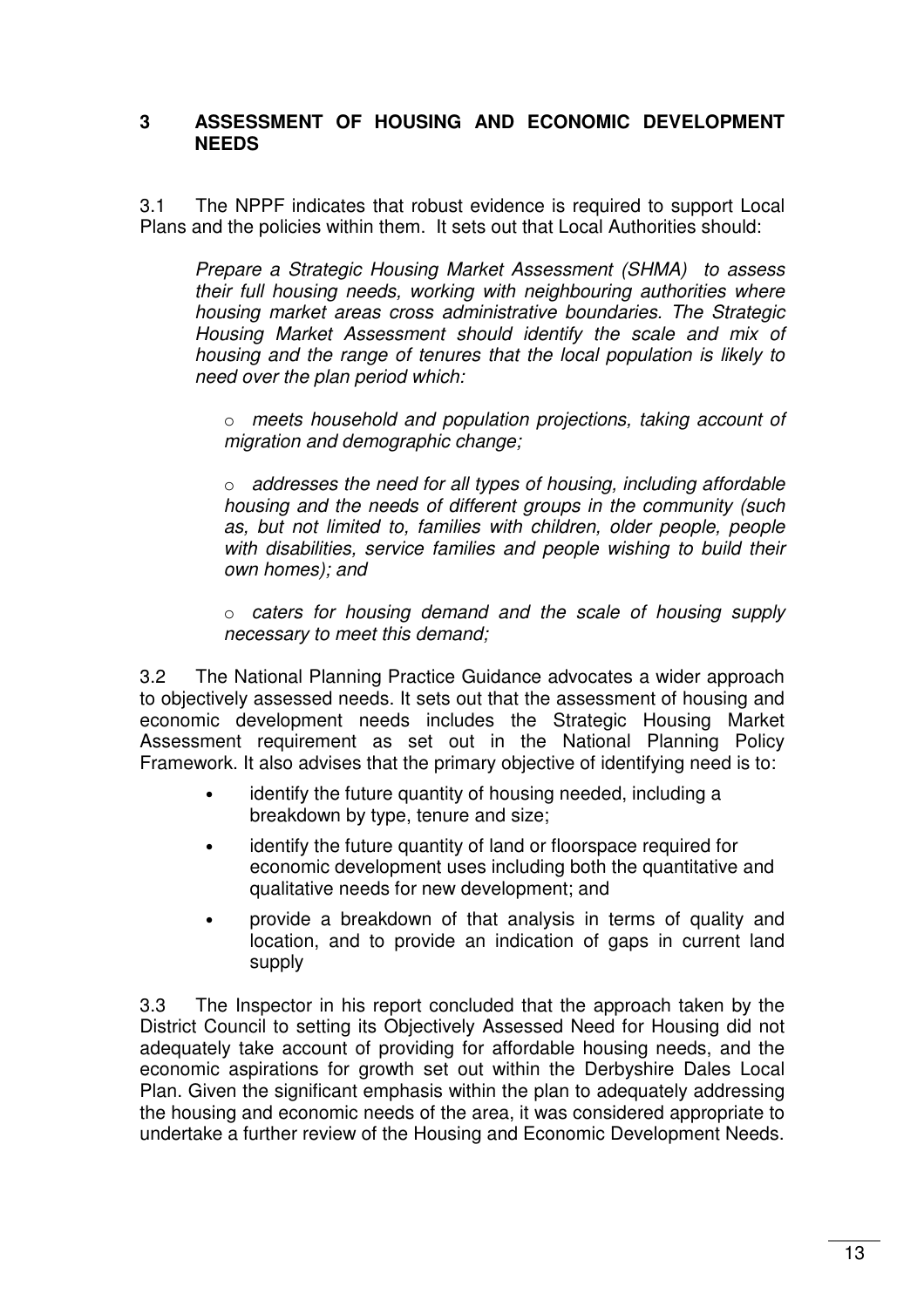3.4 Consultants were appointed to provide advice on the following specific issues:

- a) The extent and nature of the housing market area within which Derbyshire Dales sits, and the extent to which the housing market extends into neighbouring local planning authority areas. In considering this requirement account must be taken of the advice in the NPPG about self-containment and the work undertaken by  $\text{CURDS}^1$  and should take account of the 2011 Census Data on Travel-to-work.
- b) The extent to which the functional economic area in relation to economic uses for Derbyshire Dales covers the District Council area or otherwise.
- c) In accordance with the Advice in the NPPG the overall (objectively assessed) housing requirement for the housing market area and the District Council area for the period 2012- 2031 and 2012-2033. In undertaking this element of the commission the appointed consultants are required to liaise with the consultants appointed by Sheffield City Region (David Simmonds and AECOM) to undertake an assessment of the potential spatial distribution the SEP ambition for 70,000 new jobs over the period 2015-2025, to ensure that the impact of these ambitions is taken into account appropriately. Similarly the appointed consultants should engage with D2N2 to seek views on the extent to which their SEP ambitions will influence the housing requirements for Derbyshire Dales.
- d) A breakdown of the overall housing figure by tenure, household type and household size for the period 2012- 2031 and 2012- 2033
- e) An estimate of the future requirements for affordable housing for the period 2012- 2031 and 2012-2033
- f) Taking account of the Oxford Economics employment forecasts for Derbyshire, Experian retail expenditure data, the EKOSGEN report, the ambitions set out in the D2N2 SEP, Sheffield City Region SEP, the District Council's Economic Plan and future population forecasts, an assessment of the overall amount of land and floorspace required for economic development uses (including town centre uses) for the whole of the economic functional area, and the District Council area. The amount of land and floorspace required should be identified for the National Park area of Derbyshire Dales and the area for which the District

 1 http://www.ncl.ac.uk/curds/research/defining/NHPAU.htm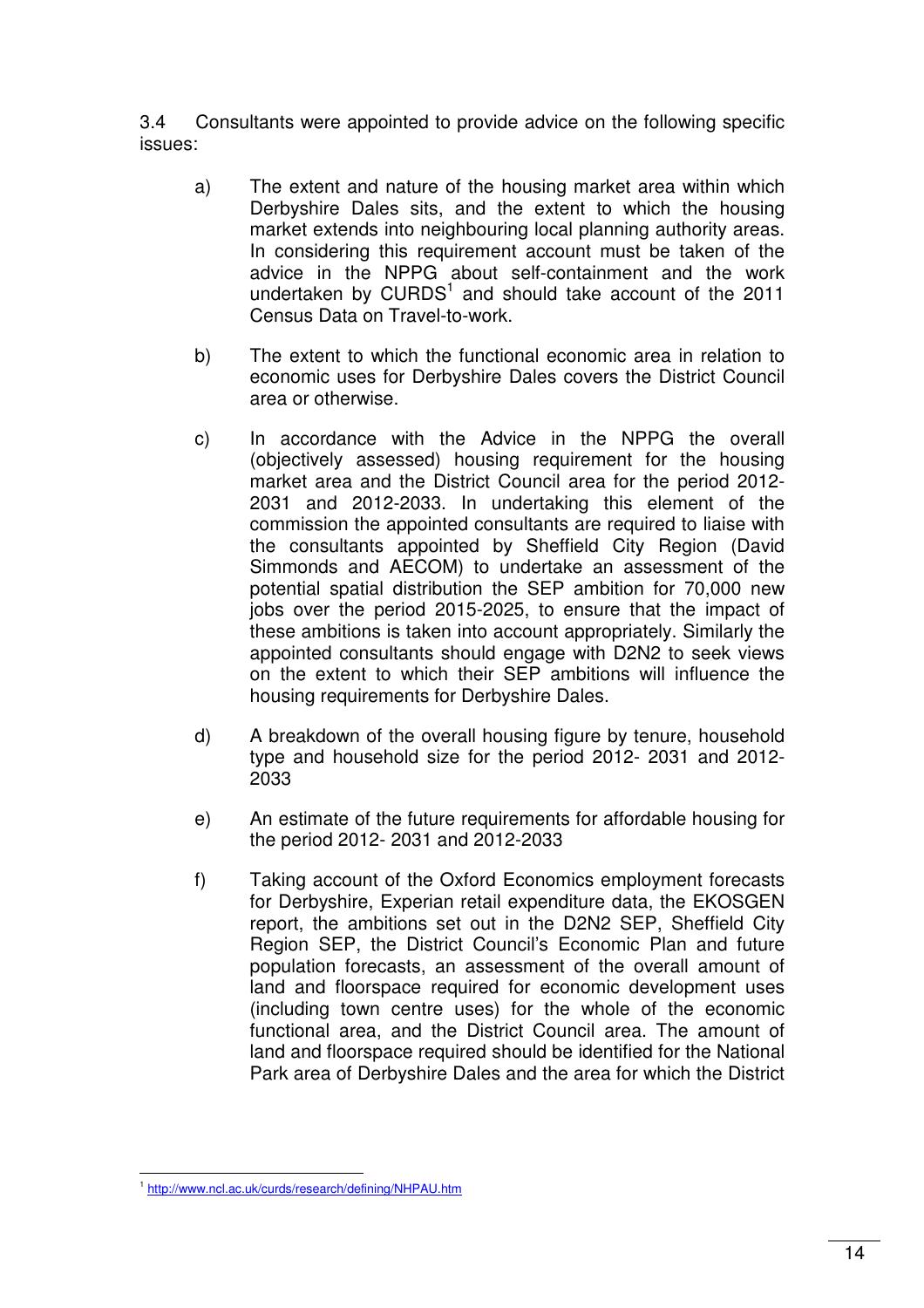Council is the local planning authority for the period 2012 - 2031 and 2012-2033.<sup>2</sup>

g) A breakdown of the overall figure for land and floorspace required for economic development uses (including town centre uses) by quality, type, size and location, based on a detailed assessment of current supply, vacancy rates, need and demand, making clear the amount of employment land required for new development, for the period 2012- 2031 and 2012-2033

3.5 The appointed consultants were also asked to ensure that the advice took account of evidence from the 2012-based population and household projections and the economic ambitions set out in the D2N2 Strategic Economic Plan, the Sheffield City Region Strategic Economic Plan, and the District Council's Economic Plan.

#### **Housing Market Area and Functional Economic Area**

3.6 A review of a wide range of indicators was undertaken to determine the extent to which the Housing Market Area (HMA) and Functional Economic Areas (FEMA) in Derbyshire Dales operate. The indicators included house prices, migration patterns, commuting patterns as well as retail and leisure provision, and transport infrastructure.

3.7 The report<sup>3</sup> concluded that there are economic and housing market relationships between the north of the District and Sheffield; and the south of the District and Derby. The central part of the District is slightly more complex, with relationships between this area and a number of surrounding cities/ larger towns – including Chesterfield.

3.8 The consultants considered it appropriate to define the southern part of the District as falling within a Wider Derby-focused HMA / FEMA. This area includes Ashbourne and Wirksworth.

3.9 The report further recommended that the northern part of the District should be defined as falling within a Sheffield-focused HMA / FEMA. This includes Bakewell and Hathersage. There are localised inter-relationships between the north of the District and High Peak (particularly Buxton).

3.10 The central part of the District, including Matlock, is considered to fall within an "area of overlap" between Housing and Functional Economic Market Areas; with influences from Sheffield; from Chesterfield; and from Derby.

 $\overline{a}$ 2 Any assessment of requirement for the National Park area must be assessed in the light of the statutory purposes of national parks, the adopted development plan for the National Park and the specific policy references to National Park contained within the NPPF, as well as the anticipated different population change trajectories for Derbyshire Dales inside and outside the National Park. 3

http://www.derbyshiredales.gov.uk/images/documents/C/Committee/Local\_Plan\_Advisory/DDDC\_HEDNA\_Final\_Re port\_18.09.2015.pdf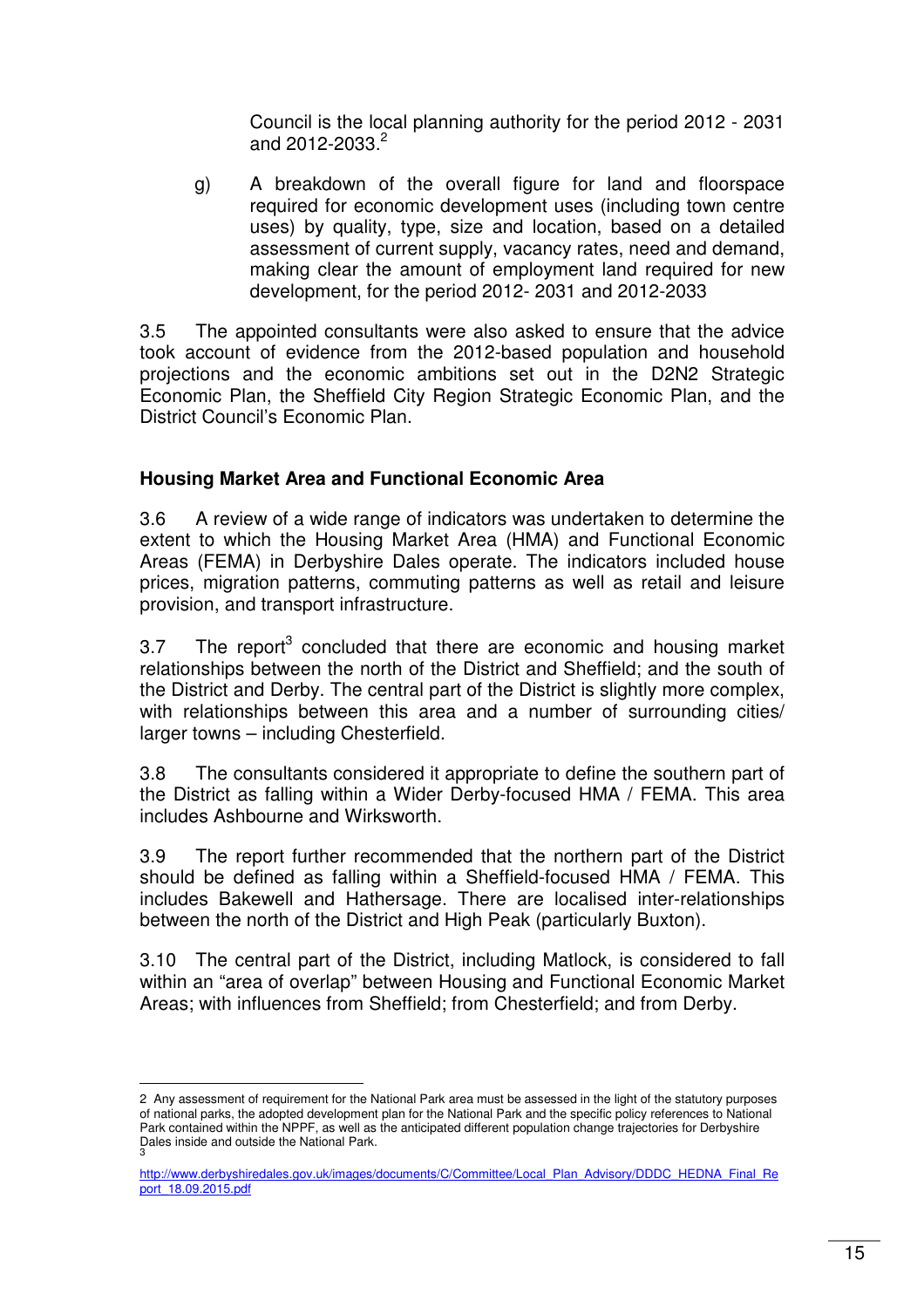

#### **Objectively Assessed Need for Housing**

3.11 The report makes it clear that by taking account of the guidance in the NPPF and the NPPG, and relevant case law precedents, the identification of the Objectively Assessed Need (OAN) for housing is a policy-off position. The OAN does not take account of any constraints to development within a particular area, which might influence what a local plan target may ultimately be.

3.12 The approach taken in the report follows the guidance in the NPPF and NPPG, both of which set out that the starting point for determining the OAN is the most recent population and household projections. In this case the 2012- Based Population and Household Projections.

3.13 The projections are however trend-based and the NPPG advises that in setting the OAN, consideration needs to be given to whether it is sustainable to plan on the basis of past trends, or whether wider evidence suggests that level of housing provision (in the absence of development constraints) should be adjusted to take account of:

- Employment trends
- Market signals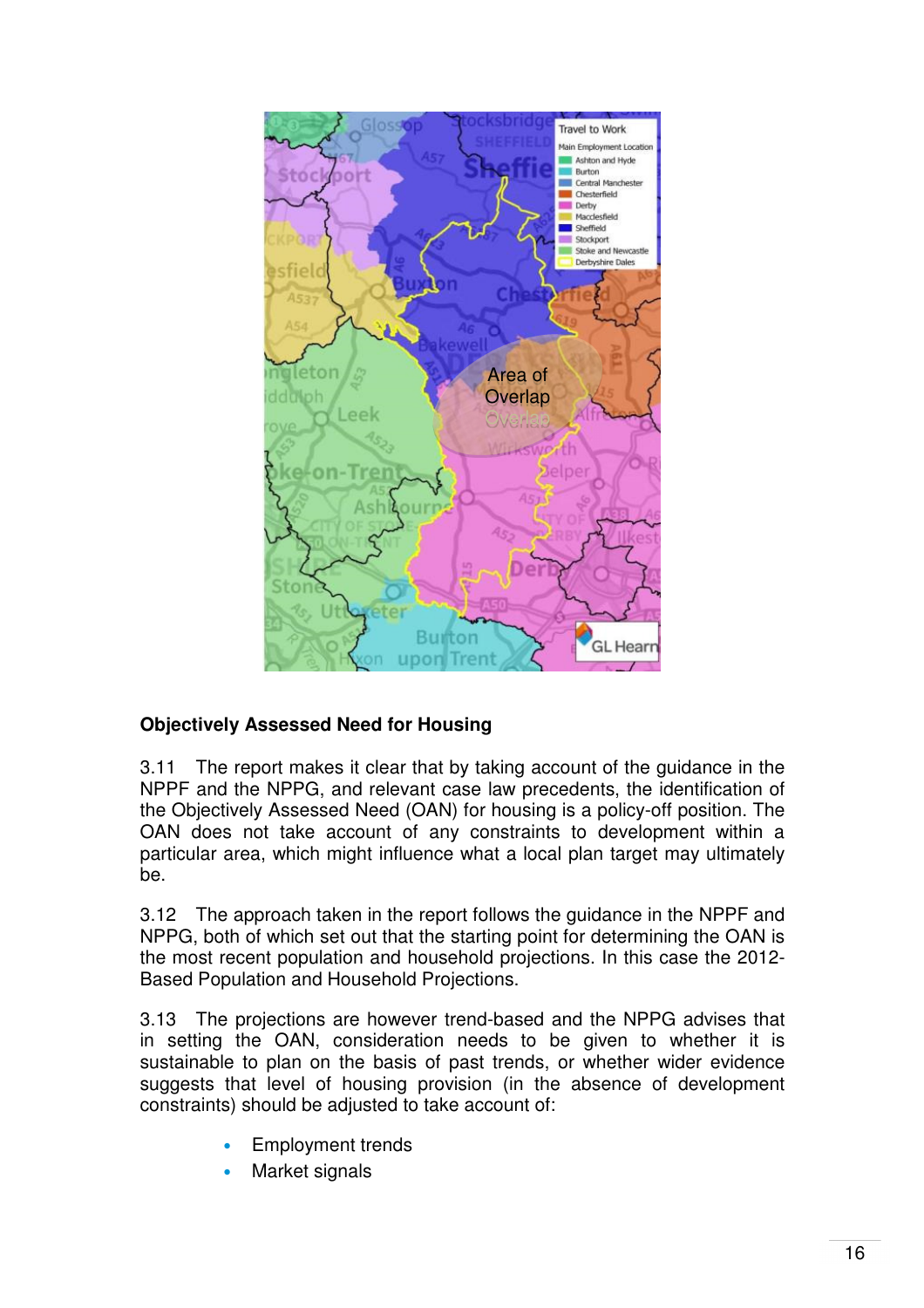• Need for affordable housing

3.14 The NPPG sets out that employment trends should be considered to assess whether an alternative level or distribution of housing provision is necessary to support economic growth; or whether housing provision should be adjusted upwards to improve the affordability of market housing or enhance the delivery of affordable housing.

3.15 Throughout the report the consultants have sought to sensitivity test the data to ensure that the inputs into the OAN calculation for Derbyshire Dales are wholly appropriate for the area, including the 2012-Based Sub-National Population Projections.

3.16 The 2012-based Sub-National Population Projections (SNPP) indicates population growth of 8.4% in the District between 2013-33. This is modestly below that projected for Derbyshire as a whole (9.5%), but above recent rates of population growth.

3.17 The report indicates that when sensitivity checked, the 2012-based SNPP appear to be a sound demographic projection for Derbyshire Dales. Population growth sits above recent trends, but higher migration is projected moving forwards taking account of the likelihood that net migration to the District will increase as a result of age structure changes in the District; and growing populations in areas from which people typically move to the Derbyshire Dales. The wider evidence suggests that recent population growth has been constrained to some degree.

3.18 The 2012-based Household Projections, based on the SNPP, project a need for an average of 244 dwellings per annum over the 2013-33 period. This is based on past trends in births, deaths, age-specific trends in migration and household formation.

3.19 In order to consider the economic growth prospects for Derbyshire Dales a range of economic forecasts and other economic data was taken into account. The report concludes that on the basis of all of the available data, a reasonable evidence-based assessment of economic growth potential would be for employment growth of 1,700 jobs over the period 2013-2033. On the basis of this level of jobs growth it is considered that there would be a need for approximately 301 dwellings over the plan period to 2033 (244 demographic + 57 economic growth).

3.20 The final element in the OAN equation is the amount of housing required to meet future affordable housing needs. The assessment indicates that there is a need for 101 affordable houses per annum, and at this level it represents approx 41% of the overall demographic need, and 34% of the need derived from the economic-led projections. Following the approach in the PPG, the affordable housing needs evidence supports the case for a marginally higher level of housing provision than shown in the demographicled projections. The higher housing provision in the economic-led projections will contribute to enhancing affordable housing delivery. Overall, there is case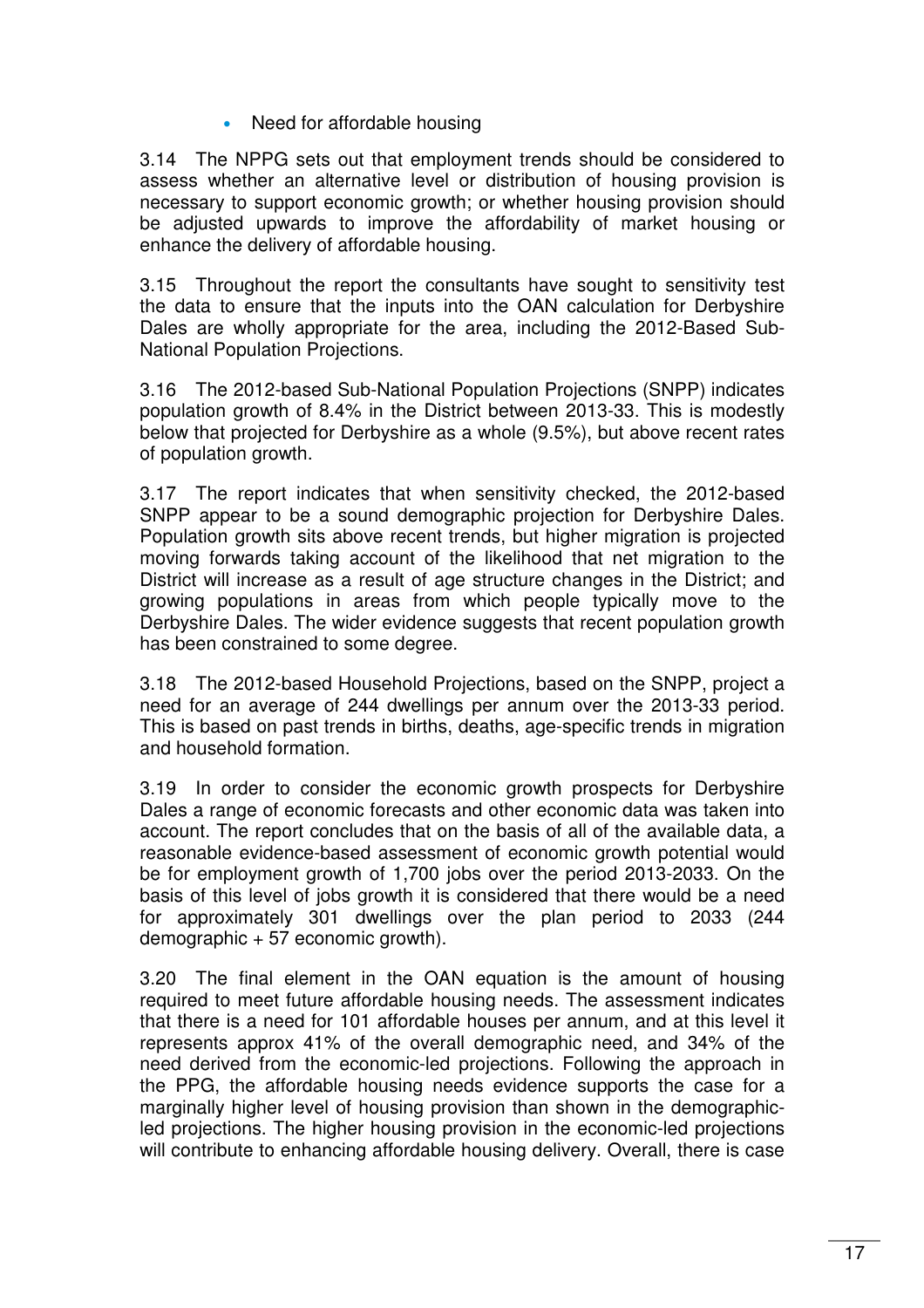to be made for an uplift on the overall housing requirement to address the affordable housing needs of the District.

3.21 The report also considers the extent to which house prices across the District influence the need to deliver more housing to meet housing needs. Comparatively high house prices contribute to affordability pressures. In this regard, affordability ratios in the Derbyshire Dales are high and are above national and county averages. Median house prices in the Derbyshire Dales are 8.6 times the median earnings in the District, compared to a national rate of 6.5 and a county rate of 5.5. The demographic date shows fewer younger people (in their 20s and 30s) living in the district suggesting that those priced out of the market are leaving or remain living outside of the district for longer. The evidence further suggests that housing costs would make it more difficult for younger people to live in the District.

3.22 Overall, the analysis clearly points to higher affordability pressures on housing in Derbyshire Dales than in other parts of the country, and higher prices and more acute affordability pressures than seen in neighbouring area. Taking account of the evidence, the report concludes that in order to improve affordability, an additional 21 homes per annum are required. Drawing this together, the report identifies an Objectively-Assessed Need (OAN) for housing for 322 homes per year (2013-33) across then whole of Derbyshire Dales (244 demographic + 57 economic growth + 21 affordable = 322) as illustrated below:



3.23 It is important to note that the OAN does not represent a policy target for housing provision. It needs to be brought together with other evidence regarding the capacity of the District to accommodate development. However it is an important starting point for considering how much housing provision to plan for.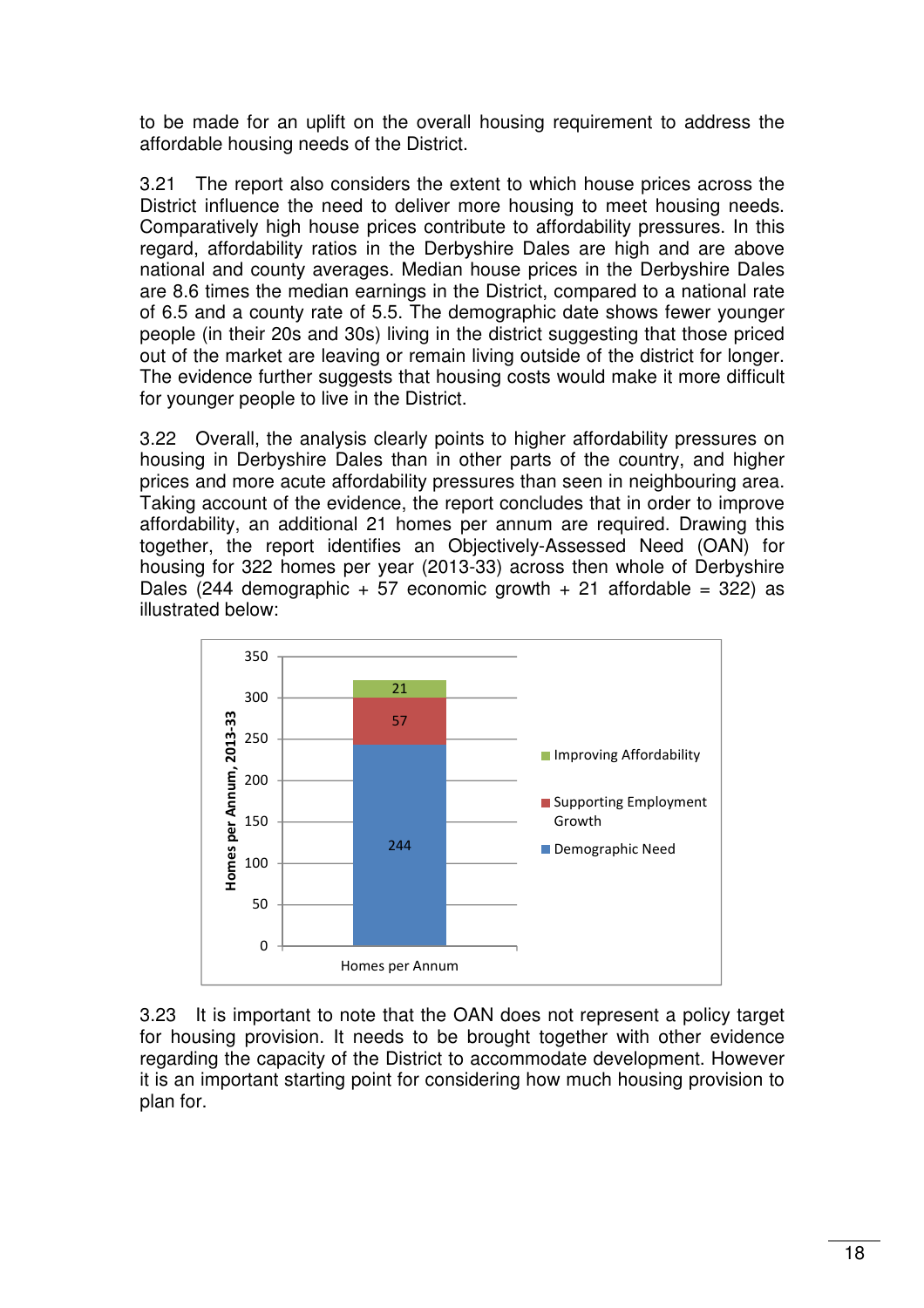#### **Peak District National Park**

3.24 Half of the District of Derbyshire Dales is included within the Peak District National Park Authority (PDNPA), as such the District Council is only Local Planning Authority for those parts of the district which lie outside the PDNPA.

3.25 Paragraph 14 of the NPPF sets out a presumption in favour of sustainable development whereby local plans should meet objectively assessed needs unless the adverse impacts of doing so would significantly and demonstrably outweigh the benefits, or policies within the Framework indicate that development should be restricted. The footnote to Paragraph 14 clearly outlines that the Framework expects the designation of a National Park to restrict development and thus there is not an expectation that a National Park will seek to meet its objectively assessed housing needs in full. Instead, the policy focus is on meeting local needs with a specific focus on providing affordable housing within the Park; and working with local authorities to plan to meet housing needs across the wider Housing Marker Area.

3.26 The report estimates that based upon the 2011 Census (population at output area level) that 35.9% of the District's population live within the National Park with 64.1% living outside the National Park. Using these proportions, the consultants have sought to calculate the need arising from within and outside the National Park. This is set out below:

|                                                         | <b>Homes per</b><br><b>Annum</b> | <b>Within PDNP</b> | <b>Plan Area</b> |
|---------------------------------------------------------|----------------------------------|--------------------|------------------|
| <b>Demographic Need</b>                                 | 244                              | 88                 | 156              |
| <b>Supporting</b><br><b>Employment</b><br><b>Growth</b> | 57                               |                    | 57               |
| Improving<br><b>Affordability</b>                       | 21                               | 8                  | 13               |
| <b>Total</b>                                            | 322                              | 95                 | 227              |

3.27 This is however only an estimate of the need within the Peak District National Park, and does not take account of the statutory purposes or the policy constraints that it operates within. The District Council will seek to work with the Peak District National Park Authority to establish the likely supply of new residential development over the period to 2033.

#### **Alternative Housing Scenarios**

3.28 The District Council has a requirement that the Derbyshire Dales Local Plan be subject to a Sustainability Appraisal which assesses the potential effects of a plan on the environmental, social and economic character of the area which the plan influences. As part of this process there is a requirement to consider reasonable alternative scenarios.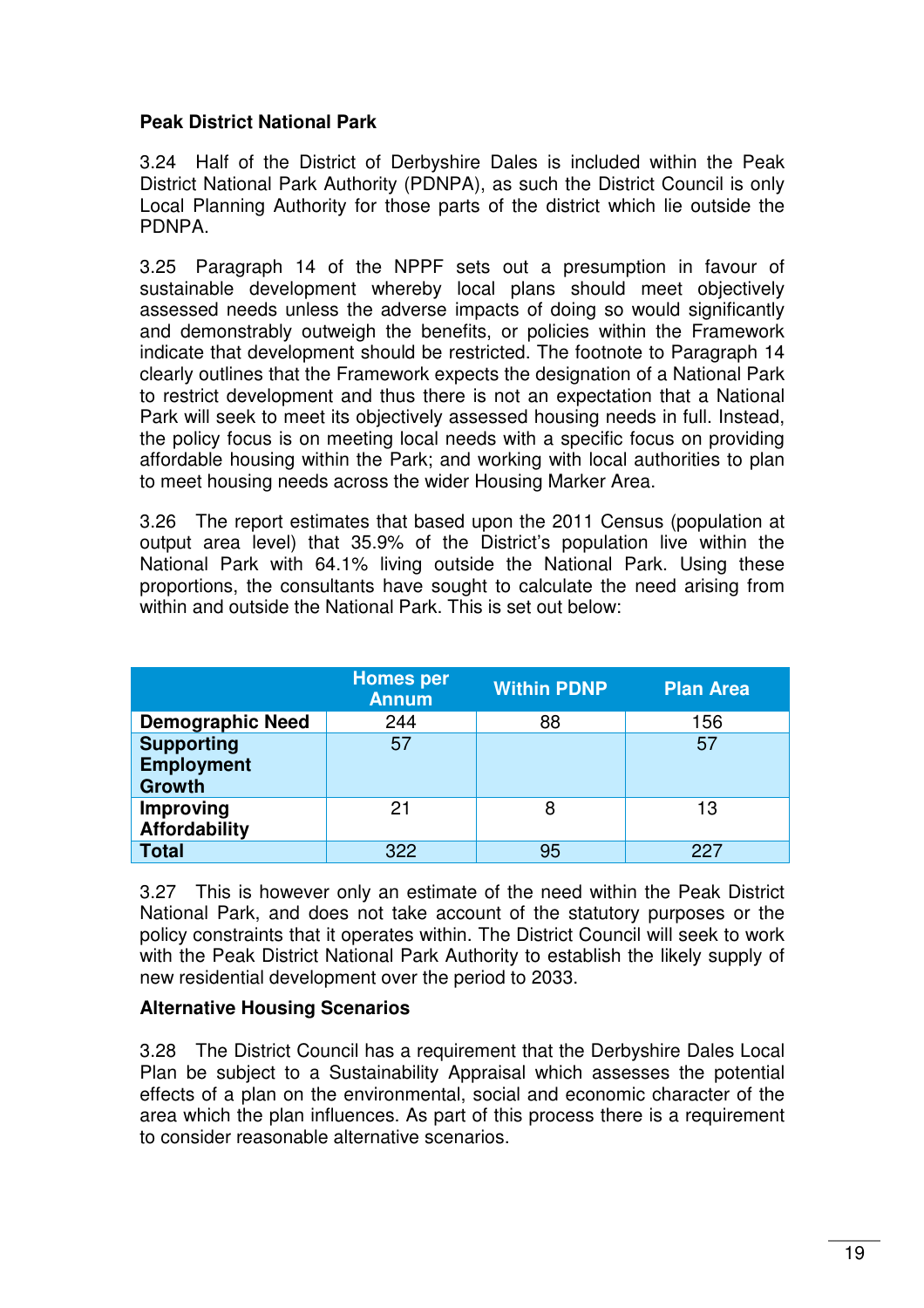3.29 The consultants figure for Objectively Assessed Need for Housing for the period 2013-2033 has been tested alongside two other alternative housing scenarios<sup>4</sup>:

- Option 1: Meeting Affordable Housing Needs 265 dwellings per annum (Total 5,300)
- Option 2 Objectively Assessed Need for Housing 322 dwellings per annum (Total 6,440)
- Option 3: Boosting the Derbyshire Dales Economy 360 dwellings per annum (Total 7,200)

3.30 A high level sustainability appraisal assessment of these Options has been undertaken based on available information. The assessment has been able to identify the risks of adverse effects associated with each of the options. At this stage, the location of development is not known and therefore it has not been possible to identify any thresholds over which adverse effects or beneficial effects might occur or with regards to the capacity of the plan area to accommodate the levels of development proposed by the options. For example, when the SHLAA is completed, it will be possible to identify the sites which would be developed in order to deliver each level of growth. Should a highly sensitive site/s need to be developed in order to deliver a particular option, significant adverse effects would be identified in relation to that option.

3.31 Option 1 is the minimum amount of development to meet the future affordable housing needs (101 dwellings per annum) based upon 35% of new houses being affordable. This is slightly above the minimum demographic growth requirement but would not result in any employment growth for new jobs over the plan period. This scenario would have less environmental impact than providing for 6440 houses as less greenfield land would be required. Whilst it will ensure that there is an opportunity for more social facilities to be provided to meet residents needs it would not result in any uplift in the local economy as it does not result in any growth in the number of new jobs being provided in the local economy up to 2033

3.32 Option 2 would see both an uplift in the number of jobs created within Derbyshire Dales taking account of current forecasts. It provides the opportunity for some affordable housing to be provided to meet future needs. Improvement in social facilities would also result, though the environmental impact is greater than in Option 1.

3.33 Option 3 would see at this level of development enhanced economic growth for the area above that in Option 1 and Option 2 and would provide even more affordable housing as a result. Improvements in social facilities would also result from this option. However the environmental impact would be greater than either Option 1 or Option 2.

3.34 With regards to environmental effects, the assessment has only been able to identify that the risks of adverse effects increases from Option 1 to

 4 In all three options the number of new homes across the District Council area would be higher than previous development rates, which have been no more than on average 200 per annum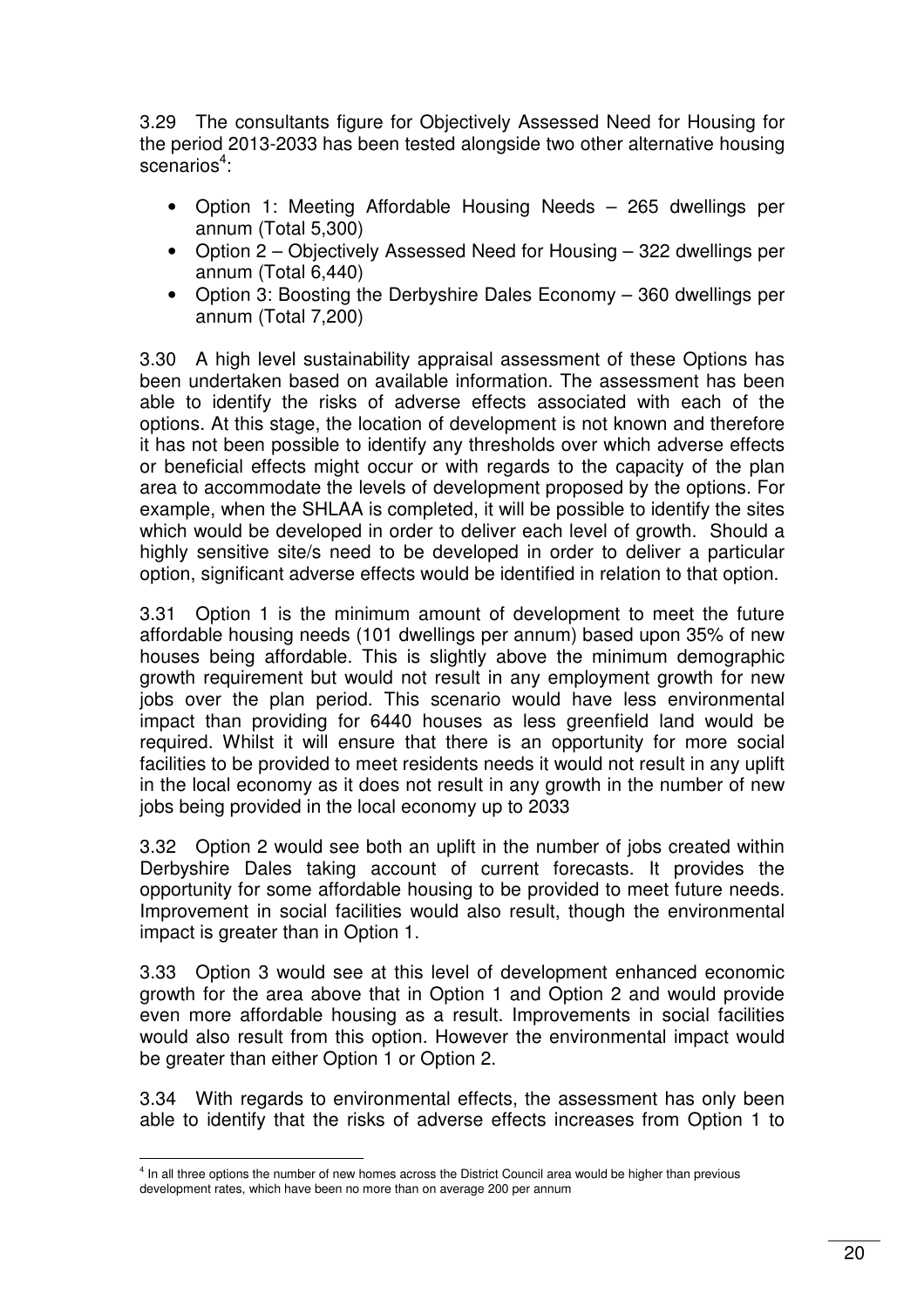Option 3, and, based on the precautionary principle, it is considered that the level of growth proposed in all three options poses risks of significant negative environmental effects occurring.

3.35 Without being able to evaluate the effects of each option 'on the ground' (i.e. without knowing where development will be located) it is difficult to identify an option which performs better than the other two. However, with regards to the level of social and economic benefits associated with each option, the assessment has identified that Option 1 could result in fewer beneficial social and economic effects that options 2 and 3.

3.36 When considering that Option 2 could represent lower risks of environmental effects compared with Option 3 but improved social and economic benefits when compared with Option 1, a simplistic view could be to consider Option 2 to potentially perform more positively than the other two options. However, due to the uncertainty about where development would be located, the environmental effects of development and what infrastructure / facilities developers would be expected to deliver, it is not clear in the assessment that this is the case.

3.37 Once the SHLAA is completed and it is clearer which sites will be needed to deliver each option, this assessment will be revisited and refined. The findings of the assessment will then be used to inform the choice of preferred option for the District-Wide Strategy.

#### **Future Housing Types & Sizes**

3.38 Paragraph 159 of the NPPF requires local planning authorities identify the range of types and sizes of accommodation likely to be needed by the population in future, including that required by those groups with specific housing needs.

3.39 There are a range of factors which will influence demand for different sizes of homes, including demographic changes, future growth in real earnings and households' ability to save; economic performance and housing affordability.

3.40 Taking account of the forecast changes in the size and structure of the population during the plan period, the report considers that the majority of demand for market housing will be for mid-market homes with 2 and 3 bedrooms. The evidence also points to a strong demand for bungalows from older households.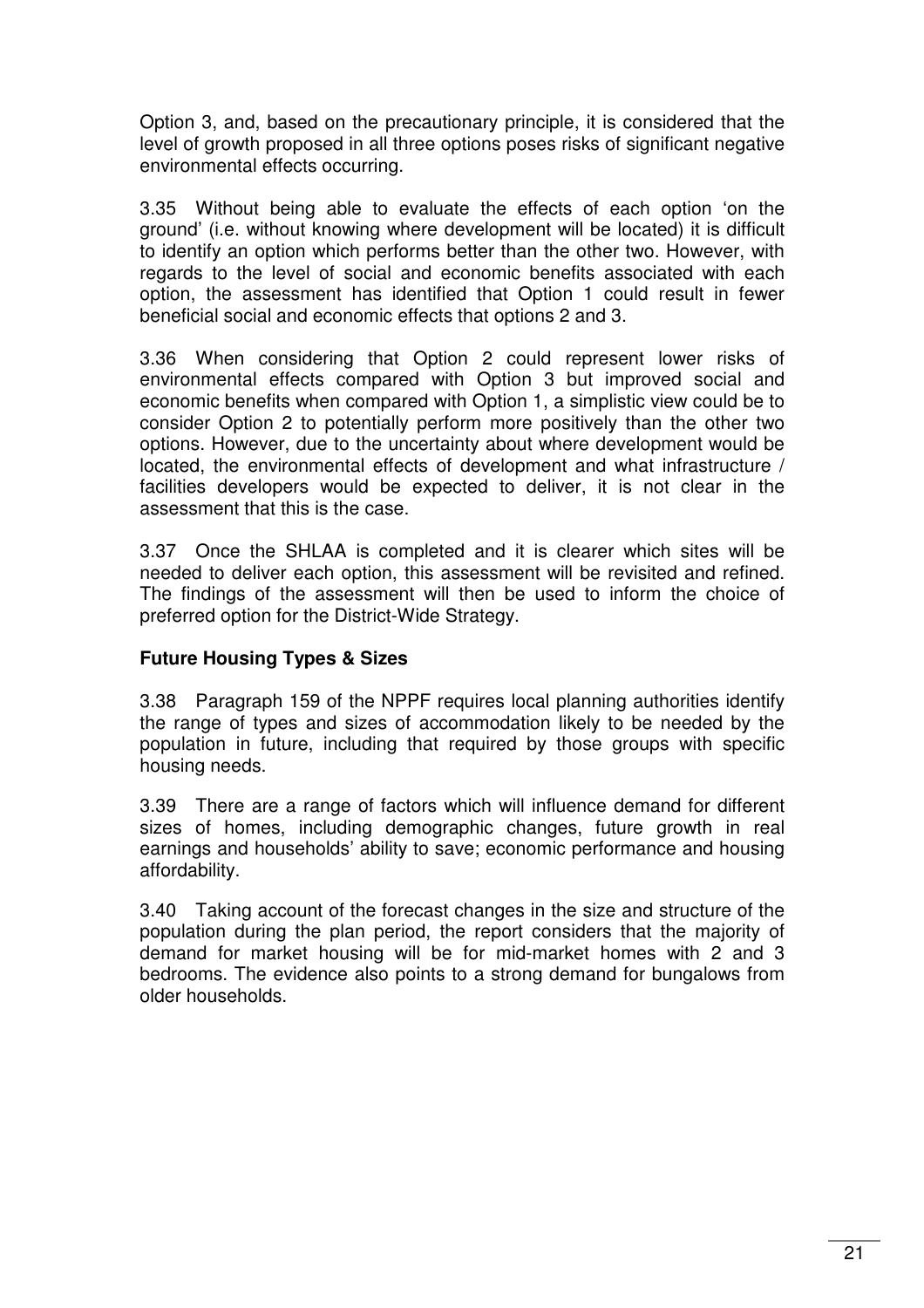3.41 In terms of the mix of affordable and market homes, the report recommends the following provision over the plan period to 2033:

|                   | 1-bed | 2-bed | 3-bed | $4+$ bed |
|-------------------|-------|-------|-------|----------|
| <b>Market</b>     | 5%    | 40%   | 50%   | 5%       |
| <b>Affordable</b> | 40%   | 35%   | 20%   | 5%       |
| All dwellings     | '5%   | 40%   | 40%   | 5%       |

3.42 In terms of the different types of affordable homes the report identifies that 80% of the net need for affordable housing is for social and affordable rented homes, with 20% for equity-based intermediate housing options such as shared ownership homes. Intermediate housing includes:

- Help-to-Buy Shared Ownership
- Affordable Rent
- Rent-to-Homebuy
- Low Cost Sale

3.43 The population projections indicate that over the plan period the number of residents aged over 65 is expected to increase significantly, and as such is likely to require additional specialist housing provision. Based principally on the expected growth in population of older persons, the report estimates a need for an additional 1,182 specialist dwellings for older persons over the 2013-33 period (59 per annum). This need is principally for market housing, and forms part of the OAN identified above for 322 dwellings (being 18% of this).

3.44 The District Council will, in conjunction with other agencies need to give consideration as to how best to deliver this specialist need housing.

#### **Employment Land and Floorspace Requirements**

3.45 The report has also considered the need for employment land and floorspace in Derbyshire Dales taking account of economic trends and projected growth in employment, commercial property conditions and a survey of businesses across the District.

3.46 The evidence confirms that the economic appeal of the District is primarily from SME's and micro-businesses, and that there is generally a positive outlook with as significant number of businesses surveyed expecting business activity, turnover and staffing numbers to increase over the next five years.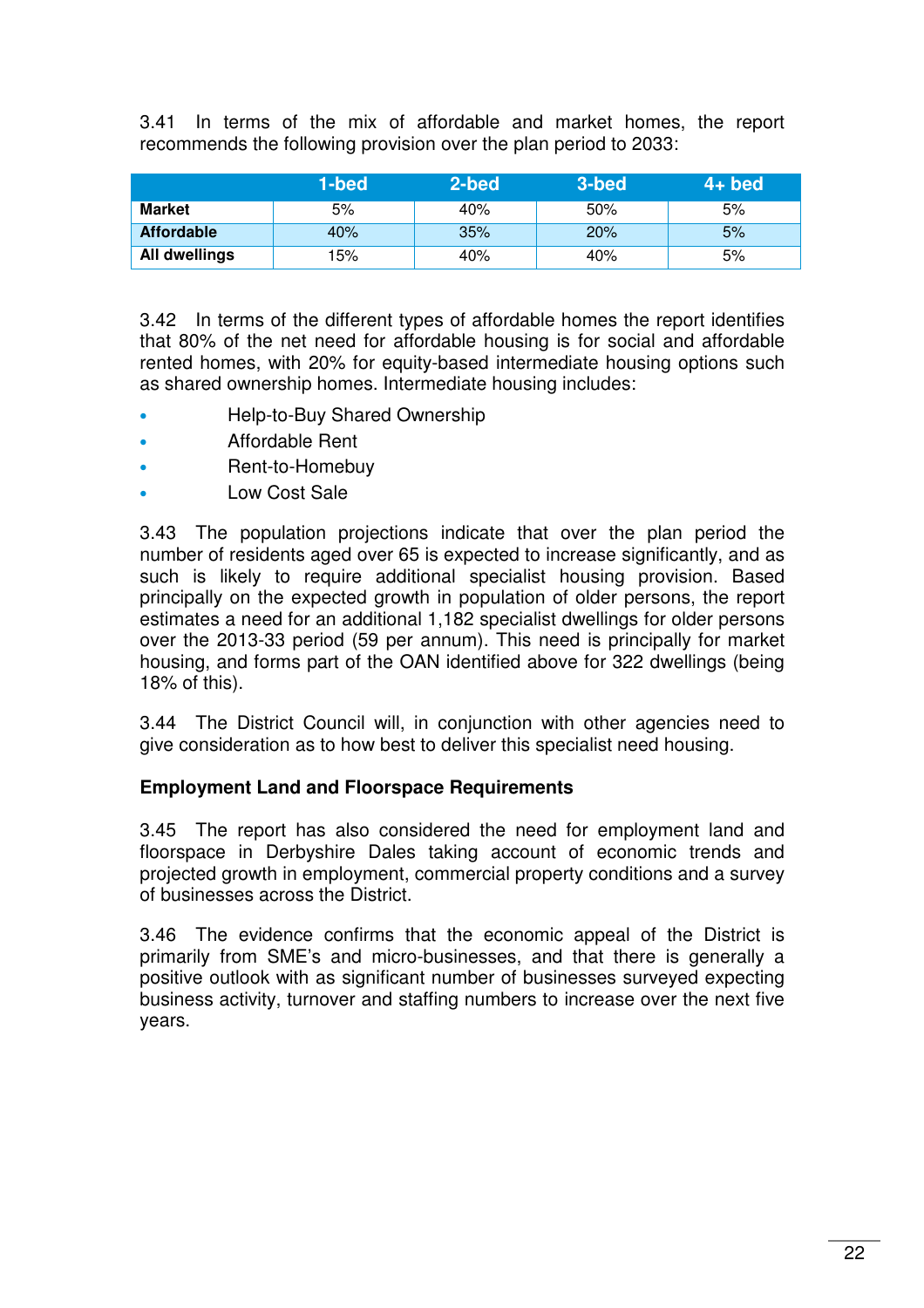3.47 Taking account of all the evidence the report provides forecasts for future employment space needs as follows:

| <b>Gross Need</b>                               | <b>Ha: Derbyshire Dales</b><br><b>District</b> |
|-------------------------------------------------|------------------------------------------------|
| <b>Net Demand</b>                               | 11.3                                           |
| <b>Allowance for Vacant Floorspace</b>          | 11                                             |
| <b>Margin to Provide Choice and Flexibility</b> | 2.3                                            |
| <b>Total Gross Need</b>                         | 147                                            |

#### **Future Retail Capacity**

3.48 As part of the assessment of economic development needs the consultants have prepared an updated assessment of the quantitative capacity for retail floorspace within the District, and assessed the performance of town centres within the District.

3.49 The report<sup>5</sup> is split into two sections, the first setting out a health check for the each of the main retail areas across the District:

- Ashbourne;
- Bakewell;
- Darley Dale;
- Hathersage;
- Matlock:
- Tideswell; and
- Wirksworth.

3.50 In general terms the report concludes that each of the main retail areas are generally healthy, well maintained, with low vacancy rates, and each retail centre fulfils its role as either a primary or secondary location well.

3.51 The second part of the report provides an updated quantitative assessment of retail floorspace capacity. It assesses the need for new retail floorspace by examining current shopping patterns and projecting potential turnover of these destinations in the future – taking account of expected trends in spending, as well as population growth.

3.52 To inform the retail assessment the consultants undertook a telephone household survey from 700 respondents who as a result provided up-to-date information on the patterns of expenditure and market share across the area.

3.53 The combination of the predicted growth in population levels and personal expenditure produces a growth in the pool of available expenditure in the survey area. It is estimated that available convenience expenditure will grow by 16.4% from £337.6 million in 2015 to £392.8 in 2033. This amounts to

—<br>5

http://www.derbyshiredales.gov.uk/images/documents/C/Committee/Local\_Plan\_Advisory/Derbyshire%20Dales%20 Retail%20Study%20Final%20Report%20Sept%202015%20Reduced.pdf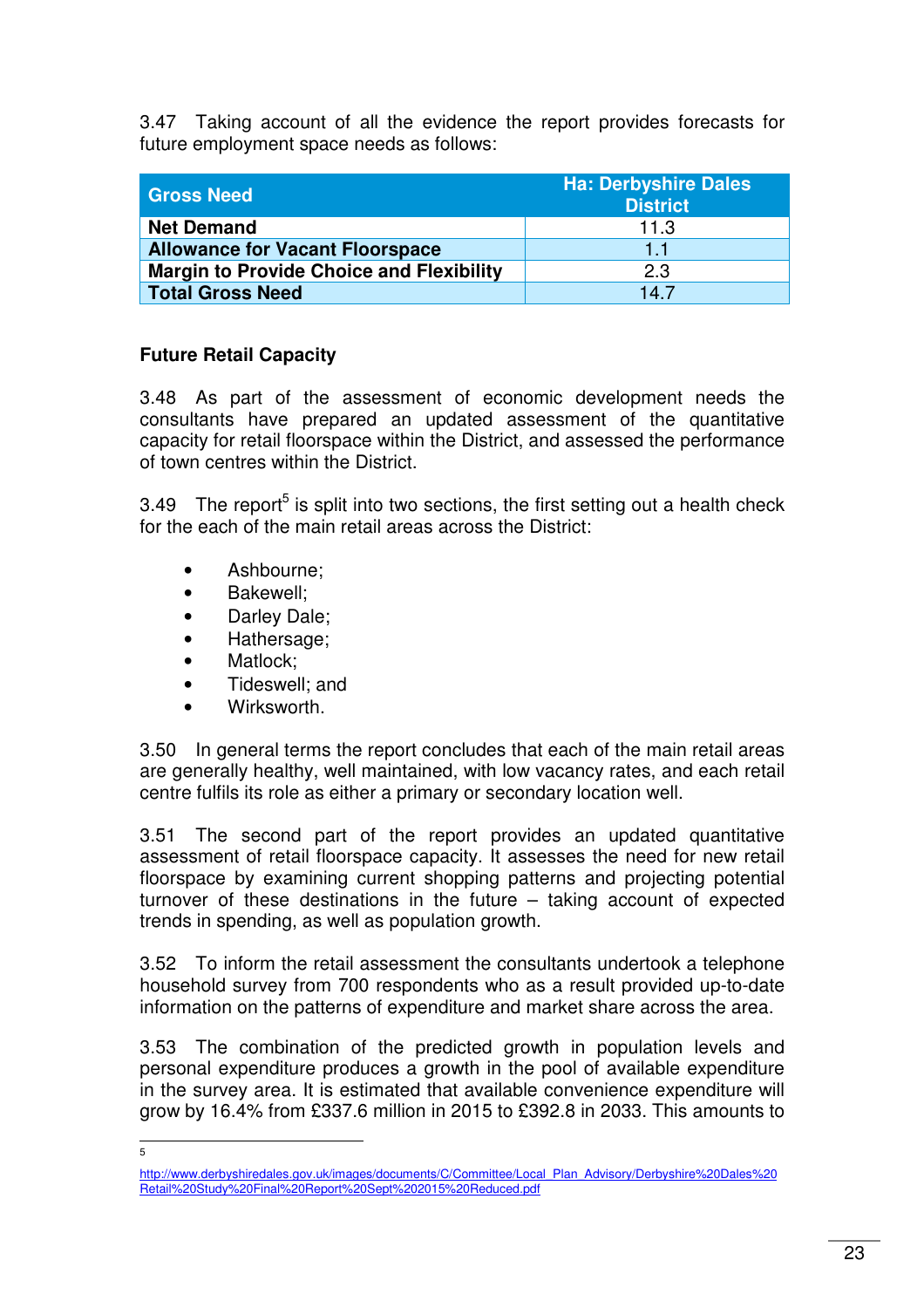a total increase in available convenience expenditure of £55.2 million over the plan.

3.54 Estimated comparison growth rates are higher than convenience rates and it is anticipated that the total pool of available comparison expenditure will grow by 87% between 2015 and 2033. There is currently £525.5 million of spend available in the survey area. This is expected to grow to £982.6 million by 2033 which is an increase of £457.1 million. Some of this additional spend will be absorbed by existing floorspace through efficiency gain, some will be absorbed by commitments and pipeline development projects, and the remainder will be available to support additional floorspace.

3.55 Combining the results of the household survey, and the expenditure data enables the calculation of turnover levels within each retail area to be derived, and from that the extent to which expenditure is retained within the District. The report indicates that only 33% of convenience expenditure is being retained within the Derbyshire Dales, with significant alternative draws from outside the area in Buxton, Chesterfield and Belper. In terms of comparison expenditure the report suggests that only 16% of comparison expenditure is actually retained within the Derbyshire Dales.

3.56 Whilst the result of the survey indicates low retention rates across the District Council area, the assessment of capacity for additional convenience floorspace across each of the settlements set out above does not show any potential scope for additional retail floorspace. In contrast the report suggests that by the end of the plan period there may be potential for up to 1,332 sqm of additional floorspace for comparison goods. However the report caveats this conclusion by indicating that it will be not be until approximately 2030 that there is any anticipated headroom for growth in retail capacity. In the interim, caution should be given to using these figures as a basis for future planning.

### **KEY ISSUES**

## **A. WHAT LEVEL OF NEW HOSUING SHOULD THE DISTRICT COUNCIL ACCOMMODATE BETWEEN 2013-2033:**

**5,300 DWELLINGS** 

**6,440 DWELLINGS OR** 

**7,200 DWELLINGS**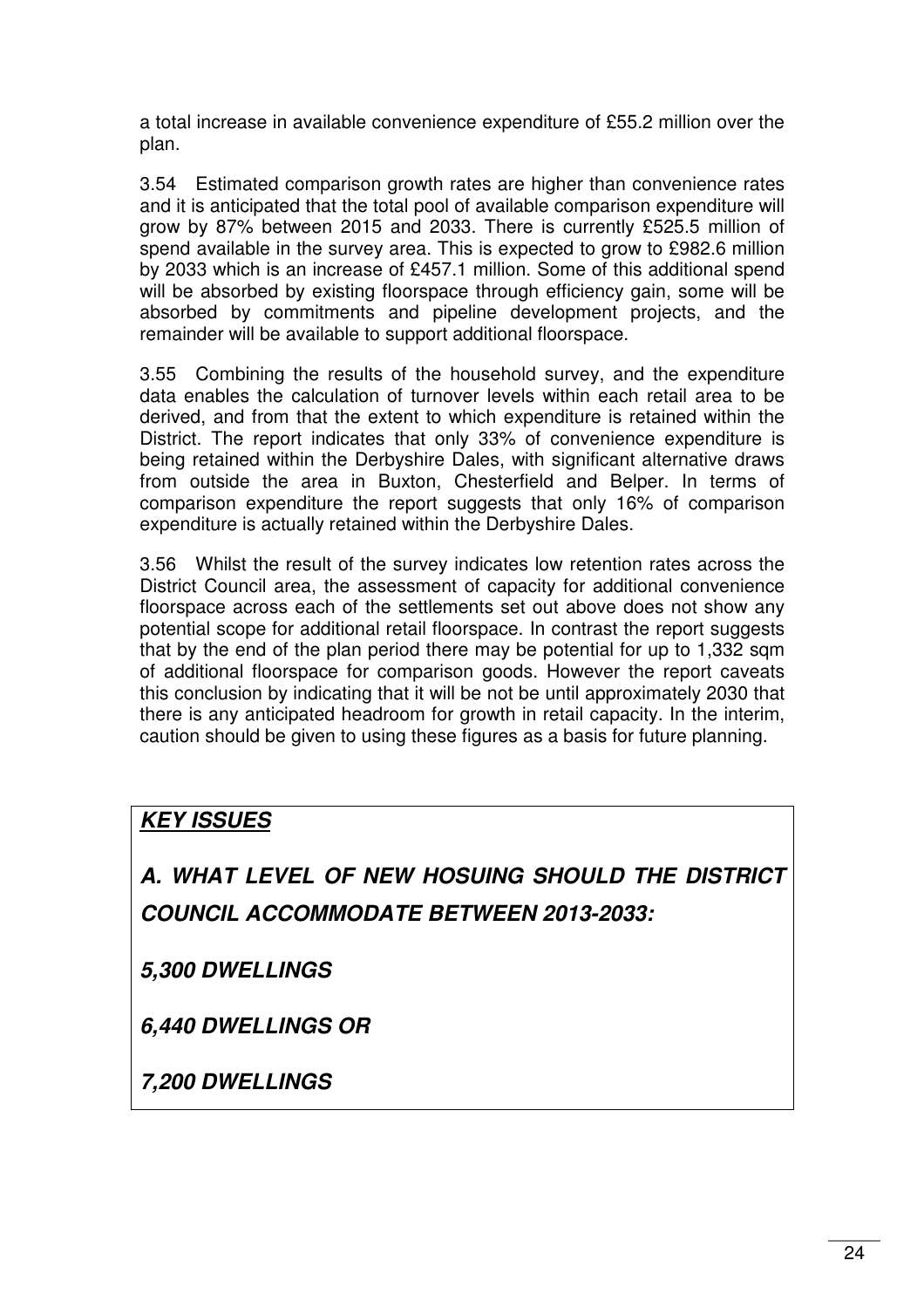**B. IS 15 HECTARES AN APPROPRIATE TARGET FOR NEW EMPLOYMENT LAND IN THE DISTRICT BETWEEN 2013 – 2033 ?** 

**Any comments on the issues relating to the Assessment of Housing and Economic Needs including the Housing Market Area can be made online:** 

**www.derbyshiredales.gov.uk/LocalPlan**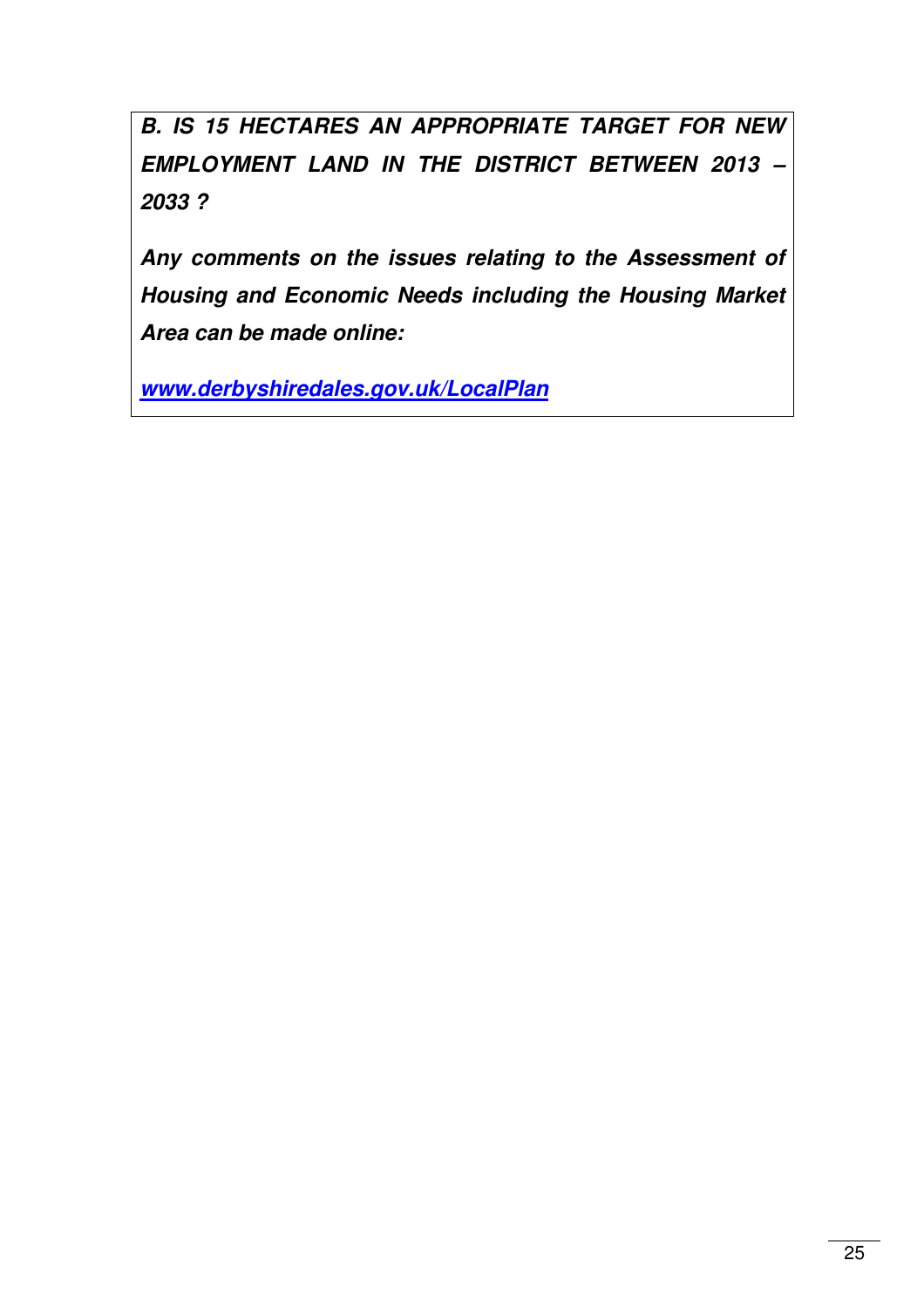#### **4 STRATEGIC HOUSING LAND AVAILABILITY ASSESSMENT**

4.1 The National Planning Policy Framework (NPPF) indicates that the purpose of the planning system is to contribute to the achievement of sustainable development, including the delivery of a wide choice of high quality homes and to significantly boost the supply of housing. It advises that local planning authorities should have a clear understanding of the supply of land in their area.

4.2 Paragraph 159 of the NPPF requires local planning authorities to prepare a Strategic Housing Land Availability Assessment (SHLAA) to establish realistic assumptions about the availability, suitability and the likely economic viability of land to meet the identified need for housing over the plan period.

4.3 The SHLAA should seek to identify a five years supply of deliverable sites against the housing requirement and also identify a supply of specific developable sites or broad locations for growth, for years 6-10 and, where possible for years 11-15 of the Local Plan.

4.4 The National Planning Practice Guidance (NPPG), which seeks to provide complementary guidance to the NPPF sets out that Housing and Economic Land Availability Assessments should:

- Identify sites and broad locations with potential for development
- Assess their development potential
- Assess their suitability for development and the likelihood of development coming forward

4.5 The District Councils current SHLAA was published in November 2013 and provided evidence to support the now withdrawn Derbyshire Dales Local Plan. Given the significant weight attached to the quantum of potential housing sites identified in the SHLAA by the Inspector in his report, it was considered that this evidence should be subject to a comprehensive review to determine more accurately the quantum of land for residential development available, and deliverable to meet the District Councils future housing needs.

4.6 The first stage in reviewing the SHLAA entailed issuing a 'Call for Sites'. This ran from 23<sup>rd</sup> October until 4<sup>th</sup> December 2014. The 'Call for Sites' provided an opportunity for local communities, Town and Parish Councils, landowners, residents and organisations to suggest land in Derbyshire Dales for future development. The 'Call for Sites' invited new sites to be submitted to the District Council for consideration for a range of land uses, including housing, Gypsy and Traveller accommodation, employment land, retail and leisure uses.

4.7 In order to ensure that the 'Call for Sites' consultation was inclusive, it was widely publicised, with advertisements placed in the Matlock Mercury, Ashbourne News Telegraph, Uttoxeter and Peak Advertiser, press releases issued and information made available on the District Councils website.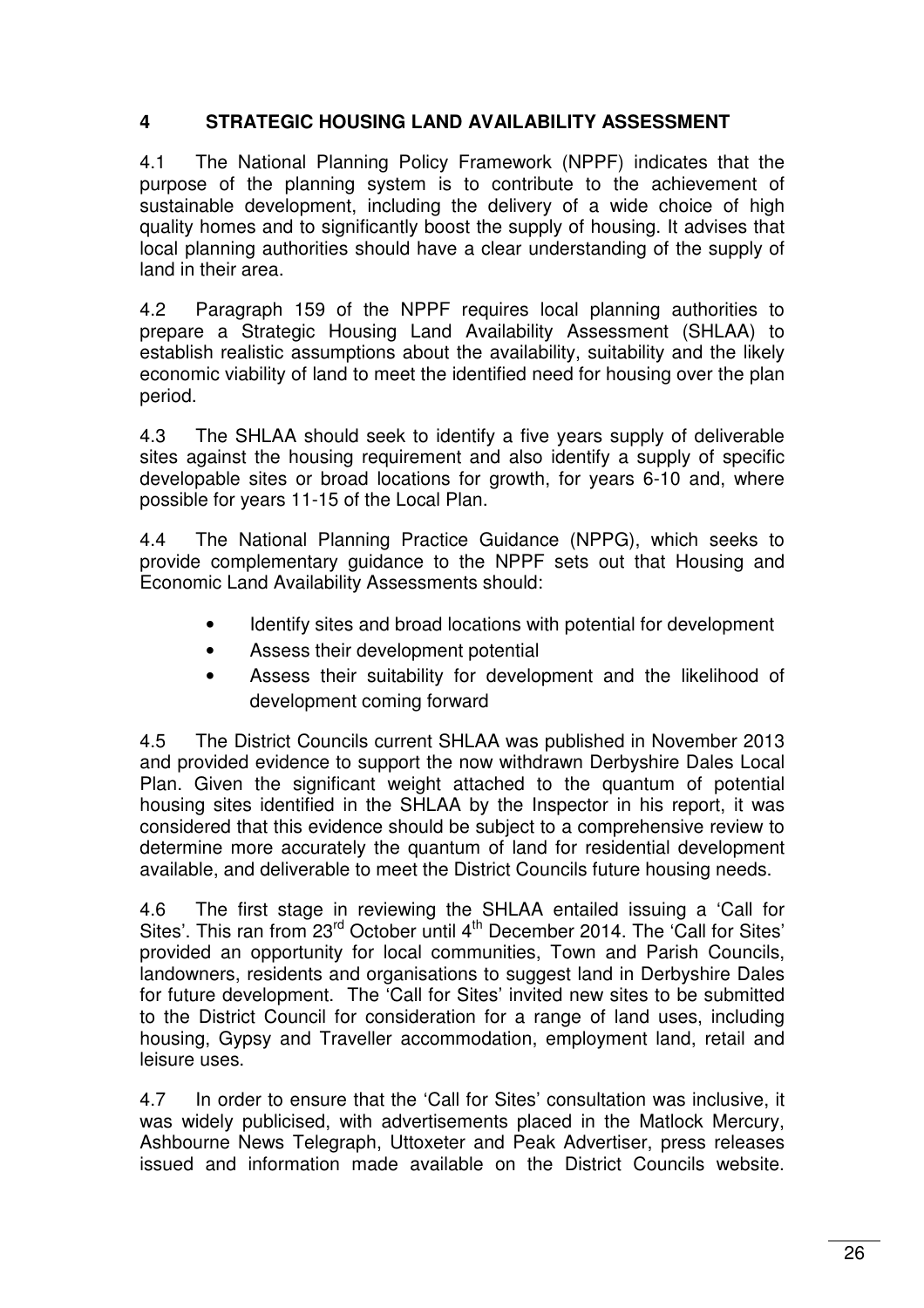Relevant contacts from the Local Plan database were also notified by either letter or email. Those landowners, agents and developers who have previously promoted sites were asked to confirm whether their sites were still available.

4.8 Those nominating sites were required to complete a detailed site suggestion form which was made available on the District Councils website for completion either online or for submission by post or email.

4.9 A total of 206 sites were nominated to the District Council as a result of the 'Call for Sites' covering a wide range of land uses not just housing.

4.10 A methodology for assessing the sites has been prepared to reflect guidance contained within the NPPF and NPPG and to ensure the SHLAA represents a robust assessment of land availability. The appraisal of sites will seek to identify whether sites are deliverable or developable over the plan period to 2033. It will consider a number of factors, including flood risk, environmental constraints, landscape sensitivity, impact on the historic environment, topography, highways infrastructure and capacity, sustainability in terms of accessibility to services and facilities, infrastructure requirements and site viability, contamination issues and the character of the surrounding area.

4.11 To ensure that the sites are subject to a comprehensive assessment of their development potential the District Councils Landscape Officer, Design and Conservation Officer and Environmental Health Officer have provided advice on the sites suitability. Furthermore consultation with relevant bodies such as the Environment Agency, Highways Authority, Derbyshire Wildlife Trust and Derbyshire County Council's Archaeology team is being undertaken to ensure that the technical aspects of a sites suitability is taken into account

**SITES THAT MAY BE SUITABLE FOR NEW RESIDENTIAL DEVELOPMENT CAN STILL BE SUGGESTED TO THE DISTRICT COUNCIL** 

**THE ASSESSMENT OF THE SITES ALREADY PROPOSED TO THE DISTRICT COUNCIL IS STILL ONGOING.** 

**AT THIS TIME IT IS ANTICIPATED THAT THE DRAFT VERSION OF THE SHLAA WILL BE AVAILABLE FOR IN JANUARY/FEBRUARY 2016.** 

**THE SHLAA IS NOT PART OF THIS CONSULTATION**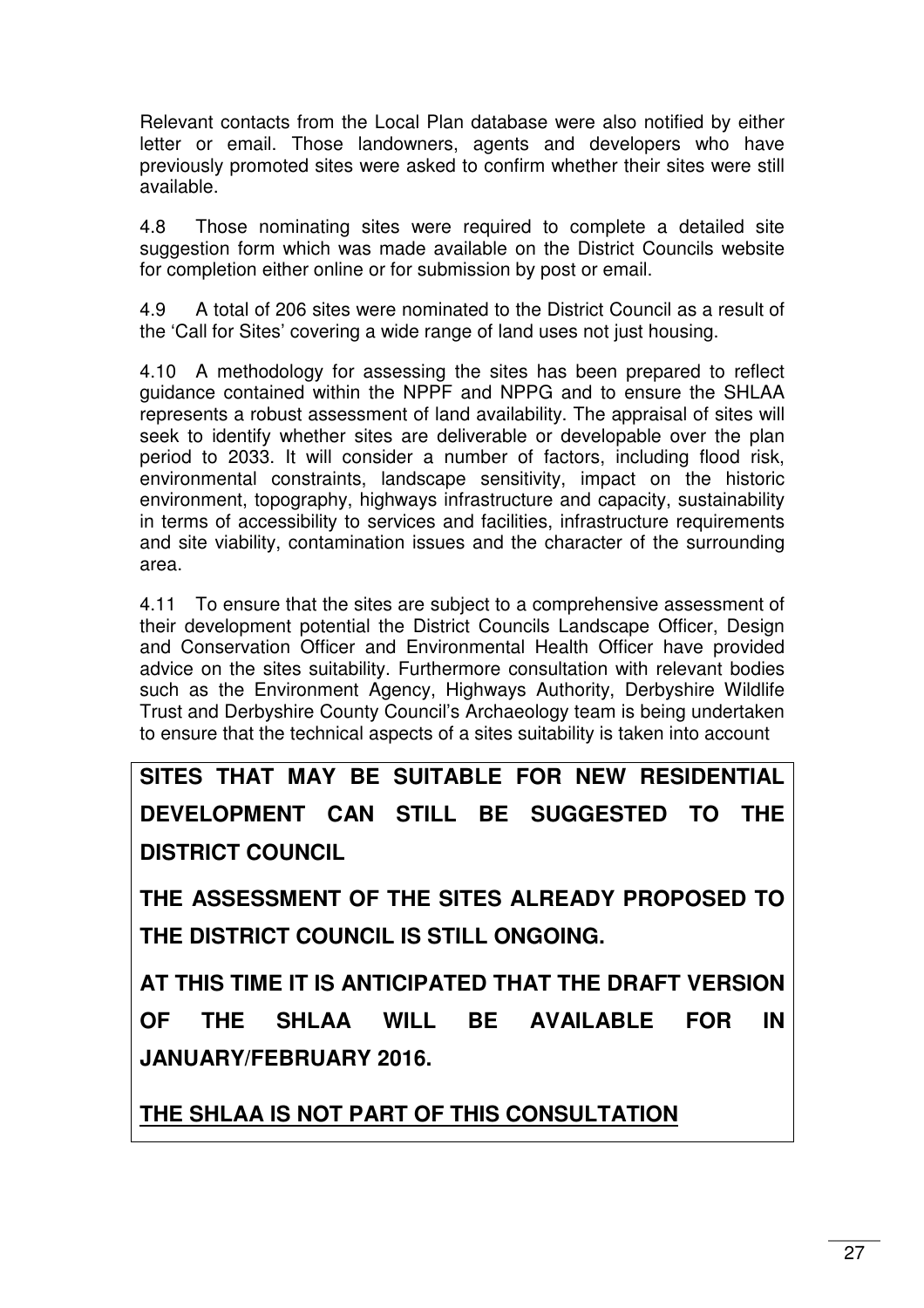#### **5 STRATEGIC LANDSCAPE SENSITIVITY ASSESSMENT**

5.1 The strategy adopted in the withdrawn Derbyshire Dales Local Plan sought to continue previous strategies for the area of balancing the housing and economic needs of the area with the need to safeguard the areas high environmental quality.

5.2 However, the Inspector in his report concluded that on the basis of the evidence presented, he was not satisfied that the District Council had effectively demonstrated that the level of development proposed secured an appropriate balance between meeting development needs and safeguarding environmental quality.

5.3 Given the view taken by the Inspector it was considered appropriate to undertake a strategic landscape sensitivity analysis to assess the extent to which the landscape of the plan area is capable of accommodating new development.

5.4 In order to take this forward, landscape consultants were commissioned to undertake the following:

- A strategic landscape sensitivity $^6$  analysis of areas in and around selected settlements across the local planning area.
- Landscape and visual impact assessments  $(LVIA)^7$  of sites that have been identified as being available for development.

5.5 The aims of the study are that the landscape sensitivity assessment should be capable of:

- Forming part of the evidence base which will underpin the Local Plan
- Providing a context for the allocation of sites for housing development
- Providing a sound basis on which decision making can be informed with regard to ongoing and future site assessment and the determination of potential planning applications, and;
- the LVIA should assist in determining the capacity of sites nominated through the Call for Sites to accommodate new development

5.6 The scope of the commission for the landscape sensitivity assessment was to identify different levels of sensitivity of the landscape to new development within and surrounding the following settlements:

 6 Landscape sensitivity relates to the value attached to the landscape in terms of a wide range of factors including: its character; whether or not it is designated (as National Park or a Site of Special Scientific Interest or Local Wildlife Site for instance); whether it contains important features such as protected trees; its visual prominence; the nature of the local settlement pattern etc and its susceptibility to change brought about by development. In these terms

landscape sensitivity can be assessed as being high, medium or low<br><sup>7</sup> LVIA is used to assess the impact that development is likely to have on a site in respect of the character and sensitivity of the landscape and the key features of it contained within the site and its surroundings and the impact on the visual amenity of those who live or work near the site or who travel through or past it. In these respects it can be used to assess the capacity of the site to successfully accommodate development.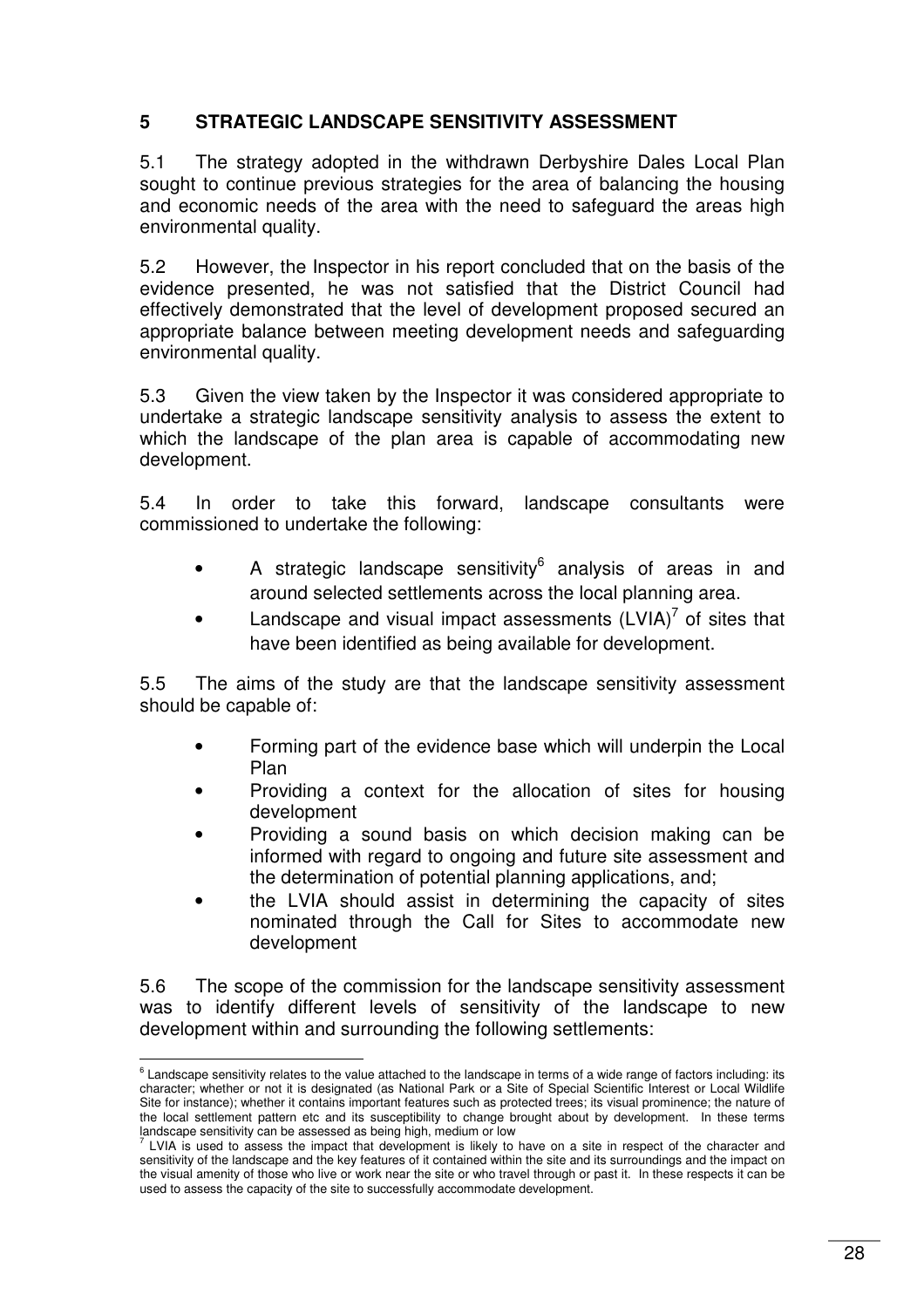- Matlock; Ashbourne; and Wirksworth;
- Darley Dale; Tansley; Hulland Ward; Brailsford; Doveridge Cromford; Matlock Bath; Middleton-by-Wirksworth;
- Northwood; Bonsall; Brassington; Clifton; Darley Bridge; Hognaston; Kirk Ireton; Kniveton; Marston Montgomery; Rowsley; Sudbury and
- Other locations at Two Dales; Upper Hackney; Bolehill; Carsington; Hopton; Bradbourne; Atlow; Mappleton; Hulland; Bradley; Yeldersley; Osmaston; Snelston; Wyaston; Norbury; Shirley; Ednaston; Rodsley; Yeaveley; Roston; Hollington; Alkmonton; Cubley; Longford; Boylestone; Somersal Herbert; **Longcliffe**

5.7 The scope of the commission for the LVIA was to assess the capacity of sites nominated through the 'Call for Sites' process taking account of the potential impact on landscape and visual amenity as well identifying, where appropriate, the type of mitigation measures which may be required in order that development can be successfully accommodated in and around the following settlements:

- Bonsall; Brassington; Clifton; Darley Bridge; Hognaston; Kirk Ireton; Kniveton; Marston Montgomery; Sudbury
- Yeldersley; Osmaston; Snelston; Wyaston; Shirley; Ednaston; Rodsley; Yeaveley; Roston; Alkmonton; Boylestone

5.8 These are settlements where the District Council's Landscape Design Officer had not previously undertaken site assessments but which may be subject to future development pressure.

5.9 In undertaking the assessment, the consultants emphasise the advice in the NPPF which sets out in Paragraph 109 that the "planning system should contribute to and enhance the natural and local environment by protecting and enhancing valued landscapes"

5.10 The report<sup>8</sup> also takes into consideration comments made by the Minister of State for Housing and Planning outlined in a letter dated  $27<sup>th</sup>$ March 2015 which stressed that the impact of development on landscape character, particularly outside National Parks, can be an important material consideration in the determination of planning applications.

5.11 The methodology employed by the consultants to undertake the assessment draws upon the guidance set out within the Landscape Institute and the Institute of Environmental Management & Assessment "Guidelines for Landscape and Visual Impact Assessment" Third Edition (LVIA). In practical terms it also took into account work undertaken by the former Countryside Commission, and Derbyshire County Council on identifying the different landscape character types across Derbyshire Dales.

8

http://www.derbyshiredales.gov.uk/images/documents/C/Committee/Local\_Plan\_Advisory/Full%20Landscape%20Se nsitivity%20Study%20Sept%202015%20-%20Reduced.pdf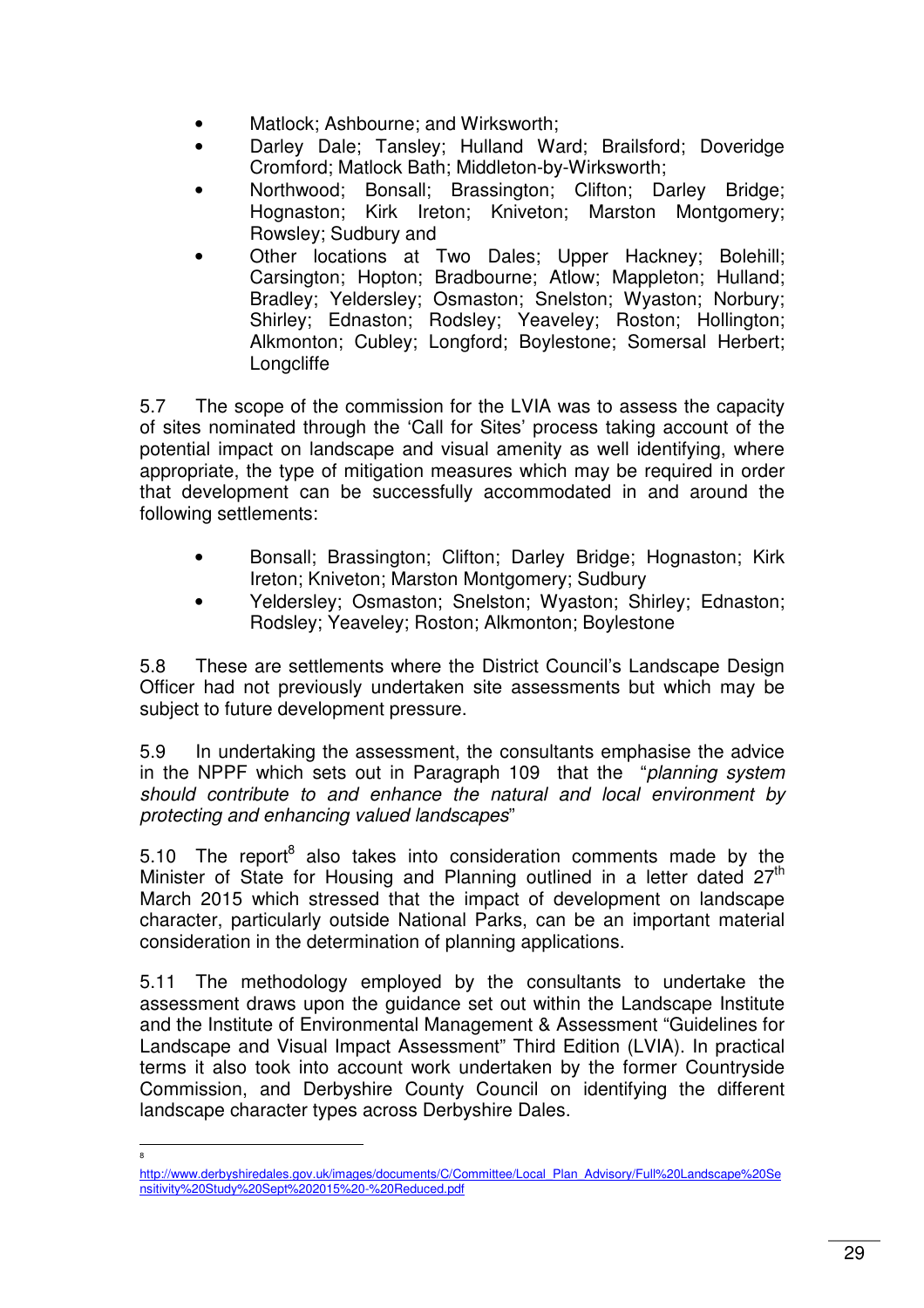5.12 The assessment process involved a combination of both desktop and field survey work, which categorised and assessed areas as either High, Medium or Low Sensitivity:

#### **High sensitivity**:

Land with a high susceptibility to change and/or which is of high value, e.g. land adjacent to or visually prominent from the PDNP or WHS, land outside of the settlement pattern, land which has high visual prominence, land which contributes to heritage or ecological assets.

#### **Medium sensitivity**

Land with a medium susceptibility to change and/or which is of medium value, e.g. land which has medium visual prominence, land which partially contributes to heritage or ecological assets.

#### **Low sensitivity**

Land with a low susceptibility to change and/or which is of low value, e.g. land within the settlement pattern, land with low visual prominence, land which has no or very limited contribution to heritage or ecological assets

5.13 The distribution of the high, medium and low sensitivity areas are shown on the Maps set out in the Appendix to the report<sup>9</sup>. The conclusions of the report are as follows:

"The northern half of the District is generally characterised by valley bottom settlements, both nucleated and linear in pattern. Settlements are larger in the north, with the Market Towns of Matlock and Wirksworth located here. Ashbourne is located near the centre of the District.

The density of settlements increases towards the north, with the collection of settlements located on the A6 around Matlock comprising the most densely developed area. In this area physical coalescence has occurred between many of the settlements, such as Matlock and Upper Hackney, and Darley Dale and Two Dales, and it is difficult to identify the delineation of settlements on a map. However visual coalescence is prevented due to the presence of extensive screening vegetation, and open space alongside the A6. Land which prevents visual coalescence is therefore of high sensitivity, and it is important that this land remains undeveloped in order to maintain the perceived breaks between settlements.

Land of high sensitivity in this area also relates to the proximity to the Peak District National Park. Many of the settlements, such as Rowsley and Northwood, are located on the opposite side of the Derwent Valley to the Peak District National Park. Therefore land surrounding them is visually prominent in views from the Park, and development could potentially adversely impact upon the setting of the Park.

e<br>http://www.derbyshiredales.gov.uk/images/documents/C/Committee/Local\_Plan\_Advisory/Full%20Landscape%20S<sup>e</sup>{ ensitivity%20Study%20Sept%202015%20-%20Reduced.pdf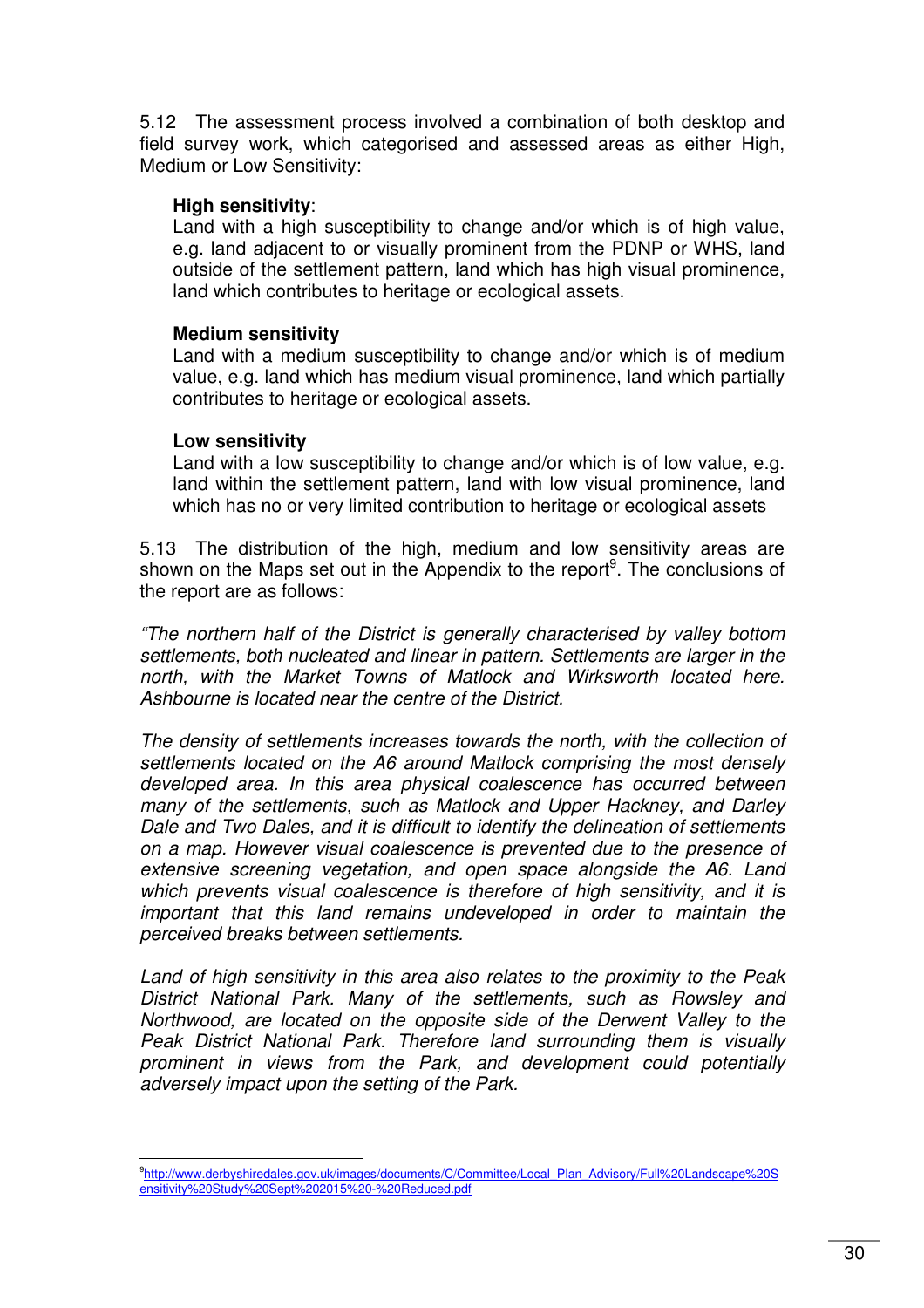The southern part of the District (south of Ashbourne) is generally characterised by nucleated settlements located on plateaus and ridges, which are generally more rural in character than in the north of the district. Settlements within the south are smaller and more dispersed, with the majority of the Small Villages and Other Locations concentrated in the south.

Areas of high sensitivity within the south predominantly related to visually prominent land which slopes down from the hilltop settlements, and land which contributes to the rural character of settlements. Sensitivity was also generally high in villages with heritage constraints, where the majority of the surrounding landscape was located within a Conservation Area, or was important for the setting of listed buildings.

Areas of low and medium sensitivity throughout the district were generally identified on land at a similar elevation to the adjacent settlement edge, which was enclosed or semi-enclosed with low visual prominence, and did not contribute to the character or setting of the settlement."

**Any comments on the Strategic Landscape Sensitivity Assessment can be made online:** 

**www.derbyshiredales.gov.uk/LocalPlan**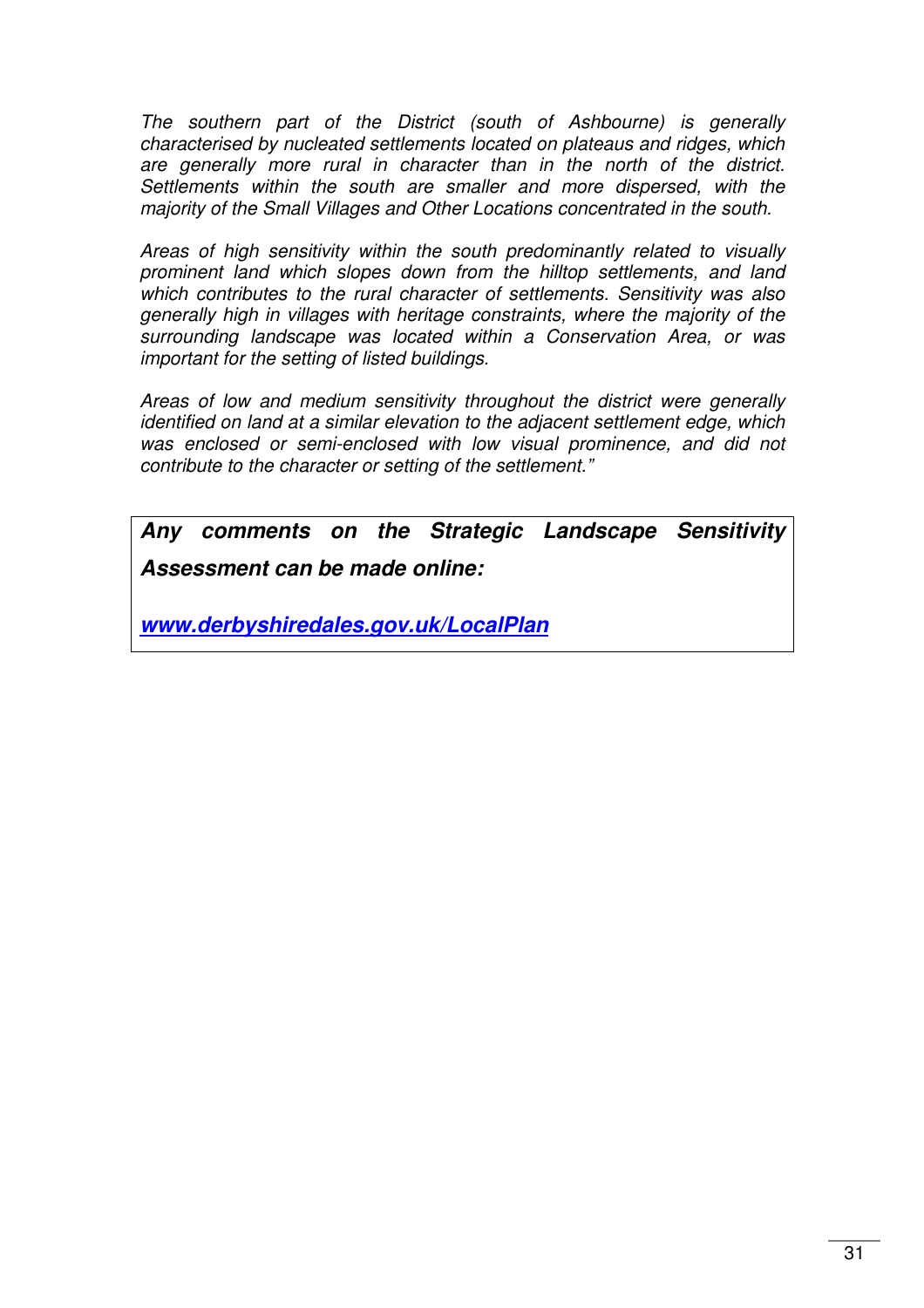#### **6 SETTLEMENT HIERARCHY**

6.1 The National Planning Policy Framework states that the purpose of the planning system is to contribute to the achievement of sustainable development and identifies three dimensions to sustainable development: economic, environmental and social. The location, scale and distribution of new development can have an impact upon social, economic and environmental well-being. It is important, therefore, that in meeting the development needs of the Derbyshire Dales, care is taken to ensure that the principles of sustainable development are being met.

6.2 The formulation of a settlement hierarchy is a commonly used policy tool, as it provides a useful basis for planning in a sustainable way. It seeks to guide development to those locations where local services and employment are available, whilst minimising environmental impacts and the need to travel.

6.3 The withdrawn Derbyshire Dales Local Plan included a settlement hierarchy, which categorised 22 settlements into three tiers; Market Towns, Larger Villages and Smaller Villages. However, the validity of this hierarchy needs to be reviewed to ensure it reflects the latest information about the availability of services, and to take account of economic and environmental factors in order to respond effectively to guidance in the National Planning Policy Framework.

6.4 An updated settlement assessment has therefore been undertaken which seeks to analyse settlements in the plan area in terms of their key economic, environmental and social characteristics<sup>10</sup>. Such factors are relevant to defining their function and ability to address the District Council's future development needs, particularly for housing development.

6.5 The resulting settlement hierarchy groups together those settlements that have broadly similar characteristics. At the top of the hierarchy are settlements that play a key role within the District, providing services used by a much wider catchment, having the best infrastructure (facilities and services) and which are relatively well connected in terms of transport links. At the bottom of the hierarchy are settlements, which have relatively few services and facilities, less infrastructure and are more isolated in terms of transport links.

#### **Methodology and Main Findings**

6.6 To ensure compliance with the NPPF, the Derbyshire Dales Local Plan should seek to guide development to the most sustainable settlements across the plan area. In general the most sustainable settlements have the greatest concentrations of shops, services, employment and leisure opportunities which are easily accessible to the greatest number of people, and tend to be the largest settlements.

 $\overline{\phantom{a}}$ 10

http://www.derbyshiredales.gov.uk/images/documents/L/Local\_Plan\_Settlement\_Hierarchy\_Assessment\_Final\_Versi\_ on.pdf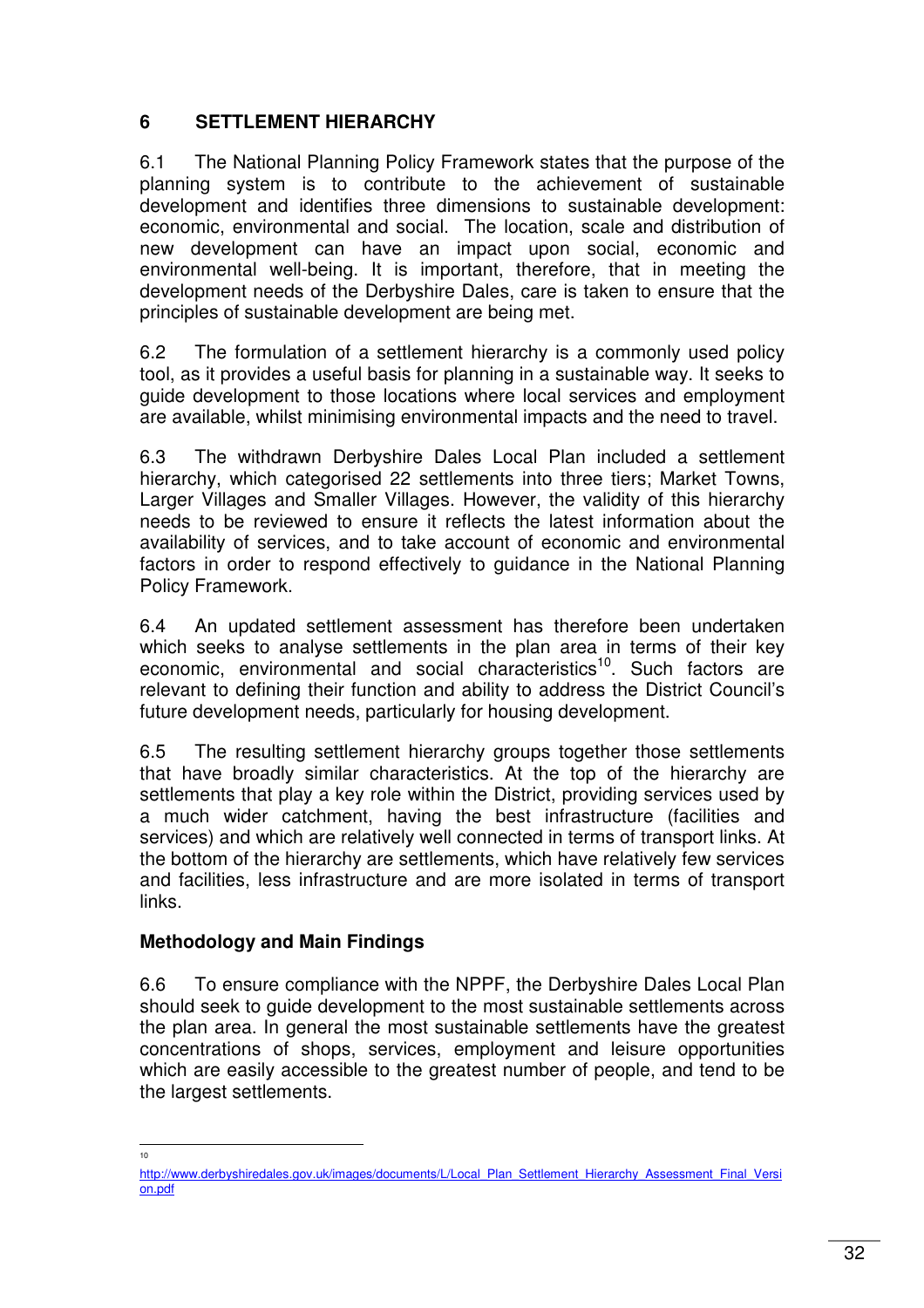6.7 Within the plan area, the largest and most sustainable settlements are easy to identify. Consequently, no detailed assessment was undertaken of Ashbourne, Matlock and Wirksworth. A detailed assessment was however, been undertaken of:

- Settlements with a population of over 400;
- Settlements with a population below 400 where these support a primary school.

6.8 Settlements with a population less than 400 without a primary school, are not considered to provide a sustainable basis for accommodating major development (i.e. schemes of 10 dwellings or over), as analysis shows that service provision in such settlements is extremely limited. However, in some instances, small scale development may still be permitted within these settlements (subject to Local Plan policy compliance).

6.9 Whilst some settlements with less than 400 residents may support a public house and/ or a village hall, there are no settlements below this figure which support a convenience store except where special circumstances apply e.g. the National Trust presence in Sudbury.

6.10 The assessment considered the key economic, environmental and social factors in each of 23 settlements and included the following:

- Economic the number of businesses or organisations providing employment within each settlement and the proximity of the settlement to employment centres and large employment sites;
- Environmental the landscape sensitivity around each settlement i.e. the ability of the local landscape to accommodate change (an assessment itself based upon analysis of a wide variety of factors relating to flood zones, built and natural heritage designations, topography, landscape character, etc.) and the agricultural grade of surrounding land;
- Social the frequency of public transport services, accessibility to the nearest town, as well as level of provision of community halls, convenience shops, public houses, GP Surgeries, post offices, pharmacies, and primary schools.

6.11 Each of the 23 settlements was given a score for its economic, environmental and social characteristics. The approach to scoring sought as far as possible, to avoid subjective weighting assumptions and applied a system of scoring which gave equal weight to economic, social and environmental considerations with the theoretical potential maximum score of 20 points per factor. The total score achieved for each settlement is indicative of its level of sustainability and provides the general basis for the grouping of settlements under the headings of Market Towns, Urban Areas, Larger Villages, Smaller villages and Other Villages.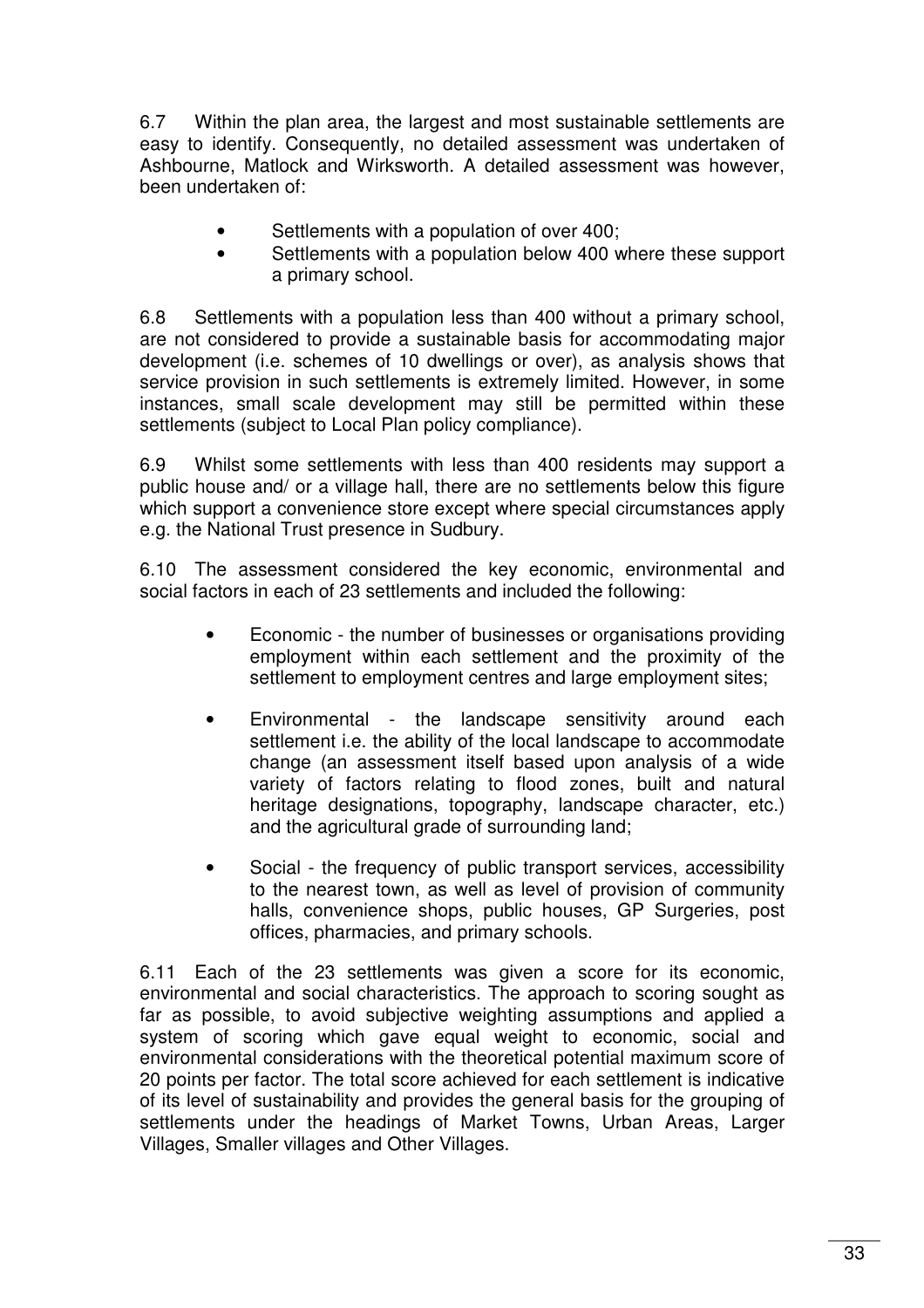6.12 The scores for each settlement have been added up and are shown in the Table 4 below. As a brief guide:

- A high score on the economic factor reflects a settlement which has a reasonable number of businesses providing employment within the settlement and a short drive time to employment centres or large employment sites. A low score on the economic factor reflects a settlement with few local businesses and longer drive times to employment centres or large employment sites;
- A high score on the environment factor reflects a settlement which has a relatively low surrounding landscape sensitivity and therefore greater capacity to accommodate development and which is surrounded by relatively poor grade agricultural land. A low score on the environment factor reflects a settlement which has relatively high landscape sensitivity and therefore less capacity to accommodate development and which is surrounded by a relatively good grade agricultural land;
- A high score on the social factor reflects a settlement with good public transport services, spare capacity in its primary school or schools, and a good range of facilities such as convenience shop, doctor's surgery, post office, community hall, etc. A low score on social factors reflects a settlement with few facilities, no recent capacity in the primary school and poor public transport services.

| <b>SETTLEMENT</b>    | <b>ECONOMY</b> | <b>ENVIRONMENT</b> | <b>SOCIAL</b>  | <b>OVERALL</b> |
|----------------------|----------------|--------------------|----------------|----------------|
|                      | <b>SCORE</b>   | <b>SCORE</b>       | <b>SCORE</b>   | <b>SCORE</b>   |
| Darley Dale          | 18             | 5                  | 19             | 42             |
| Cromford             | 12             | 4                  | 16             | 32             |
| Rowsley              | 11             | 5                  | 15             | 31             |
| <b>Matlock Bath</b>  | 14             | 4                  | 13             | 31             |
| Tansley              | 10             | 8                  | 10             | 28             |
| Doveridge            | 4              | 9                  | 13             | 26             |
| Sudbury              | 8              |                    | 17             | 26             |
| <b>Brailsford</b>    | 4              | 5                  | 13             | 22             |
| Northwood            | 12             | 6                  | 4              | 22             |
| Middleton            | 3              | 6                  | 12             | 21             |
| <b>Darley Bridge</b> | 6              | 4                  | 10             | 20             |
| Clifton              | 6              | 5                  | 9              | 20             |
| Kniveton             | $\overline{2}$ | 9                  | $\overline{7}$ | 18             |
| <b>Hulland Ward</b>  | $\overline{2}$ | $\overline{4}$     | 12             | 18             |
| <b>Bonsall</b>       | $\overline{c}$ | 5                  | 10             | 17             |
| <b>Brassington</b>   | 3              | 4                  | 8              | 15             |
| Marston              |                | 5                  | 8              | 14             |
| Montgomery           |                |                    |                |                |
| Roston               |                | 8                  | 5              | 14             |
| Carsington           |                | 5                  | 7              | 13             |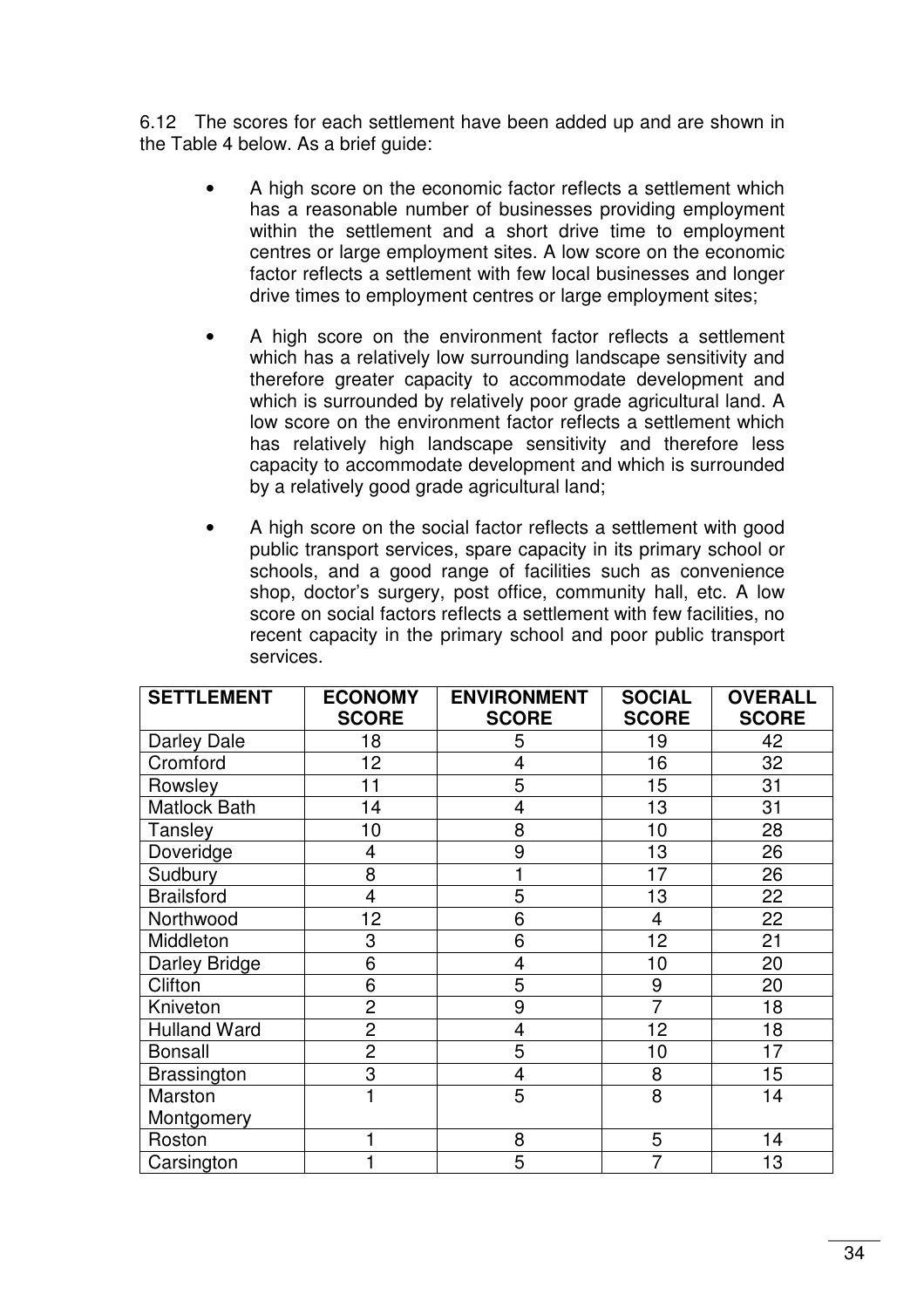| <b>SETTLEMENT</b> | <b>ECONOMY</b><br><b>SCORE</b> | <b>ENVIRONMENT</b><br><b>SCORE</b> | <b>SOCIAL</b><br><b>SCORE</b> | <b>OVERALL</b><br><b>SCORE</b> |
|-------------------|--------------------------------|------------------------------------|-------------------------------|--------------------------------|
| <b>Bradley</b>    |                                |                                    |                               | 19                             |
| Osmaston          |                                |                                    |                               |                                |
| Kirk Ireton       |                                |                                    |                               |                                |
| Longford          |                                |                                    |                               |                                |

**Table 4 - Settlement Assessment Scoring Matrix** 

6.13 The Settlement Assessment goes onto propose a settlement hierarchy with 5 tiers as follows:

| <b>TIER</b>                                                                                                       | <b>SETTLEMENT</b>                                                                                                            |  |
|-------------------------------------------------------------------------------------------------------------------|------------------------------------------------------------------------------------------------------------------------------|--|
| <b>Tier One: Market Towns</b>                                                                                     | Ashbourne<br><b>Matlock</b><br>Wirksworth                                                                                    |  |
| <b>Tier Two: Urban Area</b>                                                                                       | Darley Dale                                                                                                                  |  |
| <b>Tier Three:</b> typically larger villages<br>with<br>reasonable accessibility to services<br>and<br>facilities | <b>Brailsford</b><br>Cromford<br>Doveridge<br><b>Matlock Bath</b><br>Middleton<br>Northwood<br>Rowsley<br>Sudbury<br>Tansley |  |
| <b>Tier Four :</b> typically smaller villages with<br>less accessibility to services and facilities               | <b>Bonsall</b><br><b>Brassington</b><br>Clifton<br>Darley Bridge<br><b>Hulland Ward</b><br>Kniveton                          |  |
| <b>Tier Five:</b> typically small villages with very<br>limited access to services and facilities                 | <b>Bradley</b><br>Carsington<br>Kirk Ireton<br>Longford<br><b>Marston Montgomery</b><br>Osmaston<br>Roston                   |  |

**Table 5 - Settlement Hierarchy** 

6.14 In line with the overall aim of planning to contribute towards the achievement of sustainable development, the strategy in the new local plan should, where appropriate, seek to guide the majority of new development to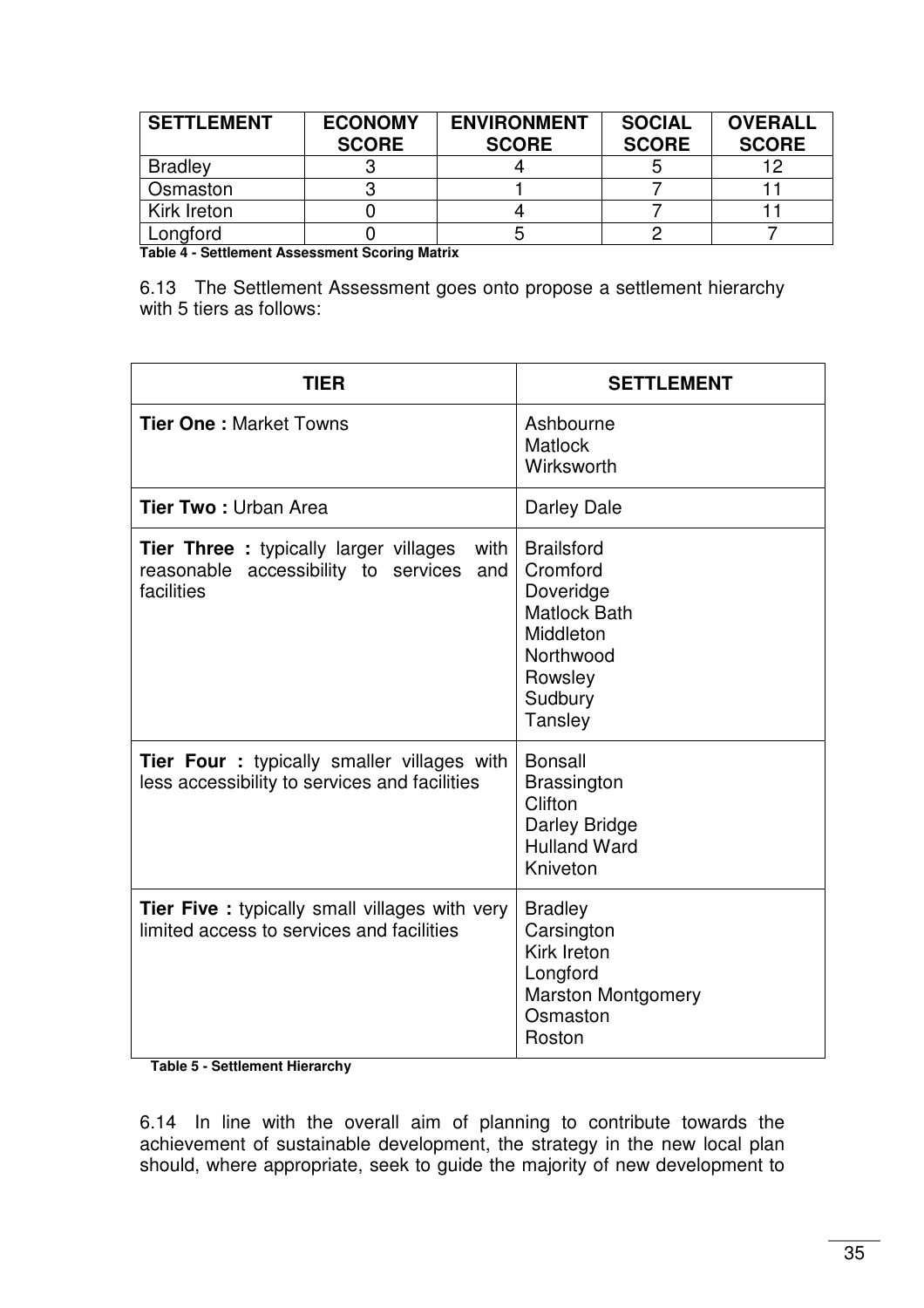higher tiered settlements. This may be achieved by trying to facilitate higher growth rates in each successive tier, so that the lowest growth rates occur in Tier 5 and the highest growth rates in Tier 1.

6.15 Given the same opportunities for development, it should be normally expected that each settlement in a higher tier will be allocated more development in the new local plan than settlements in lower tiers.

6.16 The settlement assessment has, however, not sought to take into account the availability, suitability or deliverability of land throughout the plan area since this is not the primary purpose of the assessment. As such, it may not be possible or even desirable, to seek to accommodate all of the district's future land housing requirements in higher tier settlements alone, particularly where sites may not be available or where they are severely constrained when compared with opportunities elsewhere.

### **KEY ISSUE**

**A. ARE THE 26 TOWNS AND VILLAGES LISTED ABOVE THE MOST APPROPRIATE LOCATIONS FOR SITES TO BE ALLOCATED IN THE DERBYSHIRE DALES LOCAL PLAN. ?** 

**B. IS SMALL SCALE INFILL AND CONSOLIDATION IN THE VILLAGES NOT LISTED ABOVE AN APPROPRIATE STRATEGY TO ADOPT ?** 

**C. ARE THERE ANY OTHER WAYS THE DISTRICT COUNCIL COULD MAINTAIN THE SUSTAINABILITY OF THE SMALLER VILALGES OTHER THAN THROUGH NEW DEVELOPMENT ?** 

**Any other comments on the Settlement Hierarchy can be made online:** 

**www.derbyshiredales.gov.uk/LocalPlan**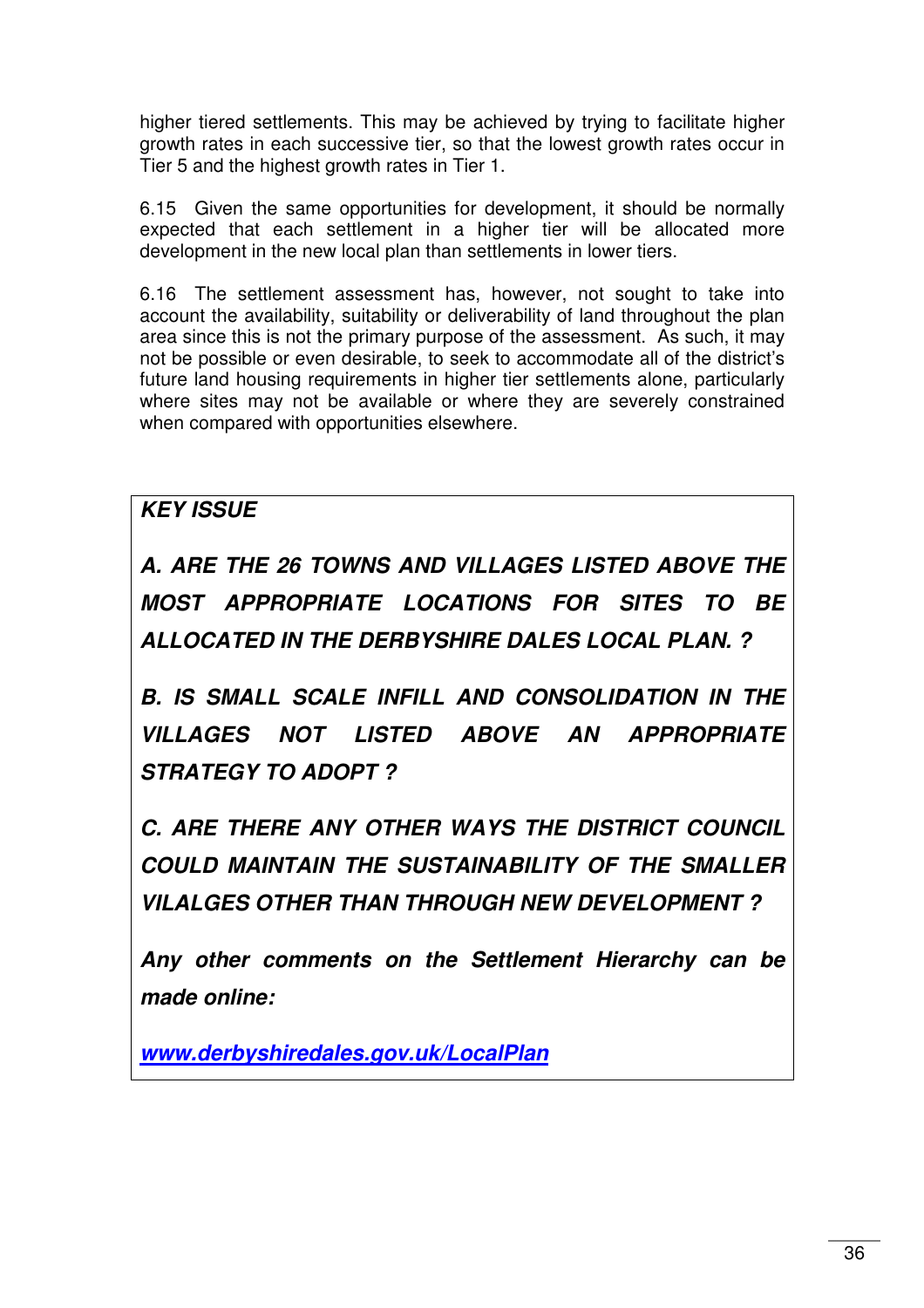#### **7 REVIEW OF INFRASTRUCTURE NEEDS AND PLAN VIABILITY (INCLUDING COMMUNITY INFRASTRUCTURE LEVY)**

7.1 Advice set out in the NPPF and the Planning Practice Guidance make it clear that the provision of infrastructure through the planning system is one of the key economic drivers required for delivering sustainable development. Local Plans should plan positively for the development and infrastructure required in the area to meet the objectives, principles and policies of NPPF.

7.2 Local planning authorities are advised that they should work with other authorities and providers to: assess the quality and capacity of infrastructure for transport, water supply, wastewater and its treatment, energy (including heat), telecommunications, utilities, waste, health, social care, education, flood risk and coastal change management, and its ability to meet forecast demands; and take account of the need for strategic infrastructure including nationally significant infrastructure within their areas.

7.3 In order to take forward the preparation of the Derbyshire Dales Local Plan it was considered necessary to undertake an assessment to identify gaps in the existing infrastructure provision across the plan area, and to identify the infrastructure requirements necessary to support the sustainable growth of the plan area.

7.4 The NPPF advises that in pursuing sustainable development careful attention needs to be given to viability and costs in plan-making and decisiontaking. Plans should be deliverable. Therefore, the sites and the scale of development identified in the plan should not be subject to such a scale of obligations and policy burdens that their ability to be developed viably is threatened. To ensure viability, the costs of any requirements likely to be applied to development, such as requirements for affordable housing, standards, infrastructure contributions or other requirements should, when taking account of the normal cost of development and mitigation, provide competitive returns to a willing land owner and willing developer to enable the development to be deliverable.

7.5 As such, it is incumbent upon the District Council to demonstrate the deliverability of all aspects of the Derbyshire Dales Local Plan. Given this advice, sites brought forward through the Local Plan should be capable of being deliverable and developable. As such it was considered appropriate that some viability testing of sites coming forward through the SHLAA process should be undertaken. It was also considered appropriate to test the potential impact that emerging policies in the Local Plan may have on the deliverability of the plan as a whole.

7.6 The Community Infrastructure Levy is a planning charge, introduced by the Planning Act 2008 as a tool for local authorities in England and Wales to help deliver infrastructure to support the development of their area. It came into force on 6 April 2010 through the Community Infrastructure Levy Regulations 2010. Development may be liable for a charge under the Community Infrastructure Levy (CIL), if the local planning authority has chosen to set a charge in its area.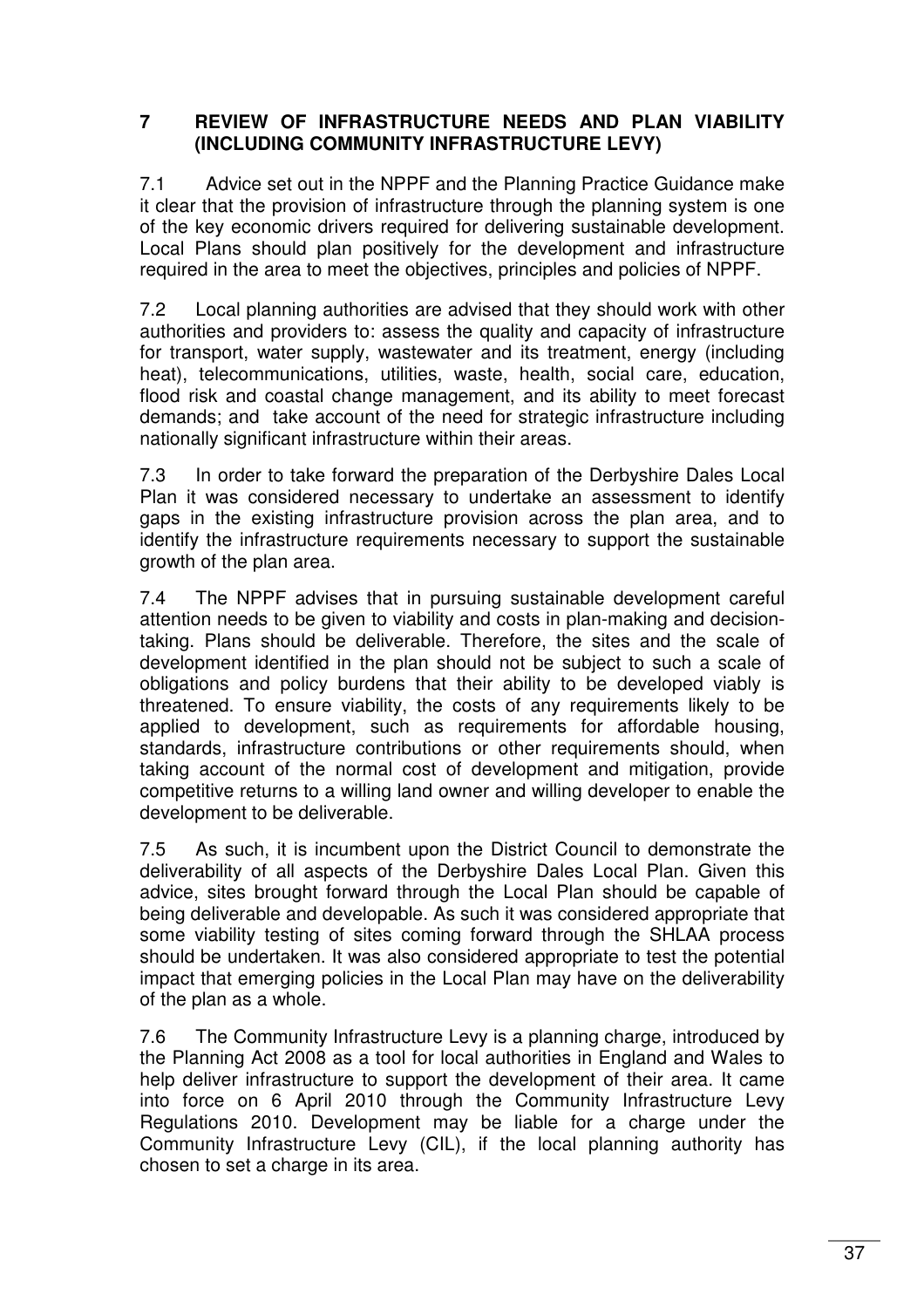7.7 The District Council is a charging authority within the legislation and as such, should set a rate which does not threaten the ability to develop viably the sites and scale of development identified in the Local Plan. The NPPG sets out that local authorities will need to draw on the infrastructure planning evidence that underpins the development strategy for their area. Charging authorities should use that evidence to strike an appropriate balance between the desirability of funding infrastructure from the levy and the potential impact upon the economic viability of development across their area.

7.8 The NPPF sets out that where practical, Community Infrastructure Levy charges should be worked up and tested alongside the Local Plan. The Community Infrastructure Levy should support and incentivise new development, particularly by placing control over a meaningful proportion of the funds raised with the neighbourhoods where development takes place.

7.9 Although some initial unpublished research has previously been undertaken on the potential for the introduction of CIL across the Peak Sub Region, this is now out of date and it was considered appropriate to reconsider this in light of the current work on the review of the Local Plan.

7.10 Consultants were therefore appointed to undertake the following;

- an assessment of the current situation with regards to infrastructure provision across the plan area
- the potential need for new infrastructure provision to meet growth scenarios across the plan area
- to provide advice on the viability of sites suggested for inclusion within the latest version of the Strategic Housing Land Availability Assessment.
- to undertake an assessment on the potential feasibility of introducing the Community Infrastructure Levy on new development across the local plan area
- to act as retained consultants to undertake a whole plan viability assessment and provide advice on deliverable levels of affordable housing, and other development needs

7.11 The initial stage of the infrastructure needs assessment was to establish contact with a wide range of infrastructure and service providers to determine the extent to which previous infrastructure plans remained up to date, and to identify areas which required some further development work. To achieve this each of the providers was sent a pro-forma, in which relevant extracts from previous infrastructure plans were included. Providers were asked to review and provide comment on the information previously given. They were also asked about infrastructure availability and capacity issues and the extent to which they would be key considerations for the new Local Plan, and to highlight key planned investments and improvements.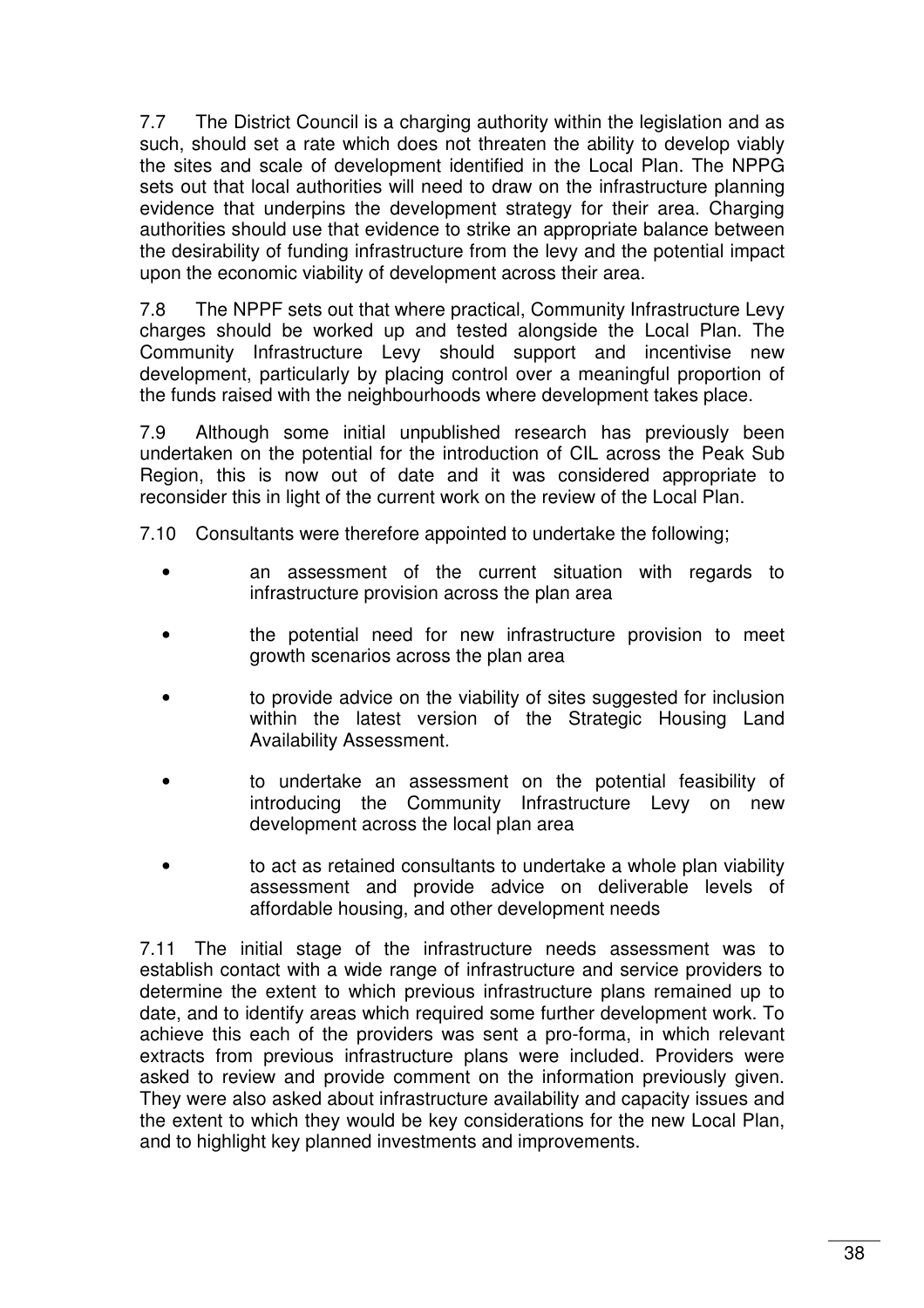7.12 A workshop was held with key stakeholders in June 2015, the purpose of which was to enable attendees to discuss the emerging Local Plan and 'join up' any issues raised by the different infrastructure providers that could be addressed in the context of the preparation of the Derbyshire Dales Local Plan.

7.13 The overall conclusion in the report<sup>11</sup> is that in general terms, there are few matters of serious immediate concern for the District.

7.14 The report identified that local transport issues in the main town centres of Matlock, Ashbourne and Wirksworth will still need to be addressed. It suggested that this is particularly critical in Ashbourne, where the cumulative impact of the any potential development sites could add to existing congestion issues. It also suggests that in order to confirm (or otherwise) the need of a bypass for Ashbourne, more detailed analysis is required to establish the costs and benefits of such a scheme.<sup>12</sup>

7.15 The report concludes that the anticipated future growth is unlikely to require any significant enhancements in national supply infrastructure for the main utilities of electricity, gas and water, nor the principal emergency services.

7.16 In regard to health services, the report identifies that a dispersed approach to development is likely to place pressure on primary care services, as a critical mass is needed to support new or expanded health practices. It is therefore suggested that a more concentrated pattern of development would assist in bringing forward new healthcare facilities. Both of the Clinical Commissioning Groups that cover the Derbyshire Dales District anticipate having a plan of future facilities needs developed later in 2015. Discussions are currently on-going with the NHS Clinical Commissioning Groups to address priorities for action in light of the likely extent of evidence emerging from the Housing and Economic Development Needs Assessment.

7.17 In terms of education needs, Derbyshire County Council have developed a robust methodology for quantifying the impact of additional housing development upon schools in the Derbyshire Dales and regular liaison is maintained between the District Council and the County Education Authority in this regard. The evidence indicates that improvements to primary and secondary provision in Ashbourne, as well as primary provision in Wirksworth are likely to be key issues that will need to be addressed in taking forward the Local Plan.

7.18 The report also indicates that continued investment in broadband through the Digital Derbyshire project will help ensure that future residents and businesses have access to sustainable communications infrastructure.

 $\overline{\phantom{a}}$ 

<sup>11</sup> http://www.derbyshiredales.gov.uk/images/documents/L/Local\_Plan\_-

Derbyshire\_Dales\_IDP\_Review\_Report\_v1.0\_210915.pdf<br><sup>12</sup> A subsequent study of the potential traffic and transportation implications of the potential sites identified within the Call for Sites has recently been commissions and will report in January/February 2015.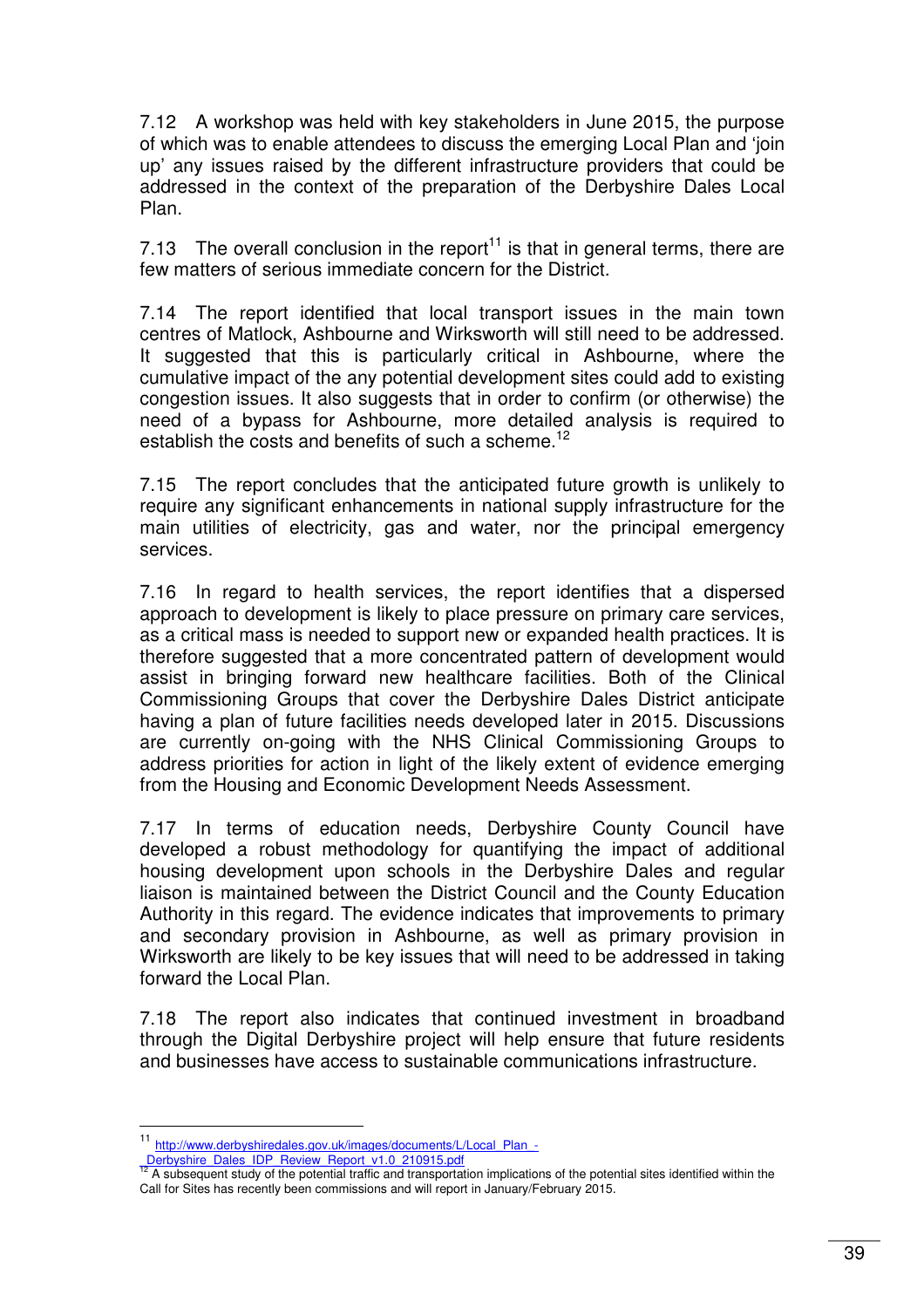7.19 In terms of the provision of community facilities such as libraries and sports facilities, the report indicates that these are likely to remain under pressure as a result of the Government's ongoing austerity measures. Whilst such facilities are essential to enhancing the quality of life for both new and existing residents, additional funding is likely to be required in order to maintain and provide new facilities. However, this is likely to be needed outside the Local Plan process. The report concludes such matters are not a significant constraint on growth.

#### **Viability and Community Infrastructure Levy**

7.20 The need for viability assessments derives from the guidance in the NPPF that Local Plans need to be deliverable, and from the CIL Regulations which indicate that in considering the introduction of CIL, it should not have an adverse impact upon the delivery of development.

7.21 The evidence from the Infrastructure Report suggests that at the present time, there is a justifiable aggregate funding gap of around £22million for infrastructure that could be legitimately funded through CIL.

7.22 The approach to testing viability used by the consultants was to undertake an area based approach, based upon three value areas, which in turn were determined by house prices derived from the Land Registry. This approach involves the following key steps:

- Determination of residential value areas, development schemes and viability assumptions.
- A residual appraisal is then carried out subtracting all anticipated development costs from the scheme's Gross/Net Development Value to arrive at a residual site value for each development scheme. The appraisal includes provision for affordable housing and S106 obligations as an input.
- The residual site value for each development scheme is then benchmarked against a site value threshold (the price at which it is considered a landowner may actually sell) to determine the 'headroom' available for CIL/other planning requirements.

7.23 As part of the viability assessment process, consultation was undertaken with a range of developers, housebuilders, housing associations and property/planning agents. This included a facilitated workshop held in May 2015 where the assumptions about values, and development costs were discussed and generally agreed for a range of development types, including housing, retail office and industrial development.

7.24 Viability assessments were undertaken for a range of residential site sizes and by the different value areas, as well as for retail and other commercial development. For each assessment, an assumption was made about the impact that the policy requirements set out in the now withdrawn Derbyshire Dales Local Plan would have on the various types of development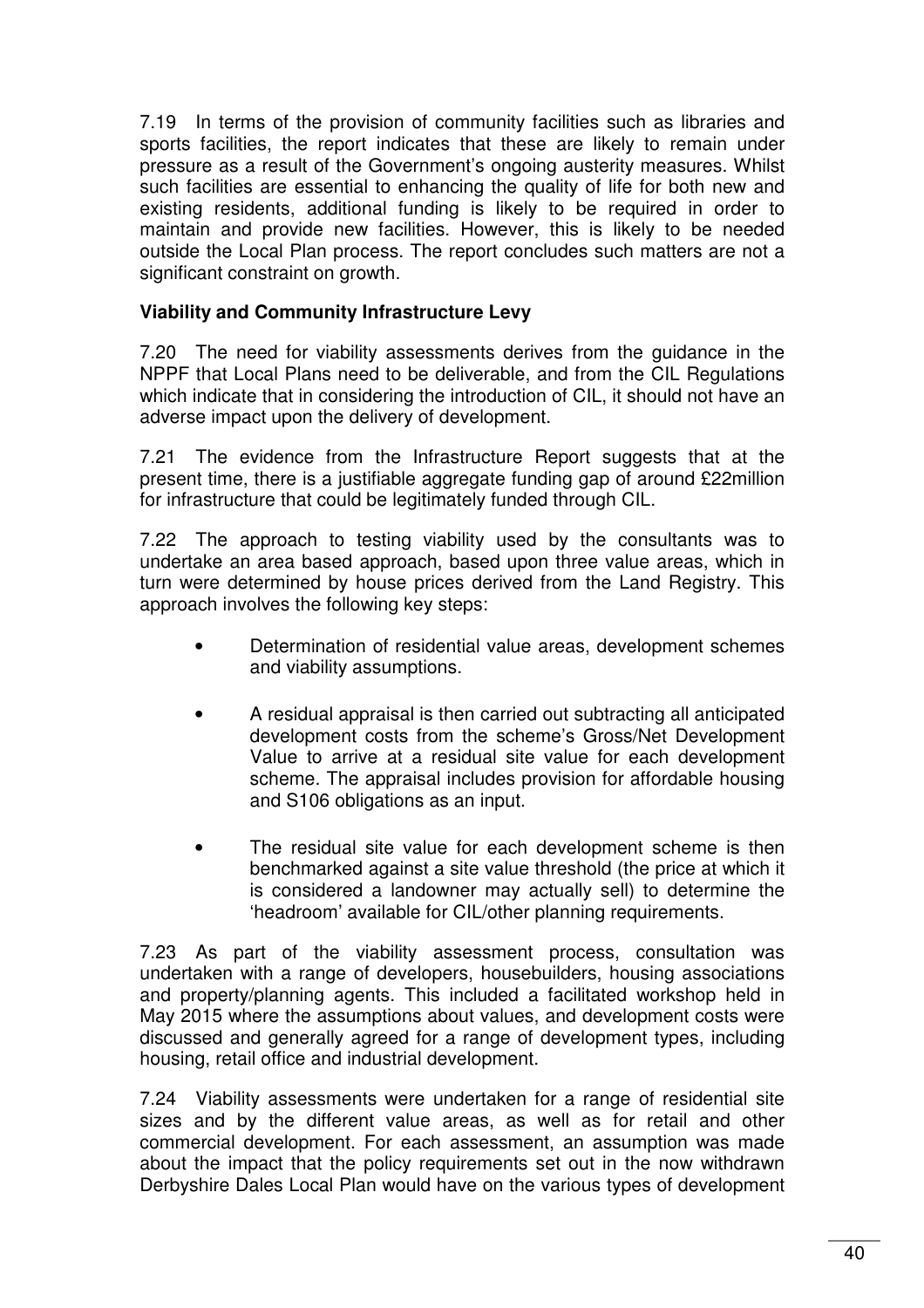e.g. £1000 per/sqm was included as an allowance for site specific S106 requirements (such as site specific highways requirements for new developments)

7.25 The evidence in the report<sup>13</sup> indicates the diversity of development viability across Derbyshire Dales. Residential and retail are the only development typologies considered to be generally capable of bearing CIL at the current time.

7.26 The viability of CIL on residential development is limited to high and mid value areas of the District when a policy of 33% and 45% affordable housing contributions is applied. However, at 30% affordable housing provision, there is considered to be potential for CIL within all areas of the District albeit at a relatively nominal level in the lower value area. Reducing the affordable housing requirements to 20% would dramatically increase the level of CIL that is viable, therefore the balance of need and priority between infrastructure funding and affordable housing is an important consideration for the Council. The report recommends that the policy requirement for the provision of affordable housing should be reduced to 30% as this is considered to be the maximum level that can be supported in order to maintain a reasonable headroom for the provision and introduction of the CIL.

7.27 The viability to charge CIL on commercial development is limited. Some types of retail development are able to bear a CIL charge, with retail warehousing and certain formats of supermarket indicated to have headroom – although this varies in terms of the location of the development with only town centre and out of centre locations being able to support CIL.

7.28 The care home typology tested demonstrates the capacity for up to £20 psm (the reason there is less headroom in the mid and lower value areas is because of the variant land value benchmark in the different value areas). All other commercial development typologies have no headroom for CIL in current market conditions.

7.29 Taking all these factors into account the report outlines a potential CIL charging scenario which is set out below for Members information

| <b>Development Type &amp;</b><br><b>Locations</b> | <b>Maximum CIL</b><br><b>Headroom</b> | <b>Potential CIL</b><br><b>Charge</b> |
|---------------------------------------------------|---------------------------------------|---------------------------------------|
| <b>Residential at 45% AH</b>                      | £ per sq m                            | £ per sq m                            |
| Value Area High                                   | £150                                  | £75                                   |
| Value Area Medium                                 | £20                                   | £10                                   |
| Value Area Lower                                  | £0                                    | £0                                    |
| <b>Residential at 30% AH</b>                      |                                       |                                       |
| Value Area High                                   | £250                                  | £125                                  |
| Value Area Medium                                 | £150                                  | £75                                   |
| <b>Value Area Lower</b>                           | £20                                   | £10                                   |

<sup>13</sup> http://www.derbyshiredales.gov.uk/images/documents/L/Local\_Plan\_-

 $\overline{\phantom{a}}$ 

Derbyshire Dales District Council Viability Report September 2015.pdf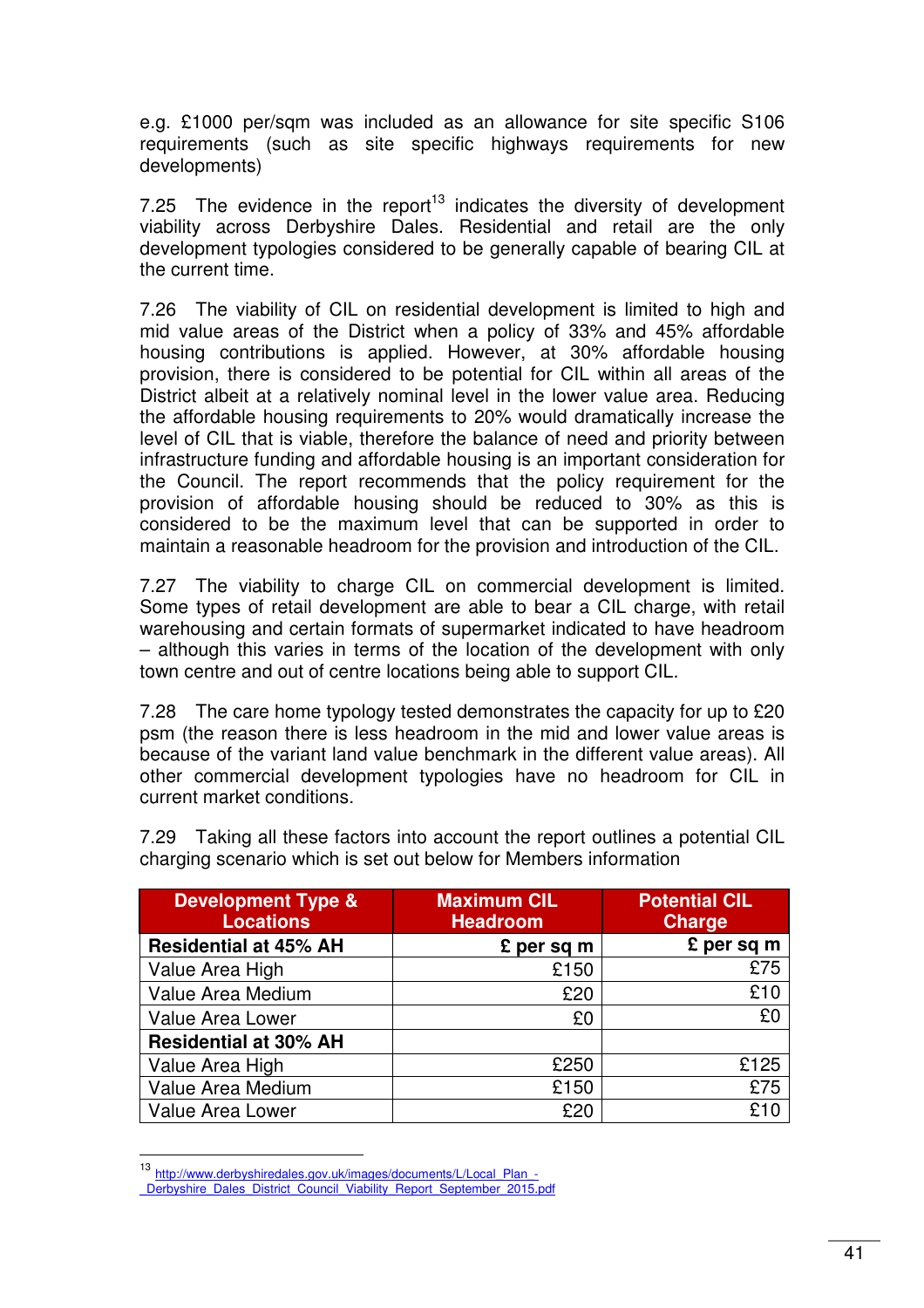| <b>Development Type &amp;</b><br><b>Locations</b> | <b>Maximum CIL</b><br><b>Headroom</b> | <b>Potential CIL</b><br><b>Charge</b> |
|---------------------------------------------------|---------------------------------------|---------------------------------------|
| <b>Residential at 20% AH</b>                      |                                       |                                       |
| Value Area High                                   | £300                                  | £150                                  |
| Value Area Medium                                 | £200                                  | £100                                  |
| <b>Value Area Lower</b>                           | £75                                   | £40                                   |
| <b>Retail</b>                                     |                                       |                                       |
| <b>Town Centre</b>                                |                                       |                                       |
| <b>Shopping Centre</b>                            | £0                                    | £0                                    |
| <b>Retail Warehousing</b>                         | £100                                  | £50                                   |
| Superstore                                        | £349                                  | £175                                  |
| Supermarket                                       | £0                                    |                                       |
| <b>Convenience Store</b>                          | £247                                  | £125                                  |
| <b>Local Centre</b>                               |                                       |                                       |
| <b>Convenience Store</b>                          | £0                                    | £0                                    |
| Villages                                          |                                       |                                       |
| Convenience store                                 | £0                                    | £0                                    |
| <b>Out of Centre</b>                              |                                       |                                       |
| <b>Retail Warehousing</b>                         | £100                                  | £50                                   |
| Superstore                                        | £349                                  | £175                                  |
| Supermarket                                       | £0                                    | £0                                    |
| <b>Convenience Store</b>                          | £0                                    | £0                                    |
| <b>Care homes</b>                                 | £20                                   | £10                                   |
| All other commercial uses                         | £0                                    | £0                                    |

### **KEY ISSUE**

**SHOULD THE LOCAL PLAN INCLUDE A STRATEGY THAT REDUCES FROM 45% TO 30% THE PROPORTION OF AFFORDABLE HOUSING REQUIRED ON ALL NEW HOUSING DEVELOPMENTS TO ENABLE MORE INFRASTRUCTURE TO BE PROVIDED ?** 

**Any other comments on the Infrastructure, Viability & the Community Infrastructure Levy Assessment can be made online:** 

**www.derbyshiredales.gov.uk/LocalPlan**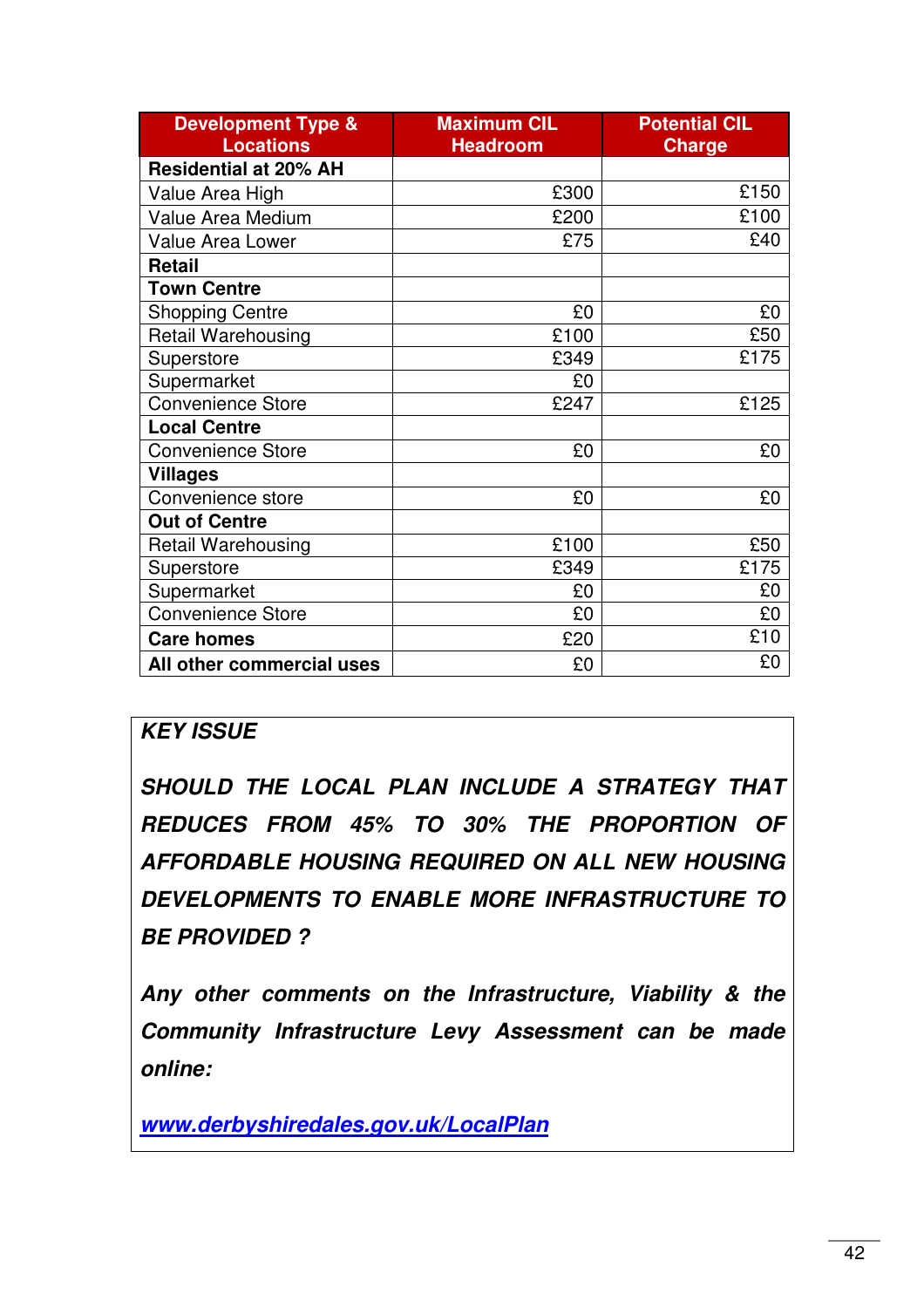#### **8 GYPSY AND TRAVELLER ACCOMMODATION ASSESSMENT**

8.1 The National Planning Policy Framework (NPPF) and Planning Policy for Traveller Sites (PPTS) require local planning authorities (LPAs) to carry out assessments of the future accommodation needs of Gypsies and Travellers. These are called Gypsy and Traveller Accommodation Assessments (GTAA's), which can be used to inform the preparation of policy and site allocations for Gypsies and Travellers at Housing Market Area (HMA) or Local Plan level, as appropriate.

8.2 In accordance with the NPPF and the Duty to Co-operate set out in the Localism Act 2011, a GTAA covering Derbyshire and East Staffordshire was jointly commissioned in August 2013 by the following partners to update the previous study published in 2008 for Derbyshire and 2013 for East Staffordshire:

- D10 including the Derbyshire County Council, Derby City Council and the eight District and Borough Councils in Derbyshire;
- The Peak District National Park Authority;
- East Staffordshire Borough Council; and
- The Derbyshire Gypsy Liaison Group.

8.3 The final version of the GTAA 2014 has been published by Derbyshire County Council on their website along with a Position Statement which sets out the status of the study.<sup>14</sup>

8.4 The GTAA represents a piece of evidence which provides a starting point for considering pitch and plot requirements for Gypsies and Travellers and Travelling Showpeople in the study area for the period 2014/15 to 2033/34.

8.5 The data for the study was obtained from three main sources:

- **Primary data:** face-to-face surveys of Gypsies and Travellers
- **Secondary information:** including a literature review and secondary data analysis
- **Stakeholder consultation:** with local organisations involved with Gypsies and Travellers and Travelling Showpeople

8.6 The accommodation need was assessed using a Department for Communities and Local Government model in accordance with the advice set out in the NPPG. The model contains seven basic components; five assessing need and two assessing supply, which are applied to each subgroup of Gypsies and Travellers, based on primary data.

 $\frac{1}{14}$ 

http://www.derbyshire.gov.uk/environment/land\_premises/traveller\_sites/gypsy\_and\_traveller\_accommodation\_asses sment/default.asp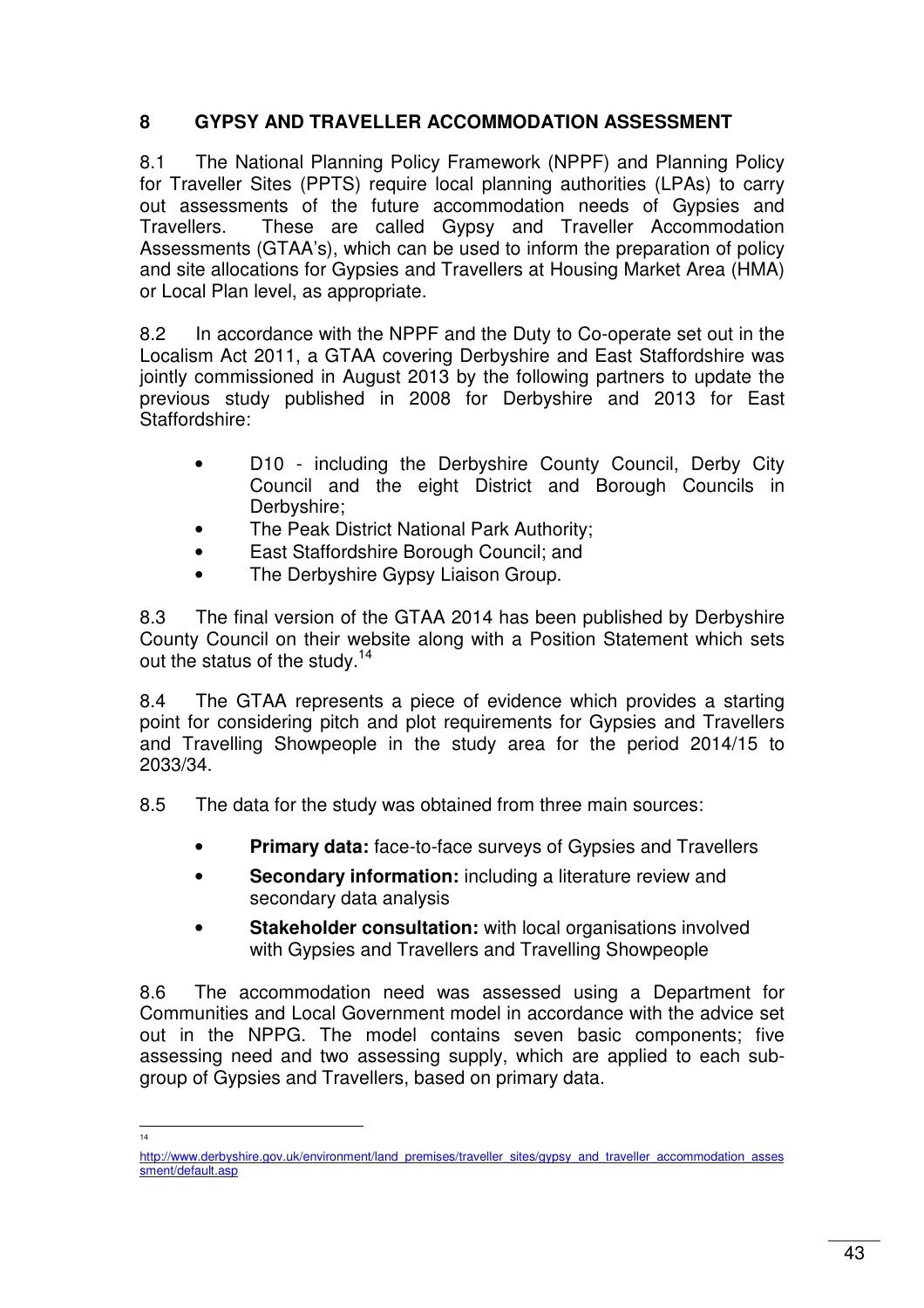8.7 Overall the total requirement for new accommodation across the whole of the study area over the next 20 years is:

- 134 residential pitches
- 4 transit sites/emergency stopping places consisting of at least four or five pitches
- 13 Travelling Showpeople plots.

8.8 In respect of the requirement for accommodation within the Derbyshire Dales, the study indicates that over the next five years provision should be made for 6 pitches and in the future 1 additional pitch every five years for the next fifteen years, equating to a total requirement of 9 pitches to be found over the next 20 years.

8.9 The report sets out that need does not have to be met where it arises i.e. it could be met throughout the study area local authorities. This is particularly in relation to meeting needs arising from families residing on unauthorised encampments requiring permanent accommodation.

8.10 As such, the GTAA recommends that the study area local authorities adopt HMA-type collaborative structures to help determine how to jointly meet the accommodation needs of Gypsies and Travellers. The report in its conclusions makes the following points:

- According to the survey undertaken with Gypsies and Travellers in the study area the preferred size for permanent/residential sites is for small, family sized sites. The stakeholder meetings undertaken as part of the GTAA confirmed that smaller sites are preferred.
- Following CLG (2008) guidance it is recommended that new sites contain a maximum of 15 pitches whilst smaller sites for individual extended families should be considered.
- Survey results suggest that a mix of public and private sites will be required dependent on need. Specific sites available should be outlined in future DPDs and guidance offered on the type of land that is likely to obtain planning permission as well as land that is unlikely to. Specific advice on the planning process should also be offered.
- Local authorities should consider how they can facilitate the provision of new sites including applying for funding as part of the HCA's 2015-18 Affordable Homes Programme (AHP); sites developed on a cooperative basis; shared ownership; small sites owned by a local authority, but rented to an extended Gypsy or Traveller family for their own use; and Community Land Trust options.
- Local authorities should jointly (within the HMA-type groupings) examine their Strategic Housing Land Availability Assessments (SHLAAs) as well as other land availability documents to identify suitable locations.